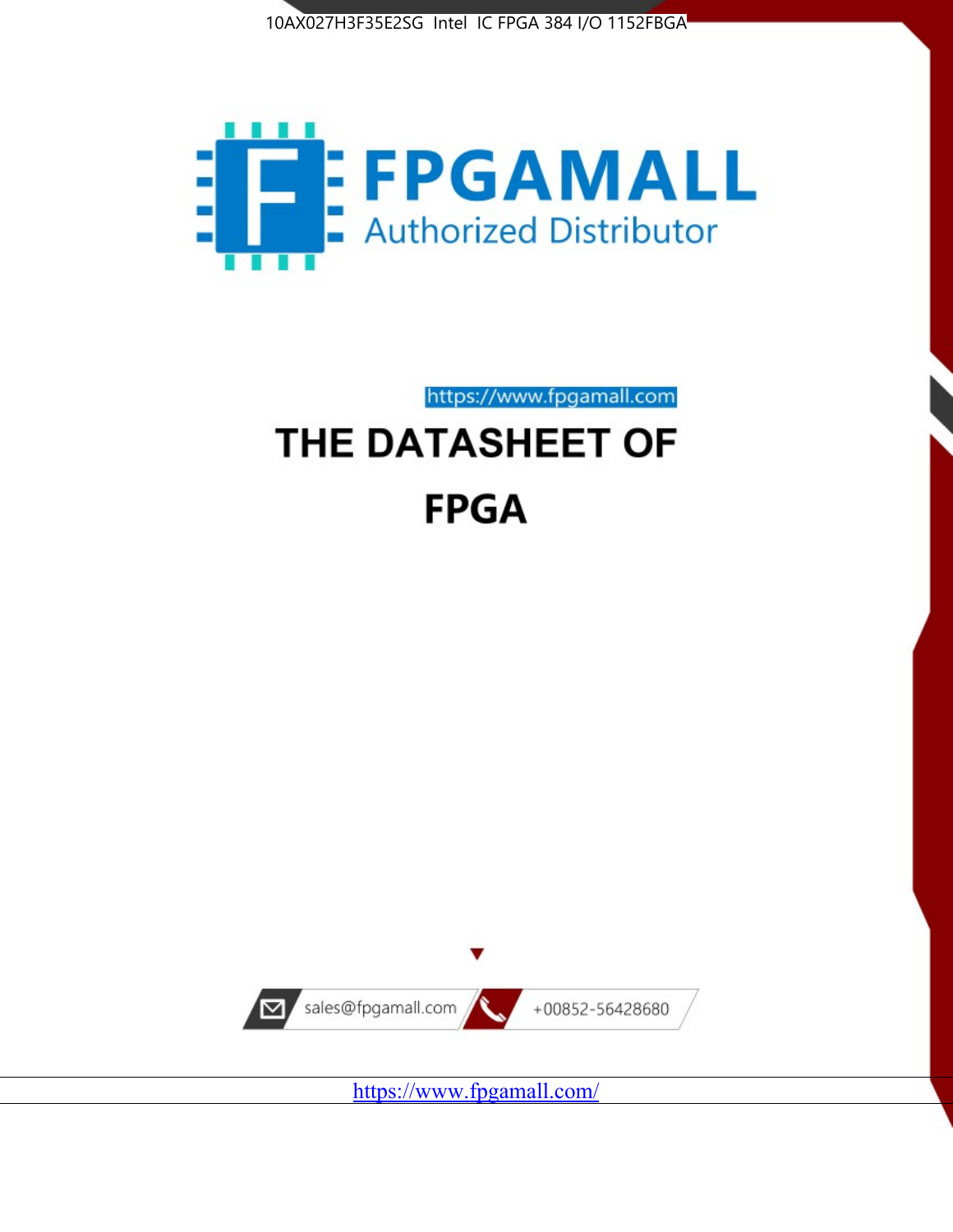10AX027H3F35E2SG Intel IC FPGA 384 I/O 1152FBGA



# **Intel® Arria® 10 Device Overview**



**A10-OVERVIEW | 2018.12.06** Latest document on the web: **[PDF](https://www.intel.com/content/dam/www/programmable/us/en/pdfs/literature/hb/arria-10/a10_overview.pdf)** | **[HTML](https://www.intel.com/content/www/us/en/programmable/documentation/sam1403480274650.html)**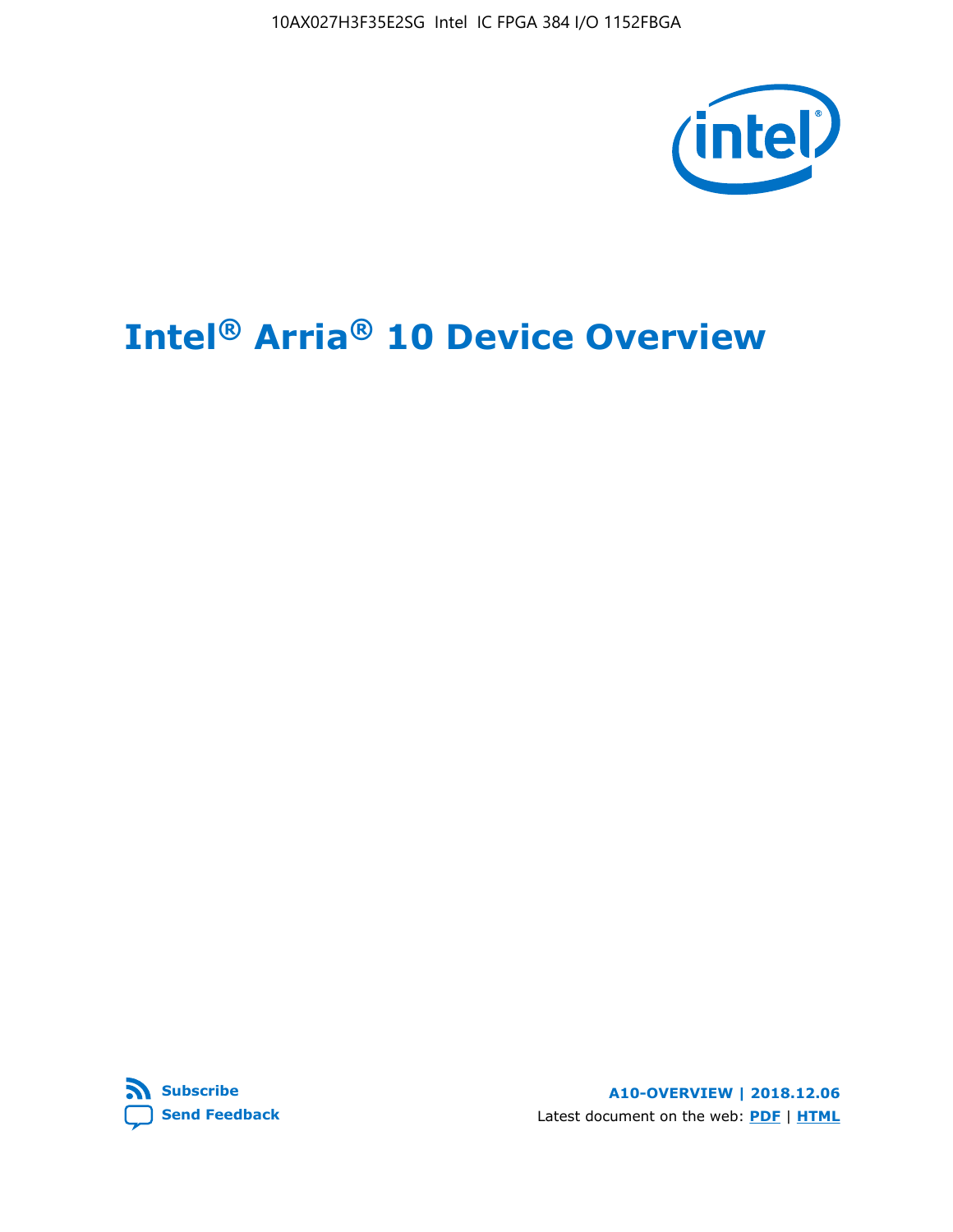

**Contents** 

# **Contents**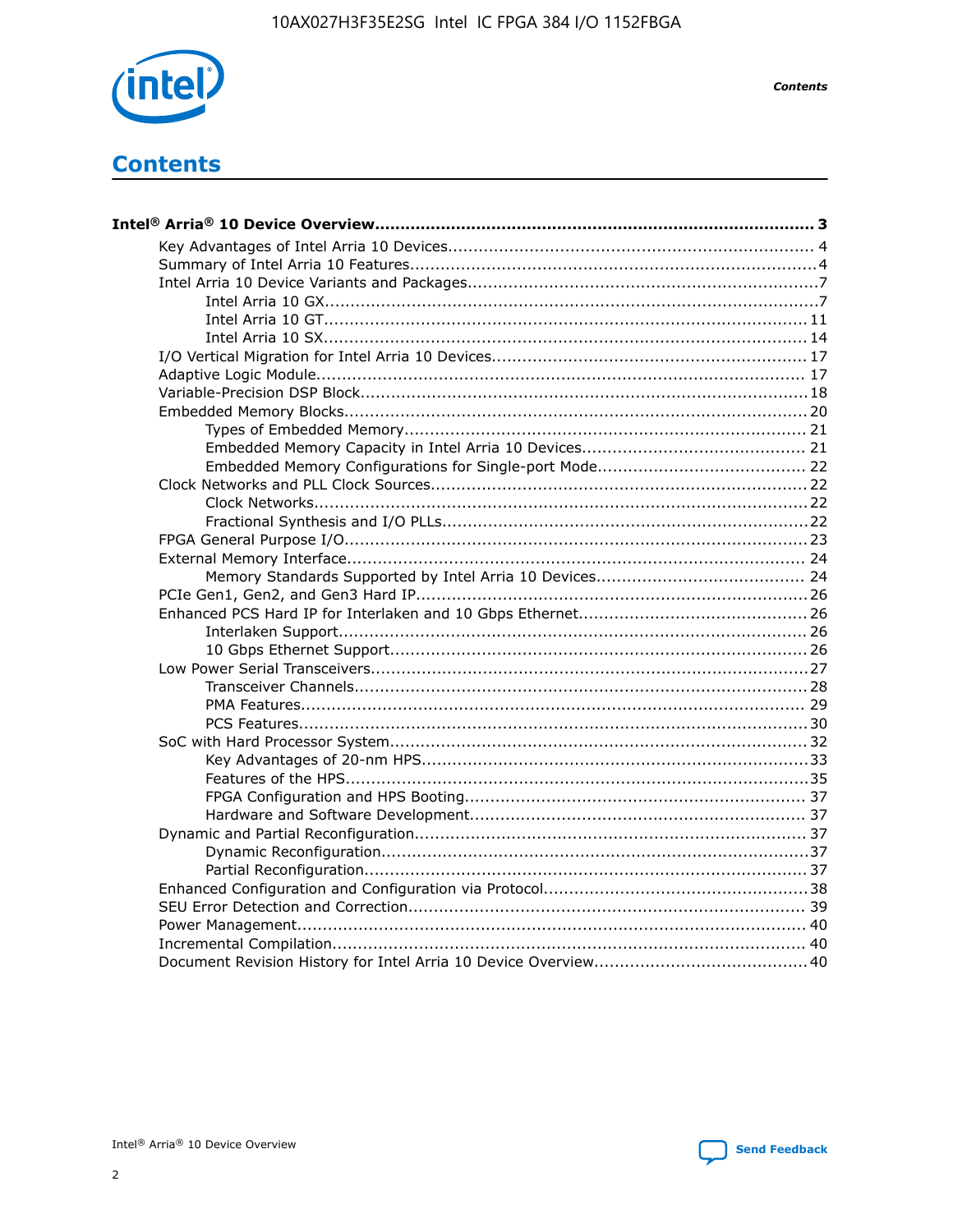**A10-OVERVIEW | 2018.12.06**

**[Send Feedback](mailto:FPGAtechdocfeedback@intel.com?subject=Feedback%20on%20Intel%20Arria%2010%20Device%20Overview%20(A10-OVERVIEW%202018.12.06)&body=We%20appreciate%20your%20feedback.%20In%20your%20comments,%20also%20specify%20the%20page%20number%20or%20paragraph.%20Thank%20you.)**



# **Intel® Arria® 10 Device Overview**

The Intel<sup>®</sup> Arria<sup>®</sup> 10 device family consists of high-performance and power-efficient 20 nm mid-range FPGAs and SoCs.

Intel Arria 10 device family delivers:

- Higher performance than the previous generation of mid-range and high-end FPGAs.
- Power efficiency attained through a comprehensive set of power-saving technologies.

The Intel Arria 10 devices are ideal for high performance, power-sensitive, midrange applications in diverse markets.

| <b>Market</b>         | <b>Applications</b>                                                                                               |
|-----------------------|-------------------------------------------------------------------------------------------------------------------|
| Wireless              | Channel and switch cards in remote radio heads<br>٠<br>Mobile backhaul<br>٠                                       |
| Wireline              | 40G/100G muxponders and transponders<br>٠<br>100G line cards<br>٠<br><b>Bridging</b><br>٠<br>Aggregation<br>٠     |
| <b>Broadcast</b>      | Studio switches<br>٠<br>Servers and transport<br>٠<br>Videoconferencing<br>٠<br>Professional audio and video<br>٠ |
| Computing and Storage | Flash cache<br>٠<br>Cloud computing servers<br>٠<br>Server acceleration<br>٠                                      |
| Medical               | Diagnostic scanners<br>٠<br>Diagnostic imaging<br>٠                                                               |
| Military              | Missile guidance and control<br>٠<br>Radar<br>٠<br>Electronic warfare<br>٠<br>Secure communications<br>٠          |

#### **Table 1. Sample Markets and Ideal Applications for Intel Arria 10 Devices**

#### **Related Information**

- [Intel Arria 10 Device Handbook: Known Issues](http://www.altera.com/support/kdb/solutions/rd07302013_646.html) Lists the planned updates to the *Intel Arria 10 Device Handbook* chapters.
- [Intel Arria 10 GX/GT Device Errata and Design Recommendations](https://www.intel.com/content/www/us/en/programmable/documentation/agz1493851706374.html#yqz1494433888646)
- [Intel Arria 10 SX Device Errata and Design Recommendations](https://www.intel.com/content/www/us/en/programmable/documentation/cru1462832385668.html#cru1462832558642)

Intel Corporation. All rights reserved. Intel, the Intel logo, Altera, Arria, Cyclone, Enpirion, MAX, Nios, Quartus and Stratix words and logos are trademarks of Intel Corporation or its subsidiaries in the U.S. and/or other countries. Intel warrants performance of its FPGA and semiconductor products to current specifications in accordance with Intel's standard warranty, but reserves the right to make changes to any products and services at any time without notice. Intel assumes no responsibility or liability arising out of the application or use of any information, product, or service described herein except as expressly agreed to in writing by Intel. Intel customers are advised to obtain the latest version of device specifications before relying on any published information and before placing orders for products or services. \*Other names and brands may be claimed as the property of others.

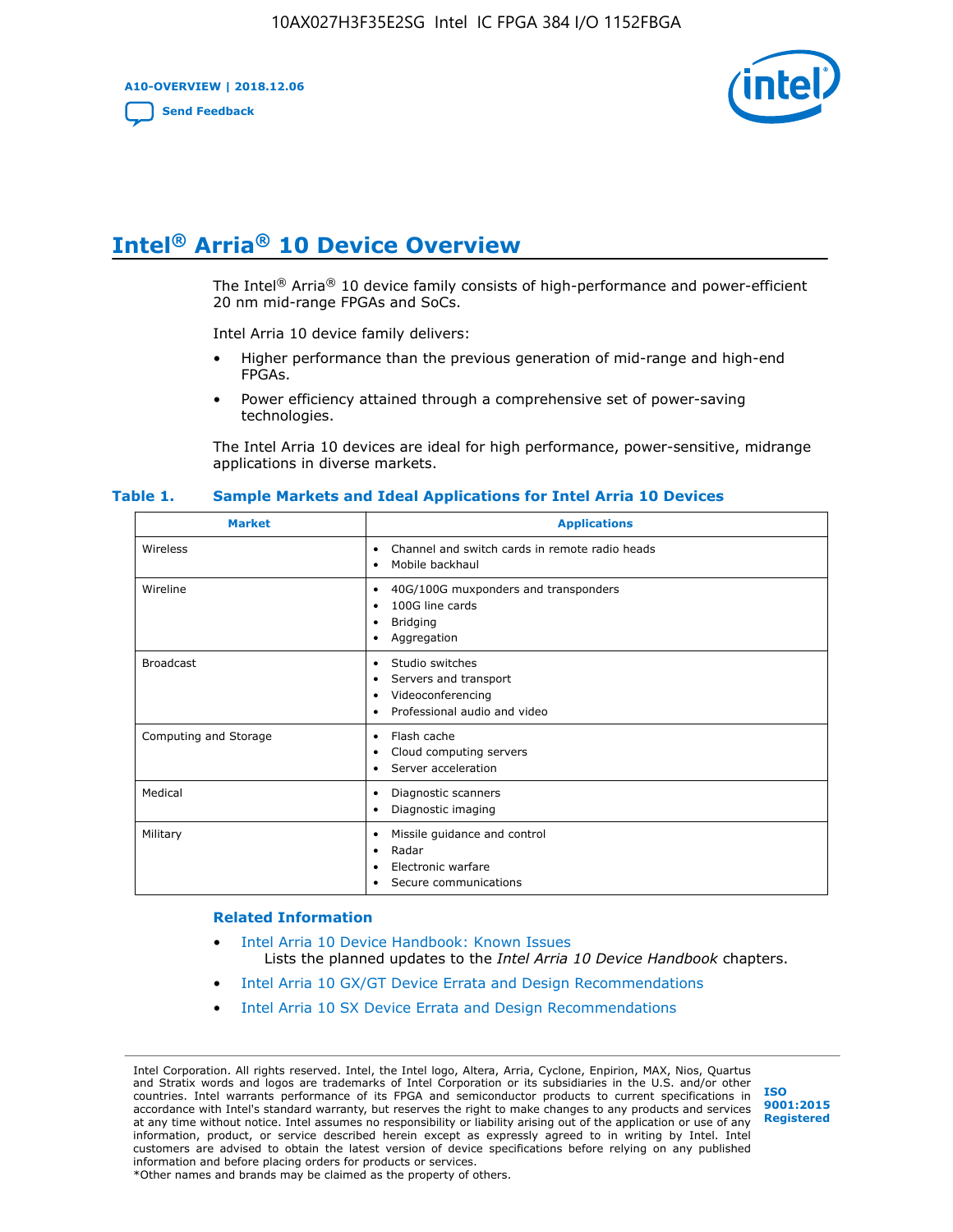

# **Key Advantages of Intel Arria 10 Devices**

## **Table 2. Key Advantages of the Intel Arria 10 Device Family**

| <b>Advantage</b>                                                                                          | <b>Supporting Feature</b>                                                                                                                                                                                                                                                                                                |
|-----------------------------------------------------------------------------------------------------------|--------------------------------------------------------------------------------------------------------------------------------------------------------------------------------------------------------------------------------------------------------------------------------------------------------------------------|
| Enhanced core architecture                                                                                | Built on TSMC's 20 nm process technology<br>٠<br>60% higher performance than the previous generation of mid-range FPGAs<br>٠<br>15% higher performance than the fastest previous-generation FPGA<br>٠                                                                                                                    |
| High-bandwidth integrated<br>transceivers                                                                 | Short-reach rates up to 25.8 Gigabits per second (Gbps)<br>٠<br>Backplane capability up to 12.5 Gbps<br>٠<br>Integrated 10GBASE-KR and 40GBASE-KR4 Forward Error Correction (FEC)<br>٠                                                                                                                                   |
| Improved logic integration and<br>hard IP blocks                                                          | 8-input adaptive logic module (ALM)<br>٠<br>Up to 65.6 megabits (Mb) of embedded memory<br>٠<br>Variable-precision digital signal processing (DSP) blocks<br>Fractional synthesis phase-locked loops (PLLs)<br>Hard PCI Express Gen3 IP blocks<br>Hard memory controllers and PHY up to 2,400 Megabits per second (Mbps) |
| Second generation hard<br>processor system (HPS) with<br>integrated ARM* Cortex*-A9*<br>MPCore* processor | Tight integration of a dual-core ARM Cortex-A9 MPCore processor, hard IP, and an<br>٠<br>FPGA in a single Intel Arria 10 system-on-a-chip (SoC)<br>Supports over 128 Gbps peak bandwidth with integrated data coherency between<br>$\bullet$<br>the processor and the FPGA fabric                                        |
| Advanced power savings                                                                                    | Comprehensive set of advanced power saving features<br>٠<br>Power-optimized MultiTrack routing and core architecture<br>٠<br>Up to 40% lower power compared to previous generation of mid-range FPGAs<br>Up to 60% lower power compared to previous generation of high-end FPGAs                                         |

# **Summary of Intel Arria 10 Features**

## **Table 3. Summary of Features for Intel Arria 10 Devices**

| <b>Feature</b>                  | <b>Description</b>                                                                                                                                                                                                                                                                                                                                                                                       |
|---------------------------------|----------------------------------------------------------------------------------------------------------------------------------------------------------------------------------------------------------------------------------------------------------------------------------------------------------------------------------------------------------------------------------------------------------|
| Technology                      | TSMC's 20-nm SoC process technology<br>٠<br>Allows operation at a lower $V_{\text{CC}}$ level of 0.82 V instead of the 0.9 V standard $V_{\text{CC}}$ core voltage                                                                                                                                                                                                                                       |
| Packaging                       | 1.0 mm ball-pitch Fineline BGA packaging<br>0.8 mm ball-pitch Ultra Fineline BGA packaging<br>Multiple devices with identical package footprints for seamless migration between different<br><b>FPGA</b> densities<br>Devices with compatible package footprints allow migration to next generation high-end<br>Stratix $\mathcal{R}$ 10 devices<br>RoHS, leaded $(1)$ , and lead-free (Pb-free) options |
| High-performance<br>FPGA fabric | Enhanced 8-input ALM with four registers<br>٠<br>Improved multi-track routing architecture to reduce congestion and improve compilation time<br>Hierarchical core clocking architecture<br>Fine-grained partial reconfiguration                                                                                                                                                                          |
| Internal memory<br>blocks       | M20K-20-Kb memory blocks with hard error correction code (ECC)<br>Memory logic array block (MLAB)-640-bit memory                                                                                                                                                                                                                                                                                         |
|                                 | continued                                                                                                                                                                                                                                                                                                                                                                                                |



<sup>(1)</sup> Contact Intel for availability.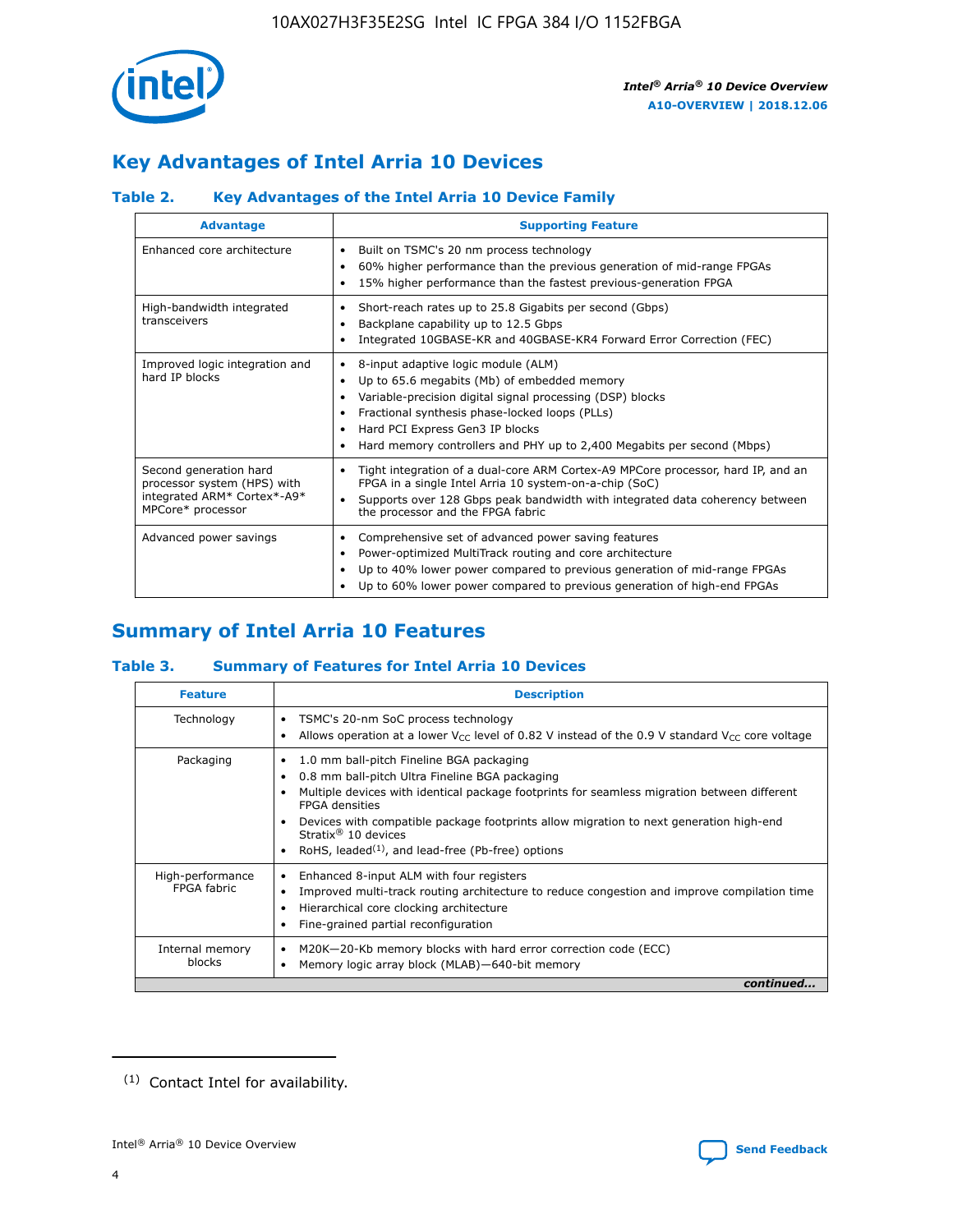r



| <b>Feature</b>                         | <b>Description</b>                                                                                             |                                                                                                                                                                                                                                                                                                                                                                                                                                                                                                                                                                                                                                                                                                                                                                                                                                        |  |  |  |  |  |
|----------------------------------------|----------------------------------------------------------------------------------------------------------------|----------------------------------------------------------------------------------------------------------------------------------------------------------------------------------------------------------------------------------------------------------------------------------------------------------------------------------------------------------------------------------------------------------------------------------------------------------------------------------------------------------------------------------------------------------------------------------------------------------------------------------------------------------------------------------------------------------------------------------------------------------------------------------------------------------------------------------------|--|--|--|--|--|
| Embedded Hard IP<br>blocks             | Variable-precision DSP                                                                                         | Native support for signal processing precision levels from $18 \times 19$ to<br>54 x 54<br>Native support for 27 x 27 multiplier mode<br>64-bit accumulator and cascade for systolic finite impulse responses<br>(FIRs)<br>Internal coefficient memory banks<br>$\bullet$<br>Preadder/subtractor for improved efficiency<br>Additional pipeline register to increase performance and reduce<br>power<br>Supports floating point arithmetic:<br>- Perform multiplication, addition, subtraction, multiply-add,<br>multiply-subtract, and complex multiplication.<br>- Supports multiplication with accumulation capability, cascade<br>summation, and cascade subtraction capability.<br>- Dynamic accumulator reset control.<br>- Support direct vector dot and complex multiplication chaining<br>multiply floating point DSP blocks. |  |  |  |  |  |
|                                        | Memory controller                                                                                              | DDR4, DDR3, and DDR3L                                                                                                                                                                                                                                                                                                                                                                                                                                                                                                                                                                                                                                                                                                                                                                                                                  |  |  |  |  |  |
|                                        | PCI Express*                                                                                                   | PCI Express (PCIe*) Gen3 (x1, x2, x4, or x8), Gen2 (x1, x2, x4, or x8)<br>and Gen1 (x1, x2, x4, or x8) hard IP with complete protocol stack,<br>endpoint, and root port                                                                                                                                                                                                                                                                                                                                                                                                                                                                                                                                                                                                                                                                |  |  |  |  |  |
|                                        | Transceiver I/O                                                                                                | 10GBASE-KR/40GBASE-KR4 Forward Error Correction (FEC)<br>PCS hard IPs that support:<br>$\bullet$<br>- 10-Gbps Ethernet (10GbE)<br>- PCIe PIPE interface<br>$-$ Interlaken<br>- Gbps Ethernet (GbE)<br>- Common Public Radio Interface (CPRI) with deterministic latency<br>support<br>- Gigabit-capable passive optical network (GPON) with fast lock-<br>time support<br>13.5G JESD204b<br>$\bullet$<br>8B/10B, 64B/66B, 64B/67B encoders and decoders<br>Custom mode support for proprietary protocols                                                                                                                                                                                                                                                                                                                               |  |  |  |  |  |
| Core clock networks                    | $\bullet$<br>$\bullet$                                                                                         | Up to 800 MHz fabric clocking, depending on the application:<br>- 667 MHz external memory interface clocking with 2,400 Mbps DDR4 interface<br>- 800 MHz LVDS interface clocking with 1,600 Mbps LVDS interface<br>Global, regional, and peripheral clock networks<br>Clock networks that are not used can be gated to reduce dynamic power                                                                                                                                                                                                                                                                                                                                                                                                                                                                                            |  |  |  |  |  |
| Phase-locked loops<br>(PLLs)           | High-resolution fractional synthesis PLLs:<br>$\bullet$<br>Integer PLLs:<br>- Adjacent to general purpose I/Os | - Precision clock synthesis, clock delay compensation, and zero delay buffering (ZDB)<br>- Support integer mode and fractional mode<br>- Fractional mode support with third-order delta-sigma modulation<br>- Support external memory and LVDS interfaces                                                                                                                                                                                                                                                                                                                                                                                                                                                                                                                                                                              |  |  |  |  |  |
| FPGA General-purpose<br>$I/Os$ (GPIOs) | On-chip termination (OCT)                                                                                      | 1.6 Gbps LVDS-every pair can be configured as receiver or transmitter<br>1.2 V to 3.0 V single-ended LVTTL/LVCMOS interfacing                                                                                                                                                                                                                                                                                                                                                                                                                                                                                                                                                                                                                                                                                                          |  |  |  |  |  |
| <b>External Memory</b><br>Interface    |                                                                                                                | Hard memory controller- DDR4, DDR3, and DDR3L support<br>$-$ DDR4 $-$ speeds up to 1,200 MHz/2,400 Mbps<br>- DDR3-speeds up to 1,067 MHz/2,133 Mbps<br>Soft memory controller—provides support for RLDRAM $3^{(2)}$ , QDR IV $^{(2)}$ , and QDR II+<br>continued                                                                                                                                                                                                                                                                                                                                                                                                                                                                                                                                                                       |  |  |  |  |  |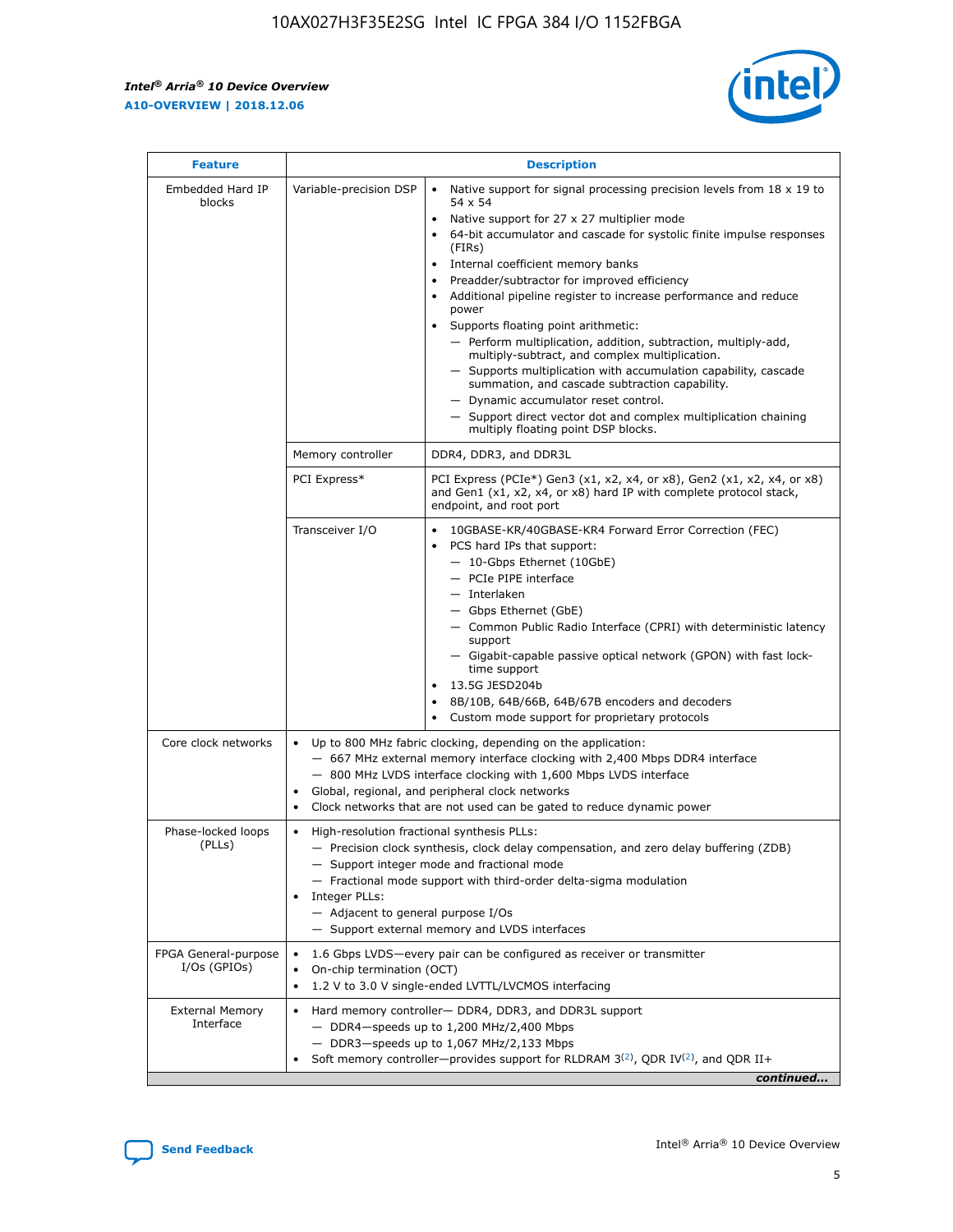

| <b>Feature</b>                                    | <b>Description</b>                                                                                                                                                                                                                                                                                                                                                                                                                                                                                                                                                                                                                         |  |  |  |  |  |  |  |
|---------------------------------------------------|--------------------------------------------------------------------------------------------------------------------------------------------------------------------------------------------------------------------------------------------------------------------------------------------------------------------------------------------------------------------------------------------------------------------------------------------------------------------------------------------------------------------------------------------------------------------------------------------------------------------------------------------|--|--|--|--|--|--|--|
| Low-power serial<br>transceivers                  | • Continuous operating range:<br>- Intel Arria 10 GX-1 Gbps to 17.4 Gbps<br>- Intel Arria 10 GT-1 Gbps to 25.8 Gbps<br>Backplane support:<br>$-$ Intel Arria 10 GX-up to 12.5<br>- Intel Arria 10 GT-up to 12.5<br>Extended range down to 125 Mbps with oversampling<br>ATX transmit PLLs with user-configurable fractional synthesis capability<br>Electronic Dispersion Compensation (EDC) support for XFP, SFP+, QSFP, and CFP optical<br>module<br>• Adaptive linear and decision feedback equalization<br>Transmitter pre-emphasis and de-emphasis<br>$\bullet$<br>Dynamic partial reconfiguration of individual transceiver channels |  |  |  |  |  |  |  |
| <b>HPS</b><br>(Intel Arria 10 SX<br>devices only) | Dual-core ARM Cortex-A9 MPCore processor-1.2 GHz CPU with<br>Processor and system<br>$\bullet$<br>1.5 GHz overdrive capability<br>256 KB on-chip RAM and 64 KB on-chip ROM<br>System peripherals-general-purpose timers, watchdog timers, direct<br>memory access (DMA) controller, FPGA configuration manager, and<br>clock and reset managers<br>Security features-anti-tamper, secure boot, Advanced Encryption<br>$\bullet$<br>Standard (AES) and authentication (SHA)<br>ARM CoreSight* JTAG debug access port, trace port, and on-chip<br>trace storage                                                                              |  |  |  |  |  |  |  |
|                                                   | <b>External interfaces</b><br>Hard memory interface-Hard memory controller (2,400 Mbps DDR4,<br>$\bullet$<br>and 2,133 Mbps DDR3), Quad serial peripheral interface (QSPI) flash<br>controller, NAND flash controller, direct memory access (DMA)<br>controller, Secure Digital/MultiMediaCard (SD/MMC) controller<br>Communication interface-10/100/1000 Ethernet media access<br>$\bullet$<br>control (MAC), USB On-The-GO (OTG) controllers, I <sup>2</sup> C controllers,<br>UART 16550, serial peripheral interface (SPI), and up to 62<br>HPS GPIO interfaces (48 direct-share I/Os)                                                 |  |  |  |  |  |  |  |
|                                                   | High-performance ARM AMBA* AXI bus bridges that support<br>Interconnects to core<br>$\bullet$<br>simultaneous read and write<br>HPS-FPGA bridges-include the FPGA-to-HPS, HPS-to-FPGA, and<br>$\bullet$<br>lightweight HPS-to-FPGA bridges that allow the FPGA fabric to issue<br>transactions to slaves in the HPS, and vice versa<br>Configuration bridge that allows HPS configuration manager to<br>configure the core logic via dedicated 32-bit configuration port<br>FPGA-to-HPS SDRAM controller bridge-provides configuration<br>interfaces for the multiport front end (MPFE) of the HPS SDRAM<br>controller                     |  |  |  |  |  |  |  |
| Configuration                                     | Tamper protection—comprehensive design protection to protect your valuable IP investments<br>Enhanced 256-bit advanced encryption standard (AES) design security with authentication<br>٠<br>Configuration via protocol (CvP) using PCIe Gen1, Gen2, or Gen3<br>continued                                                                                                                                                                                                                                                                                                                                                                  |  |  |  |  |  |  |  |

<sup>(2)</sup> Intel Arria 10 devices support this external memory interface using hard PHY with soft memory controller.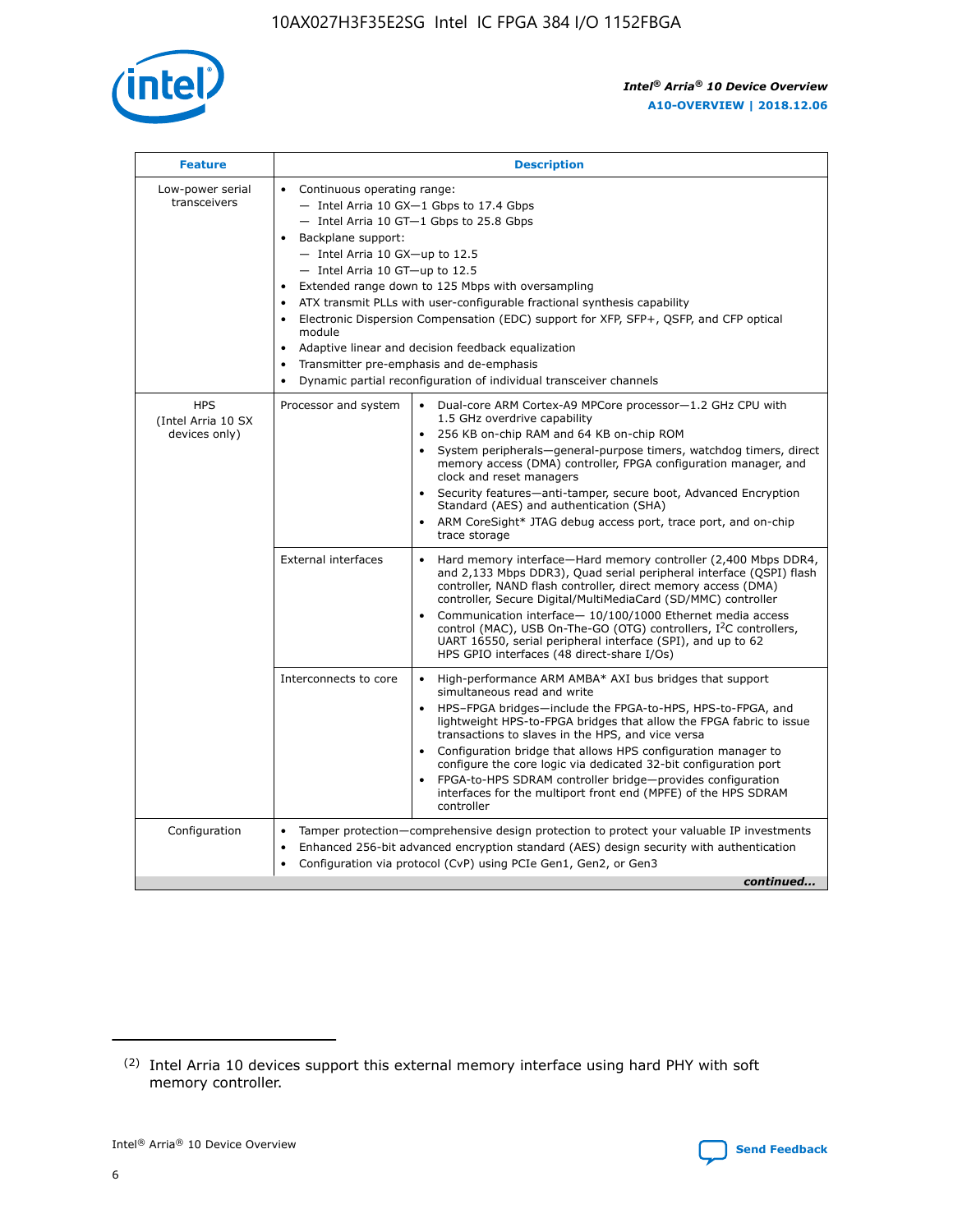

| <b>Feature</b>     | <b>Description</b>                                                                                                                                                                                               |
|--------------------|------------------------------------------------------------------------------------------------------------------------------------------------------------------------------------------------------------------|
|                    | Dynamic reconfiguration of the transceivers and PLLs<br>Fine-grained partial reconfiguration of the core fabric<br>Active Serial x4 Interface<br>$\bullet$                                                       |
| Power management   | SmartVID<br>Low static power device options<br>Programmable Power Technology<br>Intel Quartus <sup>®</sup> Prime integrated power analysis                                                                       |
| Software and tools | Intel Quartus Prime design suite<br>Transceiver toolkit<br>Platform Designer system integration tool<br>DSP Builder for Intel FPGAs<br>OpenCL <sup>™</sup> support<br>Intel SoC FPGA Embedded Design Suite (EDS) |

## **Related Information**

[Intel Arria 10 Transceiver PHY Overview](https://www.intel.com/content/www/us/en/programmable/documentation/nik1398707230472.html#nik1398706768037) Provides details on Intel Arria 10 transceivers.

## **Intel Arria 10 Device Variants and Packages**

#### **Table 4. Device Variants for the Intel Arria 10 Device Family**

| <b>Variant</b>    | <b>Description</b>                                                                                                                                                                                                     |
|-------------------|------------------------------------------------------------------------------------------------------------------------------------------------------------------------------------------------------------------------|
| Intel Arria 10 GX | FPGA featuring 17.4 Gbps transceivers for short reach applications with 12.5 backplane driving<br>capability.                                                                                                          |
| Intel Arria 10 GT | FPGA featuring:<br>17.4 Gbps transceivers for short reach applications with 12.5 backplane driving capability.<br>25.8 Gbps transceivers for supporting CAUI-4 and CEI-25G applications with CFP2 and CFP4<br>modules. |
| Intel Arria 10 SX | SoC integrating ARM-based HPS and FPGA featuring 17.4 Gbps transceivers for short reach<br>applications with 12.5 backplane driving capability.                                                                        |

## **Intel Arria 10 GX**

This section provides the available options, maximum resource counts, and package plan for the Intel Arria 10 GX devices.

The information in this section is correct at the time of publication. For the latest information and to get more details, refer to the Intel FPGA Product Selector.

#### **Related Information**

#### [Intel FPGA Product Selector](http://www.altera.com/products/selector/psg-selector.html) Provides the latest information on Intel products.

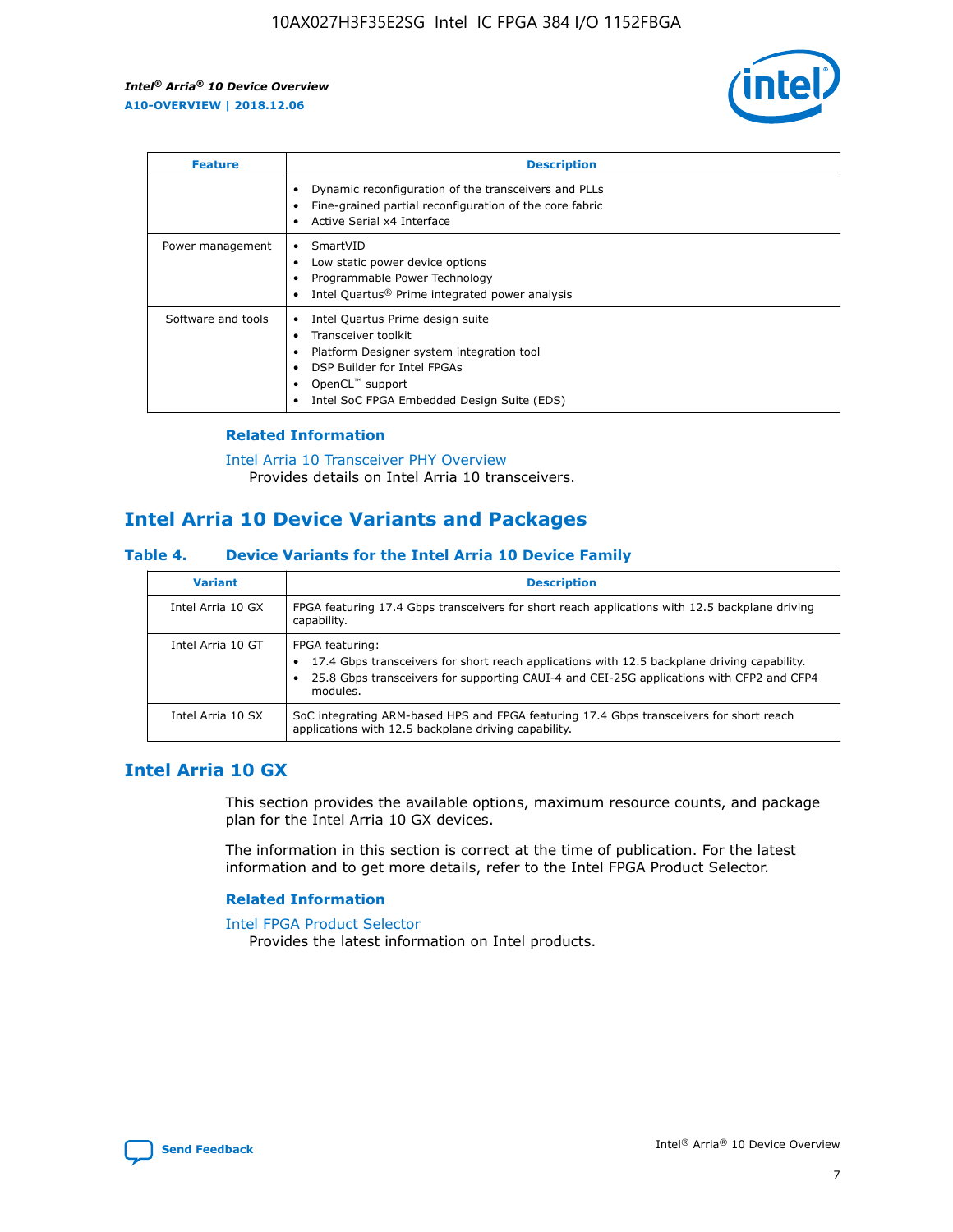

## **Available Options**





#### **Related Information**

[Transceiver Performance for Intel Arria 10 GX/SX Devices](https://www.intel.com/content/www/us/en/programmable/documentation/mcn1413182292568.html#mcn1413213965502) Provides more information about the transceiver speed grade.

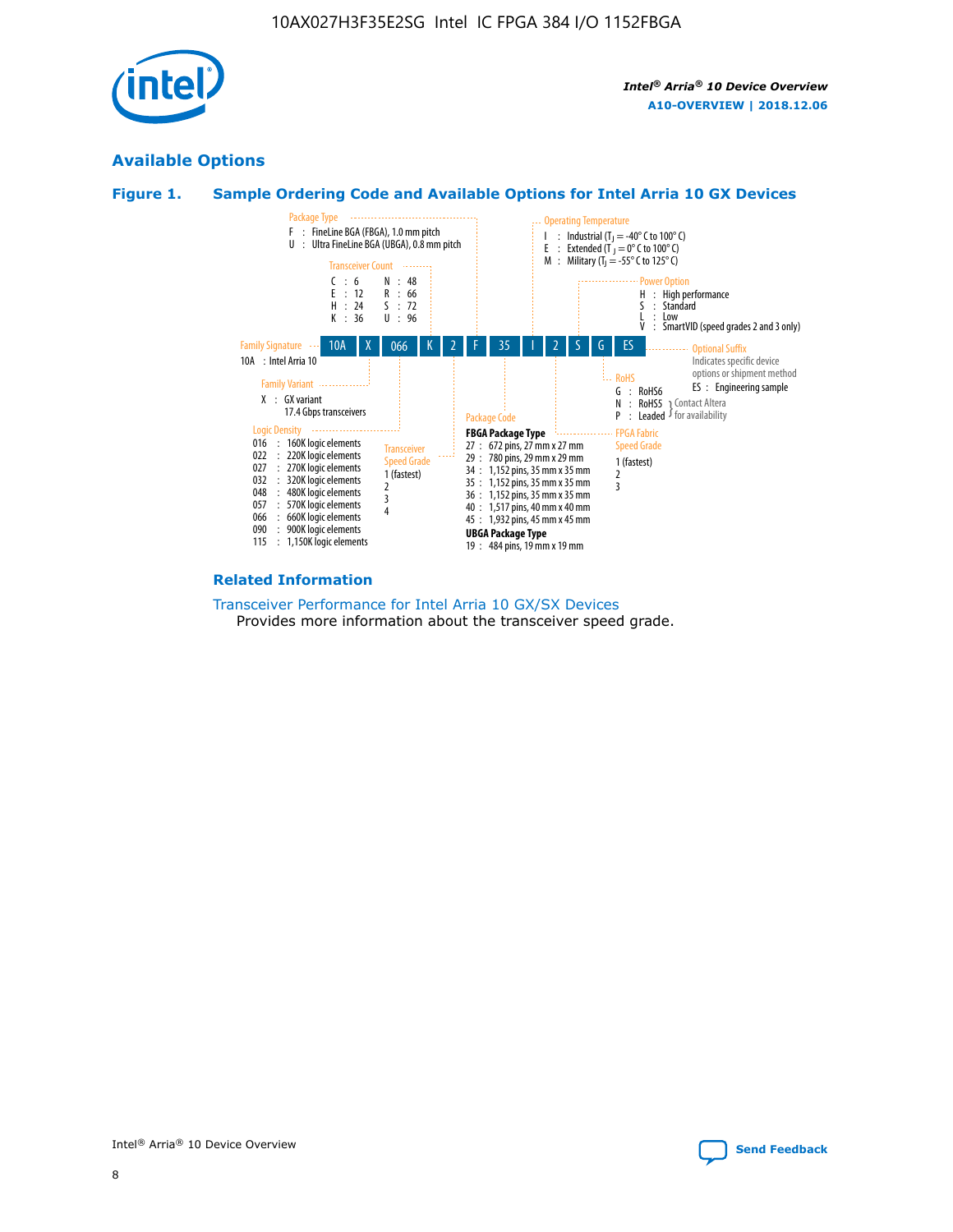

## **Maximum Resources**

#### **Table 5. Maximum Resource Counts for Intel Arria 10 GX Devices (GX 160, GX 220, GX 270, GX 320, and GX 480)**

| <b>Resource</b>              |                         | <b>Product Line</b> |                                |                |                |                |  |  |  |
|------------------------------|-------------------------|---------------------|--------------------------------|----------------|----------------|----------------|--|--|--|
|                              |                         | <b>GX 160</b>       | <b>GX 220</b><br><b>GX 270</b> |                | <b>GX 320</b>  | <b>GX 480</b>  |  |  |  |
| Logic Elements (LE) (K)      |                         | 160                 | 320<br>220<br>270              |                |                | 480            |  |  |  |
| <b>ALM</b>                   |                         | 61,510              | 80,330                         | 101,620        | 119,900        | 183,590        |  |  |  |
| Register                     |                         | 246,040             | 479,600<br>321,320<br>406,480  |                |                | 734,360        |  |  |  |
| Memory (Kb)                  | M <sub>20</sub> K       | 8,800               | 11,740                         | 15,000         | 17,820         | 28,620         |  |  |  |
|                              | <b>MLAB</b>             | 1,050               | 1,690                          | 2,452<br>2,727 |                | 4,164          |  |  |  |
| Variable-precision DSP Block |                         | 156                 | 192                            | 830            | 985            | 1,368          |  |  |  |
| 18 x 19 Multiplier           |                         | 312                 | 384                            | 1,970<br>1,660 |                | 2,736          |  |  |  |
| PLL                          | Fractional<br>Synthesis | 6                   | 6                              | 8              | 8              | 12             |  |  |  |
|                              | I/O                     | 6                   | 6                              | 8              | 8              | 12             |  |  |  |
| 17.4 Gbps Transceiver        |                         | 12                  | 12                             | 24             | 24             | 36             |  |  |  |
| GPIO <sup>(3)</sup>          |                         | 288                 | 288                            | 384            | 384            |                |  |  |  |
| LVDS Pair $(4)$              |                         | 120                 | 120                            | 168            | 168            | 222            |  |  |  |
| PCIe Hard IP Block           |                         | $\mathbf{1}$        | 1                              | $\overline{2}$ | $\overline{2}$ | $\overline{2}$ |  |  |  |
| Hard Memory Controller       |                         | 6                   | 6                              | 8              | 8              |                |  |  |  |

<sup>(4)</sup> Each LVDS I/O pair can be used as differential input or output.



<sup>(3)</sup> The number of GPIOs does not include transceiver I/Os. In the Intel Quartus Prime software, the number of user I/Os includes transceiver I/Os.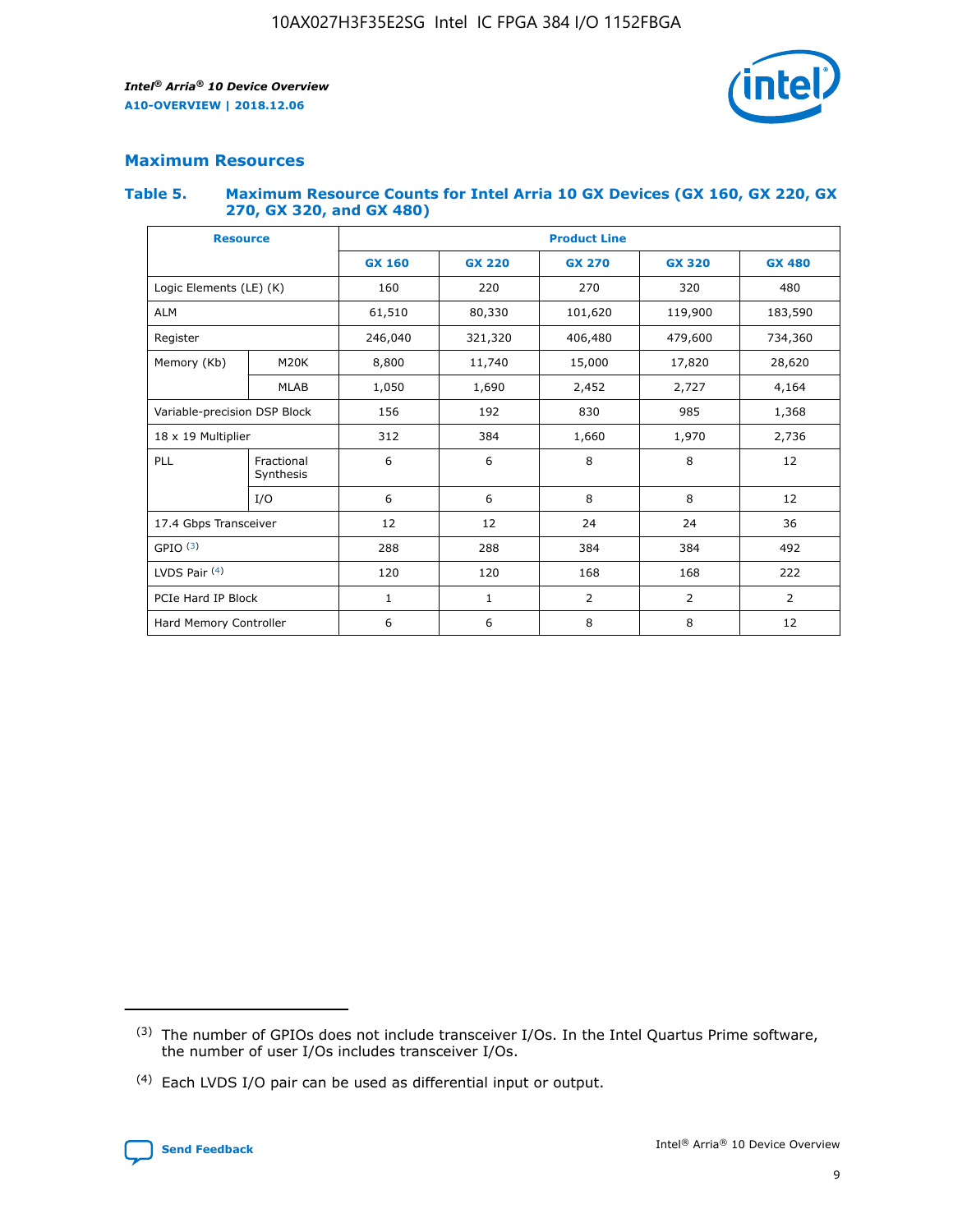

## **Table 6. Maximum Resource Counts for Intel Arria 10 GX Devices (GX 570, GX 660, GX 900, and GX 1150)**

|                              | <b>Resource</b>         | <b>Product Line</b> |               |                |                |  |  |  |
|------------------------------|-------------------------|---------------------|---------------|----------------|----------------|--|--|--|
|                              |                         | <b>GX 570</b>       | <b>GX 660</b> | <b>GX 900</b>  | <b>GX 1150</b> |  |  |  |
| Logic Elements (LE) (K)      |                         | 570                 | 660           | 900            | 1,150          |  |  |  |
| <b>ALM</b>                   |                         | 217,080             | 251,680       | 339,620        | 427,200        |  |  |  |
| Register                     |                         | 868,320             | 1,006,720     |                | 1,708,800      |  |  |  |
| Memory (Kb)                  | <b>M20K</b>             | 36,000              | 42,620        | 48,460         | 54,260         |  |  |  |
|                              | <b>MLAB</b>             | 5,096               | 5,788         | 9,386          | 12,984         |  |  |  |
| Variable-precision DSP Block |                         | 1,523               | 1,687         | 1,518          | 1,518          |  |  |  |
| 18 x 19 Multiplier           |                         | 3,046               | 3,374         | 3,036          | 3,036          |  |  |  |
| PLL                          | Fractional<br>Synthesis | 16                  | 16            | 32             | 32             |  |  |  |
|                              | I/O                     | 16                  | 16            | 16             | 16             |  |  |  |
| 17.4 Gbps Transceiver        |                         | 48                  | 48<br>96      |                | 96             |  |  |  |
| GPIO <sup>(3)</sup>          |                         | 696                 | 696           | 768            | 768            |  |  |  |
| LVDS Pair $(4)$              |                         | 324                 | 324           | 384            | 384            |  |  |  |
| PCIe Hard IP Block           |                         | 2                   | 2             | $\overline{4}$ | 4              |  |  |  |
| Hard Memory Controller       |                         | 16                  | 16            | 16             | 16             |  |  |  |

## **Package Plan**

## **Table 7. Package Plan for Intel Arria 10 GX Devices (U19, F27, and F29)**

Refer to I/O and High Speed I/O in Intel Arria 10 Devices chapter for the number of 3 V I/O, LVDS I/O, and LVDS channels in each device package.

| <b>Product Line</b> | <b>U19</b><br>$(19 \text{ mm} \times 19 \text{ mm})$<br>484-pin UBGA) |          |             | <b>F27</b><br>(27 mm × 27 mm,<br>672-pin FBGA) |          |             | <b>F29</b><br>(29 mm × 29 mm,<br>780-pin FBGA) |          |             |  |
|---------------------|-----------------------------------------------------------------------|----------|-------------|------------------------------------------------|----------|-------------|------------------------------------------------|----------|-------------|--|
|                     | 3 V I/O                                                               | LVDS I/O | <b>XCVR</b> | 3 V I/O                                        | LVDS I/O | <b>XCVR</b> | 3 V I/O                                        | LVDS I/O | <b>XCVR</b> |  |
| GX 160              | 48                                                                    | 192      | 6           | 48                                             | 192      | 12          | 48                                             | 240      | 12          |  |
| GX 220              | 48                                                                    | 192      | 6           | 48                                             | 192      | 12          | 48                                             | 240      | 12          |  |
| GX 270              |                                                                       |          |             | 48                                             | 192      | 12          | 48                                             | 312      | 12          |  |
| GX 320              |                                                                       |          |             | 48                                             | 192      | 12          | 48                                             | 312      | 12          |  |
| GX 480              |                                                                       |          |             |                                                |          |             | 48                                             | 312      | 12          |  |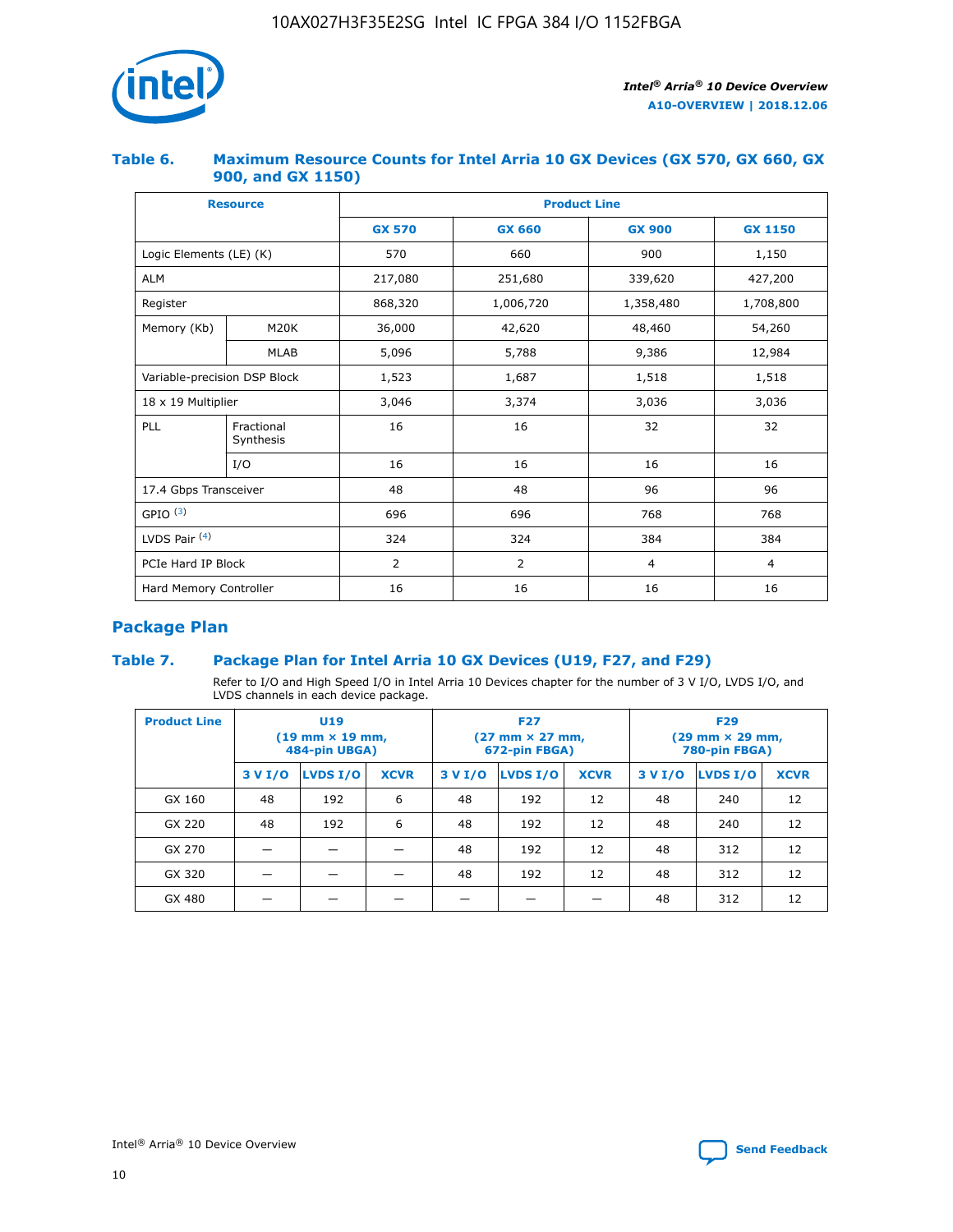

#### **Table 8. Package Plan for Intel Arria 10 GX Devices (F34, F35, NF40, and KF40)**

Refer to I/O and High Speed I/O in Intel Arria 10 Devices chapter for the number of 3 V I/O, LVDS I/O, and LVDS channels in each device package.

| <b>Product Line</b> | <b>F34</b><br>$(35 \text{ mm} \times 35 \text{ mm})$<br>1152-pin FBGA) |                    | <b>F35</b><br>$(35 \text{ mm} \times 35 \text{ mm})$<br><b>1152-pin FBGA)</b> |           | <b>KF40</b><br>$(40 \text{ mm} \times 40 \text{ mm})$<br>1517-pin FBGA) |             |            | <b>NF40</b><br>$(40 \text{ mm} \times 40 \text{ mm})$<br><b>1517-pin FBGA)</b> |             |            |                    |             |
|---------------------|------------------------------------------------------------------------|--------------------|-------------------------------------------------------------------------------|-----------|-------------------------------------------------------------------------|-------------|------------|--------------------------------------------------------------------------------|-------------|------------|--------------------|-------------|
|                     | 3V<br>I/O                                                              | <b>LVDS</b><br>I/O | <b>XCVR</b>                                                                   | 3V<br>I/O | <b>LVDS</b><br>I/O                                                      | <b>XCVR</b> | 3 V<br>I/O | <b>LVDS</b><br>I/O                                                             | <b>XCVR</b> | 3 V<br>I/O | <b>LVDS</b><br>I/O | <b>XCVR</b> |
| GX 270              | 48                                                                     | 336                | 24                                                                            | 48        | 336                                                                     | 24          |            |                                                                                |             |            |                    |             |
| GX 320              | 48                                                                     | 336                | 24                                                                            | 48        | 336                                                                     | 24          |            |                                                                                |             |            |                    |             |
| GX 480              | 48                                                                     | 444                | 24                                                                            | 48        | 348                                                                     | 36          |            |                                                                                |             |            |                    |             |
| GX 570              | 48                                                                     | 444                | 24                                                                            | 48        | 348                                                                     | 36          | 96         | 600                                                                            | 36          | 48         | 540                | 48          |
| GX 660              | 48                                                                     | 444                | 24                                                                            | 48        | 348                                                                     | 36          | 96         | 600                                                                            | 36          | 48         | 540                | 48          |
| GX 900              |                                                                        | 504                | 24                                                                            | -         |                                                                         |             |            |                                                                                |             |            | 600                | 48          |
| GX 1150             |                                                                        | 504                | 24                                                                            |           |                                                                         |             |            |                                                                                |             |            | 600                | 48          |

#### **Table 9. Package Plan for Intel Arria 10 GX Devices (RF40, NF45, SF45, and UF45)**

Refer to I/O and High Speed I/O in Intel Arria 10 Devices chapter for the number of 3 V I/O, LVDS I/O, and LVDS channels in each device package.

| <b>Product Line</b> | <b>RF40</b><br>$(40$ mm $\times$ 40 mm,<br>1517-pin FBGA) |                    | <b>NF45</b><br>$(45 \text{ mm} \times 45 \text{ mm})$<br><b>1932-pin FBGA)</b> |            |                    | <b>SF45</b><br>$(45 \text{ mm} \times 45 \text{ mm})$<br><b>1932-pin FBGA)</b> |            |                    | <b>UF45</b><br>$(45 \text{ mm} \times 45 \text{ mm})$<br><b>1932-pin FBGA)</b> |           |                    |             |
|---------------------|-----------------------------------------------------------|--------------------|--------------------------------------------------------------------------------|------------|--------------------|--------------------------------------------------------------------------------|------------|--------------------|--------------------------------------------------------------------------------|-----------|--------------------|-------------|
|                     | 3V<br>I/O                                                 | <b>LVDS</b><br>I/O | <b>XCVR</b>                                                                    | 3 V<br>I/O | <b>LVDS</b><br>I/O | <b>XCVR</b>                                                                    | 3 V<br>I/O | <b>LVDS</b><br>I/O | <b>XCVR</b>                                                                    | 3V<br>I/O | <b>LVDS</b><br>I/O | <b>XCVR</b> |
| GX 900              |                                                           | 342                | 66                                                                             | _          | 768                | 48                                                                             |            | 624                | 72                                                                             |           | 480                | 96          |
| GX 1150             |                                                           | 342                | 66                                                                             | _          | 768                | 48                                                                             |            | 624                | 72                                                                             |           | 480                | 96          |

### **Related Information**

[I/O and High-Speed Differential I/O Interfaces in Intel Arria 10 Devices chapter, Intel](https://www.intel.com/content/www/us/en/programmable/documentation/sam1403482614086.html#sam1403482030321) [Arria 10 Device Handbook](https://www.intel.com/content/www/us/en/programmable/documentation/sam1403482614086.html#sam1403482030321)

Provides the number of 3 V and LVDS I/Os, and LVDS channels for each Intel Arria 10 device package.

## **Intel Arria 10 GT**

This section provides the available options, maximum resource counts, and package plan for the Intel Arria 10 GT devices.

The information in this section is correct at the time of publication. For the latest information and to get more details, refer to the Intel FPGA Product Selector.

#### **Related Information**

#### [Intel FPGA Product Selector](http://www.altera.com/products/selector/psg-selector.html)

Provides the latest information on Intel products.

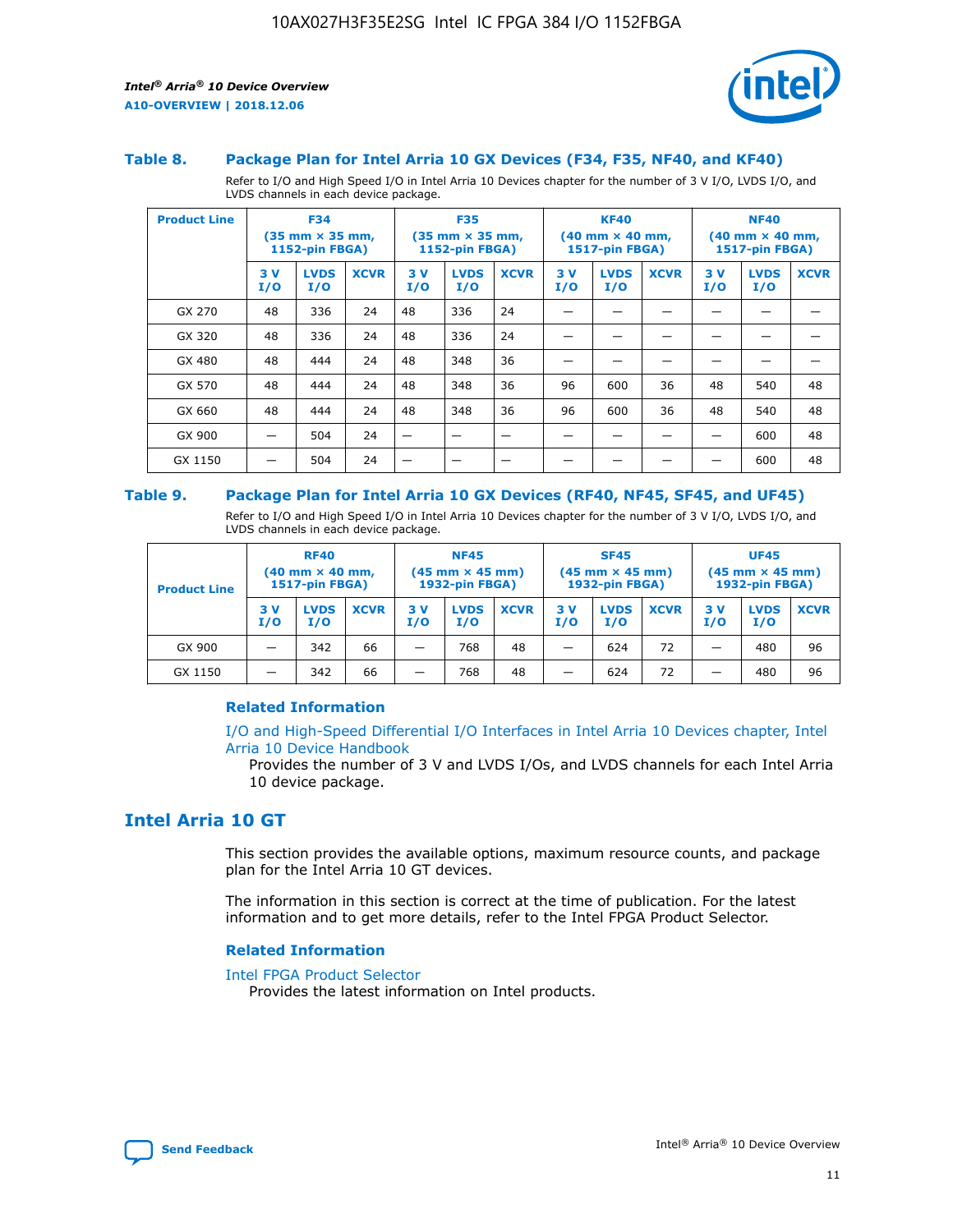

## **Available Options**

## **Figure 2. Sample Ordering Code and Available Options for Intel Arria 10 GT Devices**

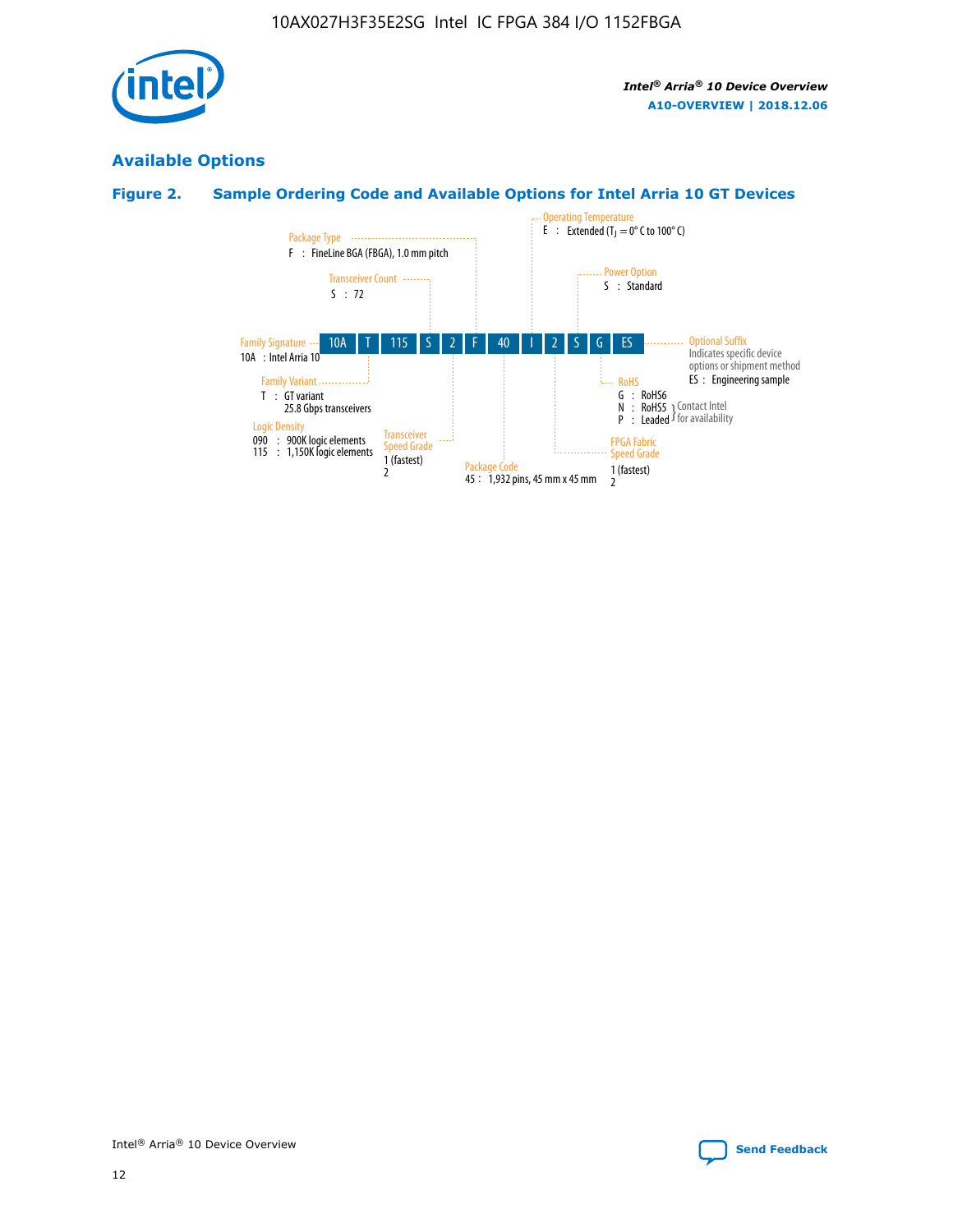

## **Maximum Resources**

#### **Table 10. Maximum Resource Counts for Intel Arria 10 GT Devices**

| <b>Resource</b>              |                      | <b>Product Line</b> |                |  |
|------------------------------|----------------------|---------------------|----------------|--|
|                              |                      | <b>GT 900</b>       | <b>GT 1150</b> |  |
| Logic Elements (LE) (K)      |                      | 900                 | 1,150          |  |
| <b>ALM</b>                   |                      | 339,620             | 427,200        |  |
| Register                     |                      | 1,358,480           | 1,708,800      |  |
| Memory (Kb)                  | M20K                 | 48,460              | 54,260         |  |
|                              | <b>MLAB</b>          | 9,386               | 12,984         |  |
| Variable-precision DSP Block |                      | 1,518               | 1,518          |  |
| 18 x 19 Multiplier           |                      | 3,036               | 3,036          |  |
| PLL                          | Fractional Synthesis | 32                  | 32             |  |
|                              | I/O                  | 16                  | 16             |  |
| Transceiver                  | 17.4 Gbps            | 72(5)               | 72(5)          |  |
|                              | 25.8 Gbps            | 6                   | 6              |  |
| GPIO <sup>(6)</sup>          |                      | 624                 | 624            |  |
| LVDS Pair $(7)$              |                      | 312                 | 312            |  |
| PCIe Hard IP Block           |                      | $\overline{4}$      | $\overline{4}$ |  |
| Hard Memory Controller       |                      | 16                  | 16             |  |

## **Related Information**

#### [Intel Arria 10 GT Channel Usage](https://www.intel.com/content/www/us/en/programmable/documentation/nik1398707230472.html#nik1398707008178)

Configuring GT/GX channels in Intel Arria 10 GT devices.

## **Package Plan**

#### **Table 11. Package Plan for Intel Arria 10 GT Devices**

Refer to I/O and High Speed I/O in Intel Arria 10 Devices chapter for the number of 3 V I/O, LVDS I/O, and LVDS channels in each device package.

| <b>Product Line</b> | <b>SF45</b><br>(45 mm × 45 mm, 1932-pin FBGA) |                 |             |  |  |  |
|---------------------|-----------------------------------------------|-----------------|-------------|--|--|--|
|                     | 3 V I/O                                       | <b>LVDS I/O</b> | <b>XCVR</b> |  |  |  |
| GT 900              |                                               | 624             | 72          |  |  |  |
| GT 1150             |                                               | 624             | 72          |  |  |  |

<sup>(7)</sup> Each LVDS I/O pair can be used as differential input or output.



 $(5)$  If all 6 GT channels are in use, 12 of the GX channels are not usable.

<sup>(6)</sup> The number of GPIOs does not include transceiver I/Os. In the Intel Quartus Prime software, the number of user I/Os includes transceiver I/Os.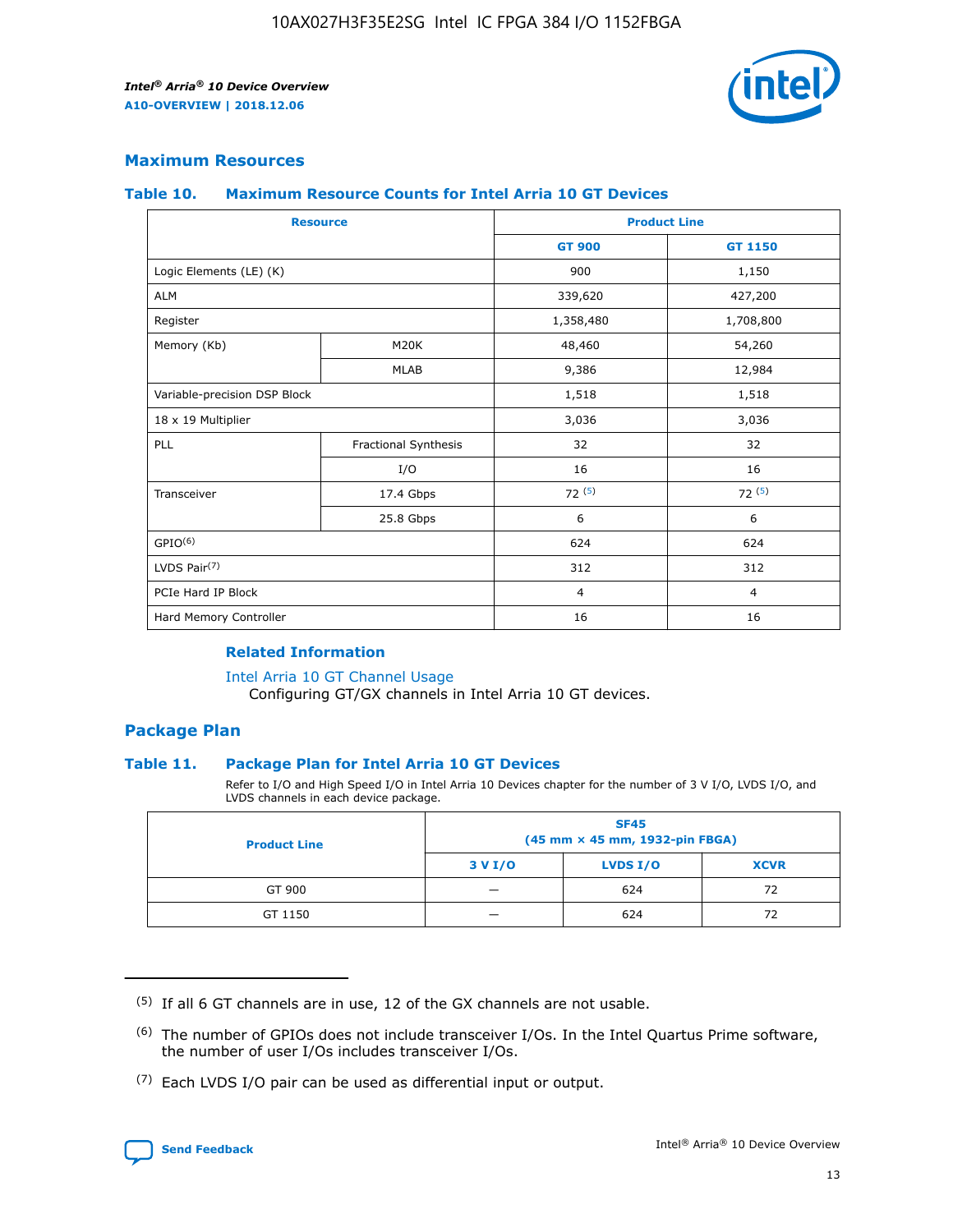

#### **Related Information**

[I/O and High-Speed Differential I/O Interfaces in Intel Arria 10 Devices chapter, Intel](https://www.intel.com/content/www/us/en/programmable/documentation/sam1403482614086.html#sam1403482030321) [Arria 10 Device Handbook](https://www.intel.com/content/www/us/en/programmable/documentation/sam1403482614086.html#sam1403482030321)

Provides the number of 3 V and LVDS I/Os, and LVDS channels for each Intel Arria 10 device package.

## **Intel Arria 10 SX**

This section provides the available options, maximum resource counts, and package plan for the Intel Arria 10 SX devices.

The information in this section is correct at the time of publication. For the latest information and to get more details, refer to the Intel FPGA Product Selector.

#### **Related Information**

[Intel FPGA Product Selector](http://www.altera.com/products/selector/psg-selector.html) Provides the latest information on Intel products.

#### **Available Options**

#### **Figure 3. Sample Ordering Code and Available Options for Intel Arria 10 SX Devices**



#### **Related Information**

[Transceiver Performance for Intel Arria 10 GX/SX Devices](https://www.intel.com/content/www/us/en/programmable/documentation/mcn1413182292568.html#mcn1413213965502) Provides more information about the transceiver speed grade.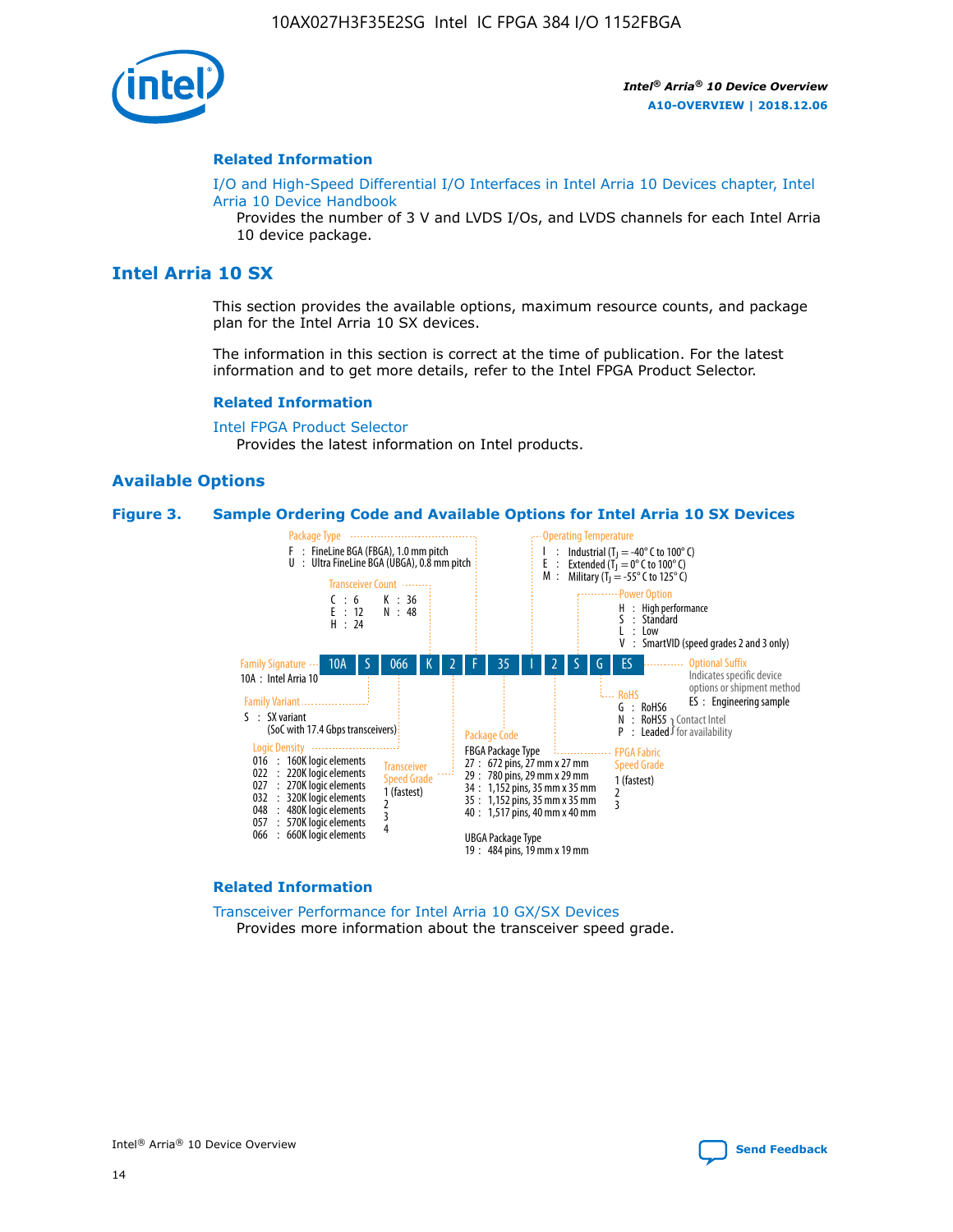

## **Maximum Resources**

#### **Table 12. Maximum Resource Counts for Intel Arria 10 SX Devices**

|                                   | <b>Resource</b>         | <b>Product Line</b> |               |                |                |                |                |                |  |  |  |
|-----------------------------------|-------------------------|---------------------|---------------|----------------|----------------|----------------|----------------|----------------|--|--|--|
|                                   |                         | <b>SX 160</b>       | <b>SX 220</b> | <b>SX 270</b>  | <b>SX 320</b>  | <b>SX 480</b>  | <b>SX 570</b>  | <b>SX 660</b>  |  |  |  |
| Logic Elements (LE) (K)           |                         | 160                 | 220           | 270            | 320            | 480            | 570            | 660            |  |  |  |
| <b>ALM</b>                        |                         | 61,510              | 80,330        | 101,620        | 119,900        | 183,590        | 217,080        | 251,680        |  |  |  |
| Register                          |                         | 246,040             | 321,320       | 406,480        | 479,600        | 734,360        | 868,320        | 1,006,720      |  |  |  |
| Memory (Kb)                       | M <sub>20</sub> K       | 8,800               | 11,740        | 15,000         | 17,820         | 28,620         | 36,000         | 42,620         |  |  |  |
|                                   | <b>MLAB</b>             | 1,050               | 1,690         | 2,452          | 2,727          | 4,164          | 5,096          | 5,788          |  |  |  |
| Variable-precision DSP Block      |                         | 156                 | 192           | 830            | 985            | 1,368          | 1,523          | 1,687          |  |  |  |
| 18 x 19 Multiplier                |                         | 312                 | 384           | 1,660          | 1,970          | 2,736          | 3,046          | 3,374          |  |  |  |
| <b>PLL</b>                        | Fractional<br>Synthesis | 6                   | 6             | 8              | 8              | 12             | 16             | 16             |  |  |  |
|                                   | I/O                     | 6                   | 6             | 8              | 8              | 12             | 16             | 16             |  |  |  |
| 17.4 Gbps Transceiver             |                         | 12                  | 12            | 24             | 24             | 36             | 48             | 48             |  |  |  |
| GPIO <sup>(8)</sup>               |                         | 288                 | 288           | 384            | 384            | 492            | 696            | 696            |  |  |  |
| LVDS Pair $(9)$                   |                         | 120                 | 120           | 168            | 168            | 174            | 324            | 324            |  |  |  |
| PCIe Hard IP Block                |                         | $\mathbf{1}$        | $\mathbf{1}$  | $\overline{2}$ | $\overline{2}$ | $\overline{2}$ | $\overline{2}$ | $\overline{2}$ |  |  |  |
| Hard Memory Controller            |                         | 6                   | 6             | 8              | 8              | 12             | 16             | 16             |  |  |  |
| ARM Cortex-A9 MPCore<br>Processor |                         | Yes                 | Yes           | Yes            | Yes            | Yes            | Yes            | Yes            |  |  |  |

## **Package Plan**

#### **Table 13. Package Plan for Intel Arria 10 SX Devices (U19, F27, F29, and F34)**

Refer to I/O and High Speed I/O in Intel Arria 10 Devices chapter for the number of 3 V I/O, LVDS I/O, and LVDS channels in each device package.

| <b>Product Line</b> | U19<br>$(19 \text{ mm} \times 19 \text{ mm})$<br>484-pin UBGA) |                    |             | <b>F27</b><br>$(27 \text{ mm} \times 27 \text{ mm})$<br>672-pin FBGA) |                    | <b>F29</b><br>$(29 \text{ mm} \times 29 \text{ mm})$<br>780-pin FBGA) |           |                    | <b>F34</b><br>$(35 \text{ mm} \times 35 \text{ mm})$<br><b>1152-pin FBGA)</b> |           |                    |             |
|---------------------|----------------------------------------------------------------|--------------------|-------------|-----------------------------------------------------------------------|--------------------|-----------------------------------------------------------------------|-----------|--------------------|-------------------------------------------------------------------------------|-----------|--------------------|-------------|
|                     | 3V<br>I/O                                                      | <b>LVDS</b><br>I/O | <b>XCVR</b> | 3V<br>I/O                                                             | <b>LVDS</b><br>I/O | <b>XCVR</b>                                                           | 3V<br>I/O | <b>LVDS</b><br>I/O | <b>XCVR</b>                                                                   | 3V<br>I/O | <b>LVDS</b><br>I/O | <b>XCVR</b> |
| SX 160              | 48                                                             | 144                | 6           | 48                                                                    | 192                | 12                                                                    | 48        | 240                | 12                                                                            |           |                    |             |
| SX 220              | 48                                                             | 144                | 6           | 48                                                                    | 192                | 12                                                                    | 48        | 240                | 12                                                                            |           |                    |             |
| SX 270              |                                                                |                    |             | 48                                                                    | 192                | 12                                                                    | 48        | 312                | 12                                                                            | 48        | 336                | 24          |
| SX 320              |                                                                |                    |             | 48                                                                    | 192                | 12                                                                    | 48        | 312                | 12                                                                            | 48        | 336                | 24          |
|                     | continued                                                      |                    |             |                                                                       |                    |                                                                       |           |                    |                                                                               |           |                    |             |

 $(8)$  The number of GPIOs does not include transceiver I/Os. In the Intel Quartus Prime software, the number of user I/Os includes transceiver I/Os.

 $(9)$  Each LVDS I/O pair can be used as differential input or output.

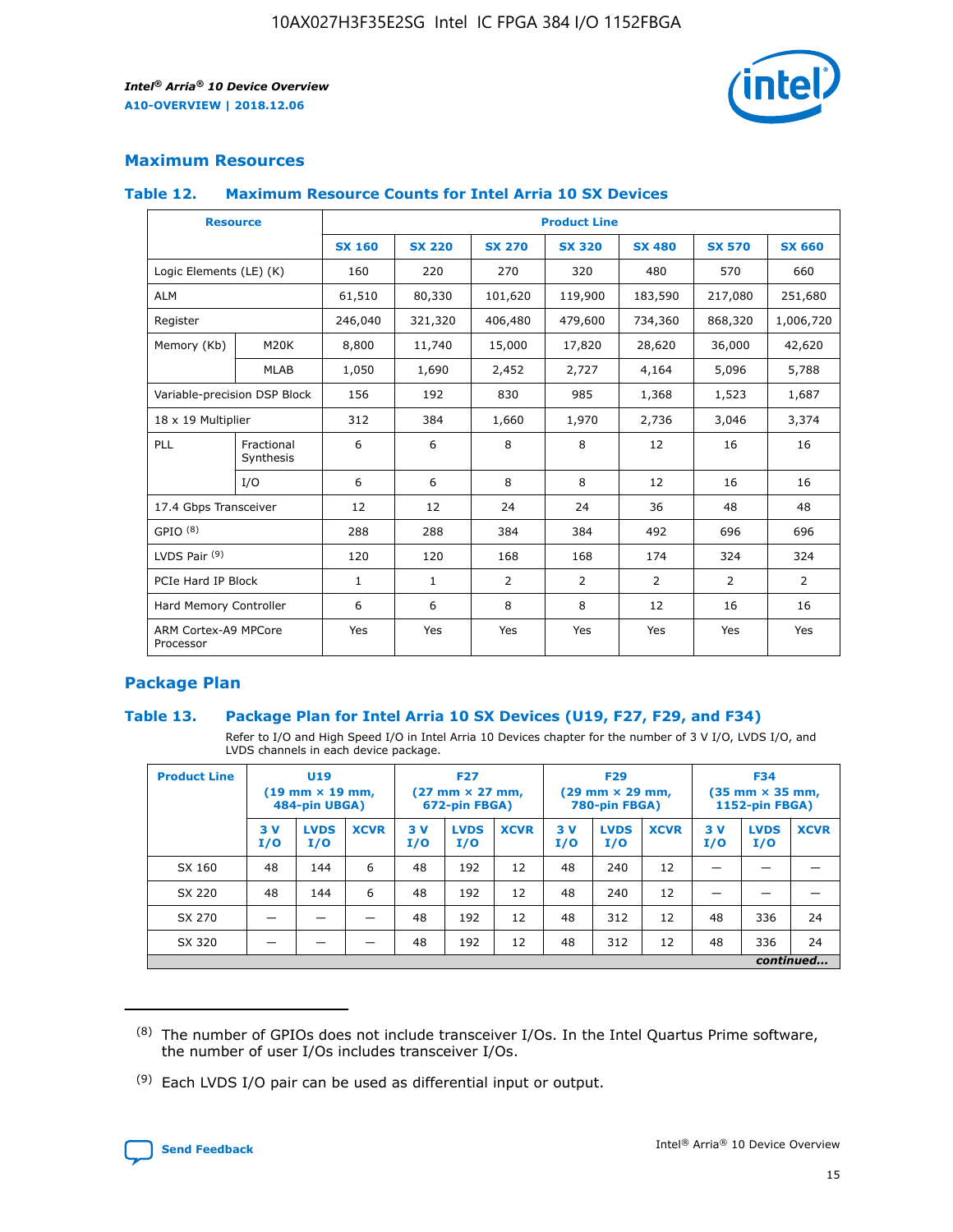

| <b>Product Line</b> | U <sub>19</sub><br>$(19 \text{ mm} \times 19 \text{ mm})$<br>484-pin UBGA) |                    | <b>F27</b><br>$(27 \text{ mm} \times 27 \text{ mm})$<br>672-pin FBGA) |           | <b>F29</b><br>$(29 \text{ mm} \times 29 \text{ mm})$<br>780-pin FBGA) |             |           | <b>F34</b><br>$(35 \text{ mm} \times 35 \text{ mm})$<br><b>1152-pin FBGA)</b> |             |           |                    |             |
|---------------------|----------------------------------------------------------------------------|--------------------|-----------------------------------------------------------------------|-----------|-----------------------------------------------------------------------|-------------|-----------|-------------------------------------------------------------------------------|-------------|-----------|--------------------|-------------|
|                     | 3 V<br>I/O                                                                 | <b>LVDS</b><br>I/O | <b>XCVR</b>                                                           | 3V<br>I/O | <b>LVDS</b><br>I/O                                                    | <b>XCVR</b> | 3V<br>I/O | <b>LVDS</b><br>I/O                                                            | <b>XCVR</b> | 3V<br>I/O | <b>LVDS</b><br>I/O | <b>XCVR</b> |
| SX 480              |                                                                            |                    |                                                                       |           |                                                                       |             | 48        | 312                                                                           | 12          | 48        | 444                | 24          |
| SX 570              |                                                                            |                    |                                                                       |           |                                                                       |             |           |                                                                               |             | 48        | 444                | 24          |
| SX 660              |                                                                            |                    |                                                                       |           |                                                                       |             |           |                                                                               |             | 48        | 444                | 24          |

## **Table 14. Package Plan for Intel Arria 10 SX Devices (F35, KF40, and NF40)**

Refer to I/O and High Speed I/O in Intel Arria 10 Devices chapter for the number of 3 V I/O, LVDS I/O, and LVDS channels in each device package.

| <b>Product Line</b> | <b>F35</b><br>$(35 \text{ mm} \times 35 \text{ mm})$<br><b>1152-pin FBGA)</b> |          |             |                                           | <b>KF40</b><br>(40 mm × 40 mm,<br>1517-pin FBGA) |    | <b>NF40</b><br>$(40 \text{ mm} \times 40 \text{ mm})$<br>1517-pin FBGA) |          |             |  |
|---------------------|-------------------------------------------------------------------------------|----------|-------------|-------------------------------------------|--------------------------------------------------|----|-------------------------------------------------------------------------|----------|-------------|--|
|                     | 3 V I/O                                                                       | LVDS I/O | <b>XCVR</b> | <b>LVDS I/O</b><br><b>XCVR</b><br>3 V I/O |                                                  |    | 3 V I/O                                                                 | LVDS I/O | <b>XCVR</b> |  |
| SX 270              | 48                                                                            | 336      | 24          |                                           |                                                  |    |                                                                         |          |             |  |
| SX 320              | 48                                                                            | 336      | 24          |                                           |                                                  |    |                                                                         |          |             |  |
| SX 480              | 48                                                                            | 348      | 36          |                                           |                                                  |    |                                                                         |          |             |  |
| SX 570              | 48                                                                            | 348      | 36          | 96                                        | 600                                              | 36 | 48                                                                      | 540      | 48          |  |
| SX 660              | 48                                                                            | 348      | 36          | 96                                        | 600                                              | 36 | 48                                                                      | 540      | 48          |  |

## **Related Information**

[I/O and High-Speed Differential I/O Interfaces in Intel Arria 10 Devices chapter, Intel](https://www.intel.com/content/www/us/en/programmable/documentation/sam1403482614086.html#sam1403482030321) [Arria 10 Device Handbook](https://www.intel.com/content/www/us/en/programmable/documentation/sam1403482614086.html#sam1403482030321)

Provides the number of 3 V and LVDS I/Os, and LVDS channels for each Intel Arria 10 device package.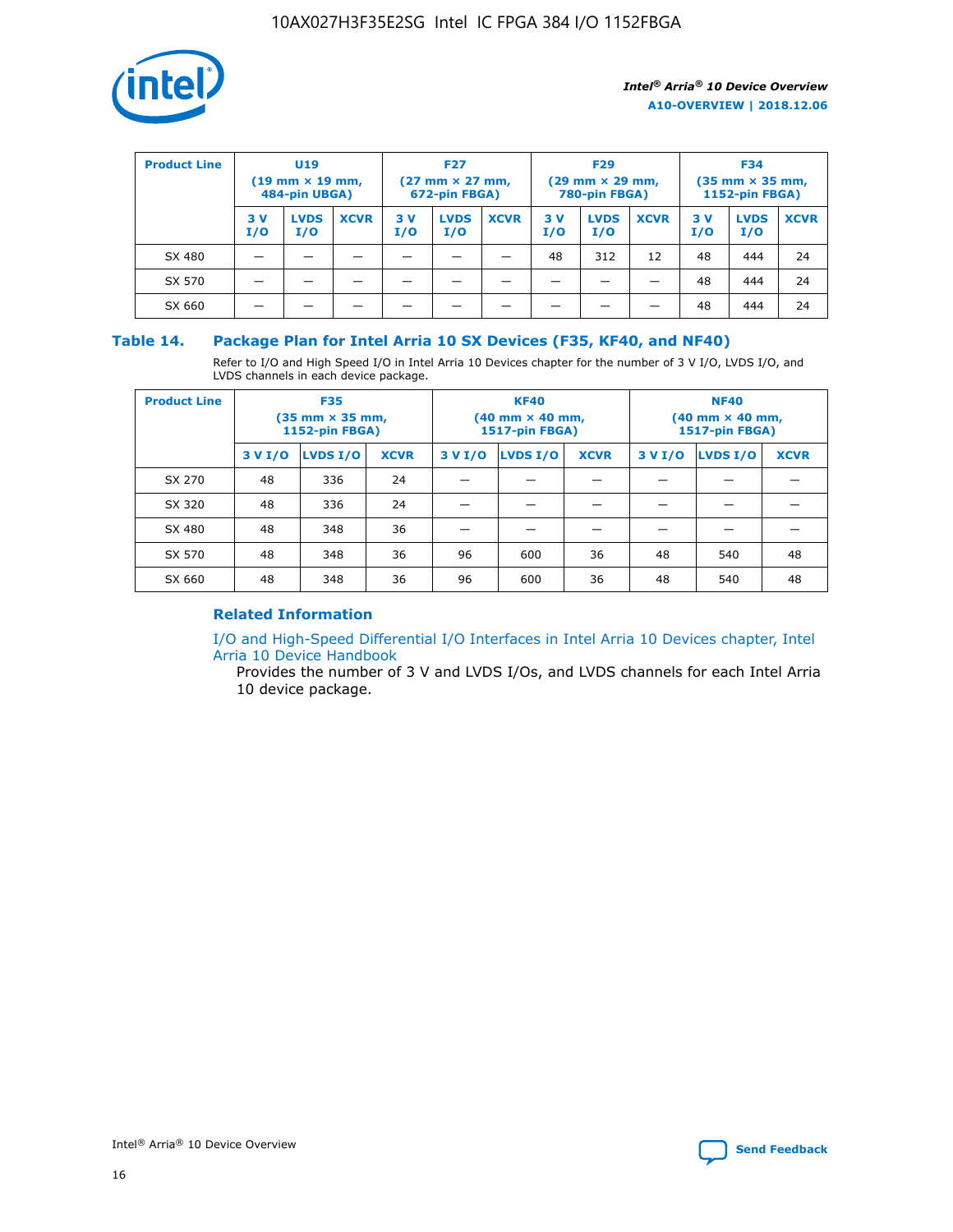

# **I/O Vertical Migration for Intel Arria 10 Devices**

#### **Figure 4. Migration Capability Across Intel Arria 10 Product Lines**

- The arrows indicate the migration paths. The devices included in each vertical migration path are shaded. Devices with fewer resources in the same path have lighter shades.
- To achieve the full I/O migration across product lines in the same migration path, restrict I/Os and transceivers usage to match the product line with the lowest I/O and transceiver counts.
- An LVDS I/O bank in the source device may be mapped to a 3 V I/O bank in the target device. To use memory interface clock frequency higher than 533 MHz, assign external memory interface pins only to banks that are LVDS I/O in both devices.
- There may be nominal 0.15 mm package height difference between some product lines in the same package type.
	- **Variant Product Line Package U19 F27 F29 F34 F35 KF40 NF40 RF40 NF45 SF45 UF45** Intel® Arria® 10 GX GX 160 GX 220 GX 270 GX 320 GX 480 GX 570 GX 660 GX 900 GX 1150 Intel Arria 10 GT GT 900 GT 1150 Intel Arria 10 SX SX 160 SX 220 SX 270 SX 320 SX 480 SX 570 SX 660
- Some migration paths are not shown in the Intel Quartus Prime software **Pin Migration View**.

*Note:* To verify the pin migration compatibility, use the **Pin Migration View** window in the Intel Quartus Prime software Pin Planner.

## **Adaptive Logic Module**

Intel Arria 10 devices use a 20 nm ALM as the basic building block of the logic fabric.

The ALM architecture is the same as the previous generation FPGAs, allowing for efficient implementation of logic functions and easy conversion of IP between the device generations.

The ALM, as shown in following figure, uses an 8-input fracturable look-up table (LUT) with four dedicated registers to help improve timing closure in register-rich designs and achieve an even higher design packing capability than the traditional two-register per LUT architecture.

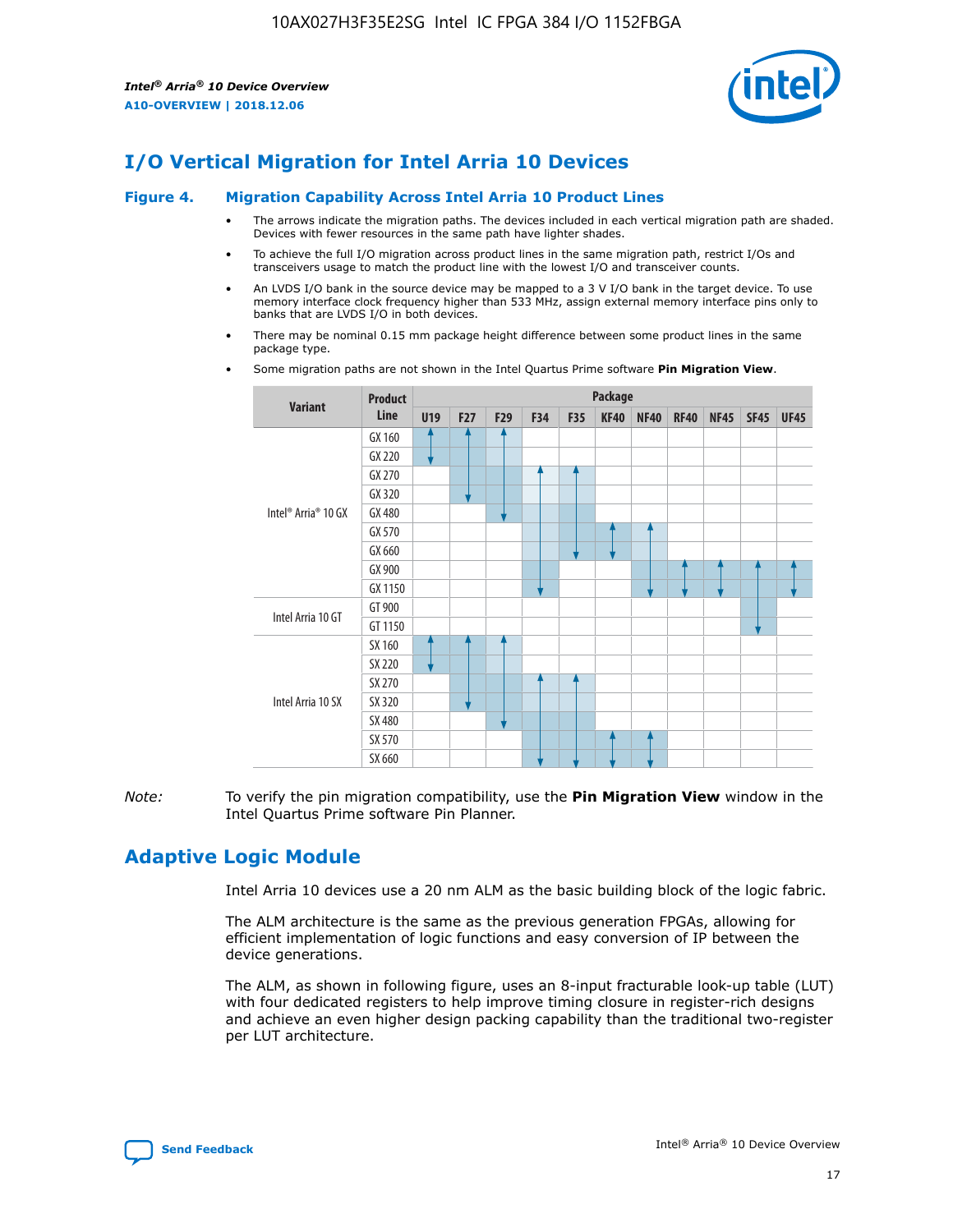

**Figure 5. ALM for Intel Arria 10 Devices**



The Intel Quartus Prime software optimizes your design according to the ALM logic structure and automatically maps legacy designs into the Intel Arria 10 ALM architecture.

## **Variable-Precision DSP Block**

The Intel Arria 10 variable precision DSP blocks support fixed-point arithmetic and floating-point arithmetic.

Features for fixed-point arithmetic:

- High-performance, power-optimized, and fully registered multiplication operations
- 18-bit and 27-bit word lengths
- Two 18 x 19 multipliers or one 27 x 27 multiplier per DSP block
- Built-in addition, subtraction, and 64-bit double accumulation register to combine multiplication results
- Cascading 19-bit or 27-bit when pre-adder is disabled and cascading 18-bit when pre-adder is used to form the tap-delay line for filtering applications
- Cascading 64-bit output bus to propagate output results from one block to the next block without external logic support
- Hard pre-adder supported in 19-bit and 27-bit modes for symmetric filters
- Internal coefficient register bank in both 18-bit and 27-bit modes for filter implementation
- 18-bit and 27-bit systolic finite impulse response (FIR) filters with distributed output adder
- Biased rounding support

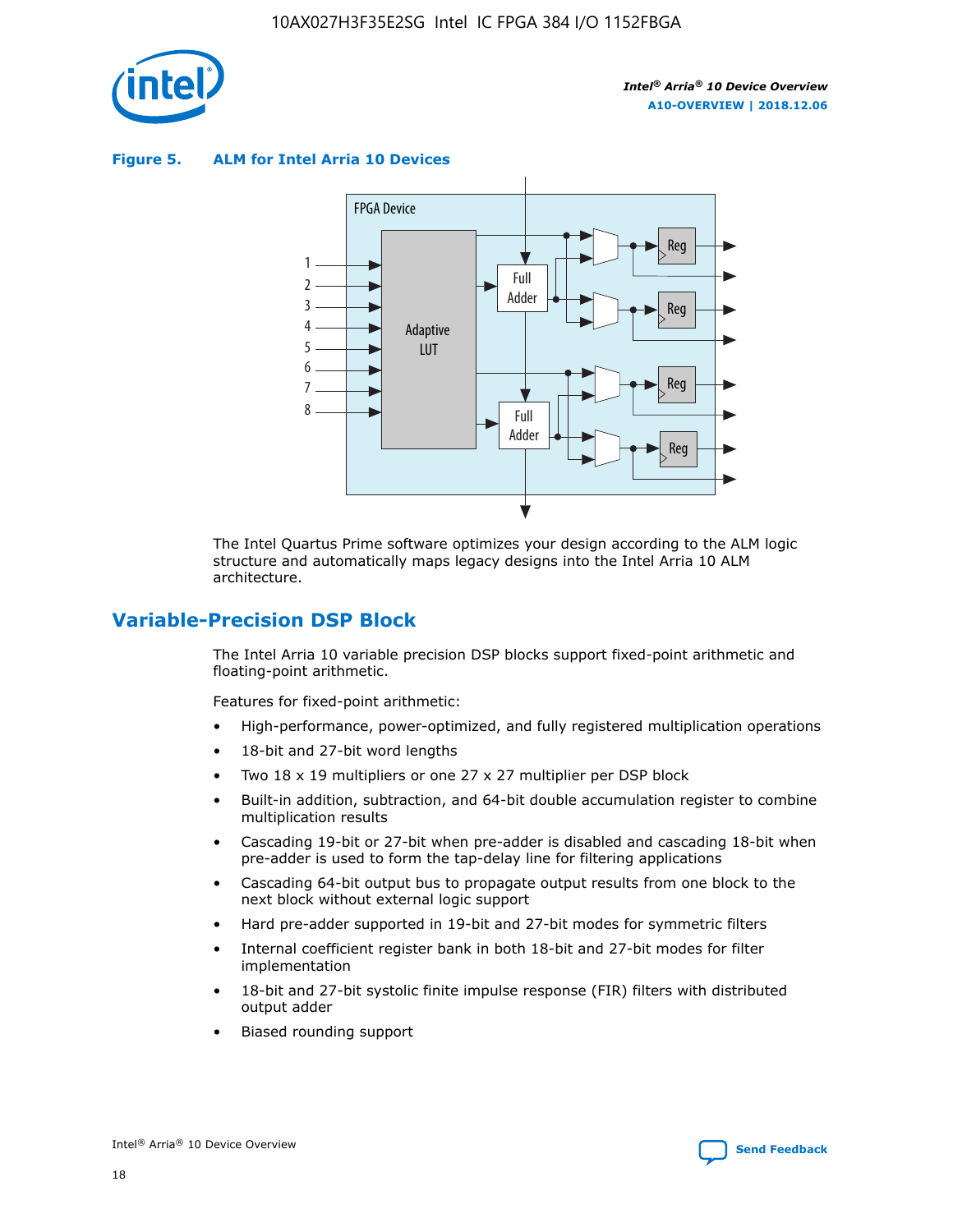

Features for floating-point arithmetic:

- A completely hardened architecture that supports multiplication, addition, subtraction, multiply-add, and multiply-subtract
- Multiplication with accumulation capability and a dynamic accumulator reset control
- Multiplication with cascade summation capability
- Multiplication with cascade subtraction capability
- Complex multiplication
- Direct vector dot product
- Systolic FIR filter

#### **Table 15. Variable-Precision DSP Block Configurations for Intel Arria 10 Devices**

| <b>Usage Example</b>                                       | <b>Multiplier Size (Bit)</b>    | <b>DSP Block Resources</b> |
|------------------------------------------------------------|---------------------------------|----------------------------|
| Medium precision fixed point                               | Two 18 x 19                     |                            |
| High precision fixed or Single precision<br>floating point | One 27 x 27                     |                            |
| Fixed point FFTs                                           | One 19 x 36 with external adder |                            |
| Very high precision fixed point                            | One 36 x 36 with external adder |                            |
| Double precision floating point                            | One 54 x 54 with external adder | 4                          |

#### **Table 16. Resources for Fixed-Point Arithmetic in Intel Arria 10 Devices**

The table lists the variable-precision DSP resources by bit precision for each Intel Arria 10 device.

| <b>Variant</b>  | <b>Product Line</b> | <b>Variable-</b><br>precision<br><b>DSP Block</b> | <b>Independent Input and Output</b><br><b>Multiplications Operator</b> |                                     | 18 x 19<br><b>Multiplier</b><br><b>Adder Sum</b> | $18 \times 18$<br><b>Multiplier</b><br><b>Adder</b> |
|-----------------|---------------------|---------------------------------------------------|------------------------------------------------------------------------|-------------------------------------|--------------------------------------------------|-----------------------------------------------------|
|                 |                     |                                                   | 18 x 19<br><b>Multiplier</b>                                           | $27 \times 27$<br><b>Multiplier</b> | <b>Mode</b>                                      | <b>Summed with</b><br>36 bit Input                  |
| AIntel Arria 10 | GX 160              | 156                                               | 312                                                                    | 156                                 | 156                                              | 156                                                 |
| GX              | GX 220              | 192                                               | 384                                                                    | 192                                 | 192                                              | 192                                                 |
|                 | GX 270              | 830                                               | 1,660                                                                  | 830                                 | 830                                              | 830                                                 |
|                 | GX 320              | 984                                               | 1,968                                                                  | 984                                 | 984                                              | 984                                                 |
|                 | GX 480              | 1,368                                             | 2,736                                                                  | 1,368                               | 1,368                                            | 1,368                                               |
|                 | GX 570              | 1,523                                             | 3,046                                                                  | 1,523                               | 1,523                                            | 1,523                                               |
|                 | GX 660              | 1,687                                             | 3,374                                                                  | 1,687                               | 1,687                                            | 1,687                                               |
|                 | GX 900              | 1,518                                             | 3,036                                                                  | 1,518                               | 1,518                                            | 1,518                                               |
|                 | GX 1150             | 1,518                                             | 3,036                                                                  | 1,518                               | 1,518                                            | 1,518                                               |
| Intel Arria 10  | GT 900              | 1,518                                             | 3,036                                                                  | 1,518                               | 1,518                                            | 1,518                                               |
| GT              | GT 1150             | 1,518                                             | 3,036                                                                  | 1,518                               | 1,518                                            | 1,518                                               |
| Intel Arria 10  | SX 160              | 156                                               | 312                                                                    | 156                                 | 156                                              | 156                                                 |
| <b>SX</b>       | SX 220              | 192                                               | 384                                                                    | 192                                 | 192                                              | 192                                                 |
|                 | SX 270              | 830                                               | 1,660                                                                  | 830                                 | 830                                              | 830                                                 |
|                 |                     |                                                   |                                                                        |                                     |                                                  | continued                                           |

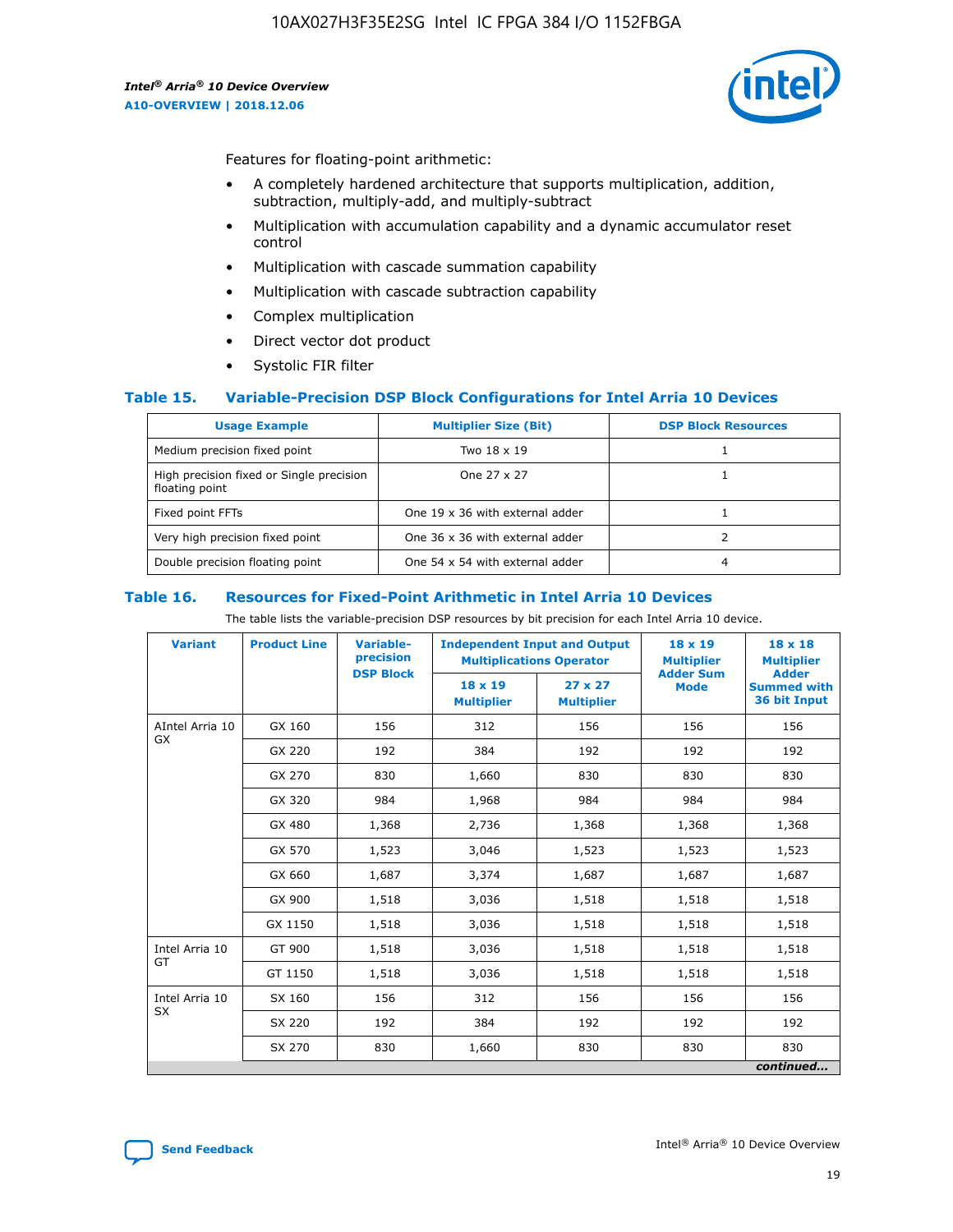

| <b>Variant</b> | <b>Product Line</b> | <b>Variable-</b><br>precision |                                     | <b>Independent Input and Output</b><br><b>Multiplications Operator</b> | $18 \times 19$<br><b>Multiplier</b> | $18 \times 18$<br><b>Multiplier</b><br><b>Adder</b> |  |
|----------------|---------------------|-------------------------------|-------------------------------------|------------------------------------------------------------------------|-------------------------------------|-----------------------------------------------------|--|
|                |                     | <b>DSP Block</b>              | $18 \times 19$<br><b>Multiplier</b> | $27 \times 27$<br><b>Multiplier</b>                                    | <b>Adder Sum</b><br>Mode            | <b>Summed with</b><br>36 bit Input                  |  |
|                | SX 320              | 984                           | 1,968                               | 984                                                                    | 984                                 | 984                                                 |  |
|                | SX 480              | 1,368                         | 2,736                               | 1,368                                                                  | 1,368                               | 1,368                                               |  |
|                | SX 570              | 1,523                         | 3,046                               | 1,523                                                                  | 1,523                               | 1,523                                               |  |
|                | SX 660              | 1,687                         | 3,374                               | 1,687                                                                  | 1,687                               | 1,687                                               |  |

## **Table 17. Resources for Floating-Point Arithmetic in Intel Arria 10 Devices**

The table lists the variable-precision DSP resources by bit precision for each Intel Arria 10 device.

| <b>Variant</b> | <b>Product Line</b> | <b>Variable-</b><br>precision<br><b>DSP Block</b> | <b>Single</b><br><b>Precision</b><br><b>Floating-Point</b><br><b>Multiplication</b><br><b>Mode</b> | <b>Single-Precision</b><br><b>Floating-Point</b><br><b>Adder Mode</b> | Single-<br><b>Precision</b><br><b>Floating-Point</b><br><b>Multiply</b><br><b>Accumulate</b><br><b>Mode</b> | <b>Peak</b><br><b>Giga Floating-</b><br><b>Point</b><br><b>Operations</b><br>per Second<br>(GFLOPs) |
|----------------|---------------------|---------------------------------------------------|----------------------------------------------------------------------------------------------------|-----------------------------------------------------------------------|-------------------------------------------------------------------------------------------------------------|-----------------------------------------------------------------------------------------------------|
| Intel Arria 10 | GX 160              | 156                                               | 156                                                                                                | 156                                                                   | 156                                                                                                         | 140                                                                                                 |
| GX             | GX 220              | 192                                               | 192                                                                                                | 192                                                                   | 192                                                                                                         | 173                                                                                                 |
|                | GX 270              | 830                                               | 830                                                                                                | 830                                                                   | 830                                                                                                         | 747                                                                                                 |
|                | GX 320              | 984                                               | 984                                                                                                | 984                                                                   | 984                                                                                                         | 886                                                                                                 |
|                | GX 480              | 1,369                                             | 1,368                                                                                              | 1,368                                                                 | 1,368                                                                                                       | 1,231                                                                                               |
|                | GX 570              | 1,523                                             | 1,523                                                                                              | 1,523                                                                 | 1,523                                                                                                       | 1,371                                                                                               |
|                | GX 660              | 1,687                                             | 1,687                                                                                              | 1,687                                                                 | 1,687                                                                                                       | 1,518                                                                                               |
|                | GX 900              | 1,518                                             | 1,518                                                                                              | 1,518                                                                 | 1,518                                                                                                       | 1,366                                                                                               |
|                | GX 1150             | 1,518                                             | 1,518                                                                                              | 1,518                                                                 | 1,518                                                                                                       | 1,366                                                                                               |
| Intel Arria 10 | GT 900              | 1,518                                             | 1,518                                                                                              | 1,518                                                                 | 1,518                                                                                                       | 1,366                                                                                               |
| GT             | GT 1150             | 1,518                                             | 1,518                                                                                              | 1,518                                                                 | 1,518                                                                                                       | 1,366                                                                                               |
| Intel Arria 10 | SX 160              | 156                                               | 156                                                                                                | 156                                                                   | 156                                                                                                         | 140                                                                                                 |
| SX             | SX 220              | 192                                               | 192                                                                                                | 192                                                                   | 192                                                                                                         | 173                                                                                                 |
|                | SX 270              | 830                                               | 830                                                                                                | 830                                                                   | 830                                                                                                         | 747                                                                                                 |
|                | SX 320              | 984                                               | 984                                                                                                | 984                                                                   | 984                                                                                                         | 886                                                                                                 |
|                | SX 480              | 1,369                                             | 1,368                                                                                              | 1,368                                                                 | 1,368                                                                                                       | 1,231                                                                                               |
|                | SX 570              | 1,523                                             | 1,523                                                                                              | 1,523                                                                 | 1,523                                                                                                       | 1,371                                                                                               |
|                | SX 660              | 1,687                                             | 1,687                                                                                              | 1,687                                                                 | 1,687                                                                                                       | 1,518                                                                                               |

# **Embedded Memory Blocks**

The embedded memory blocks in the devices are flexible and designed to provide an optimal amount of small- and large-sized memory arrays to fit your design requirements.

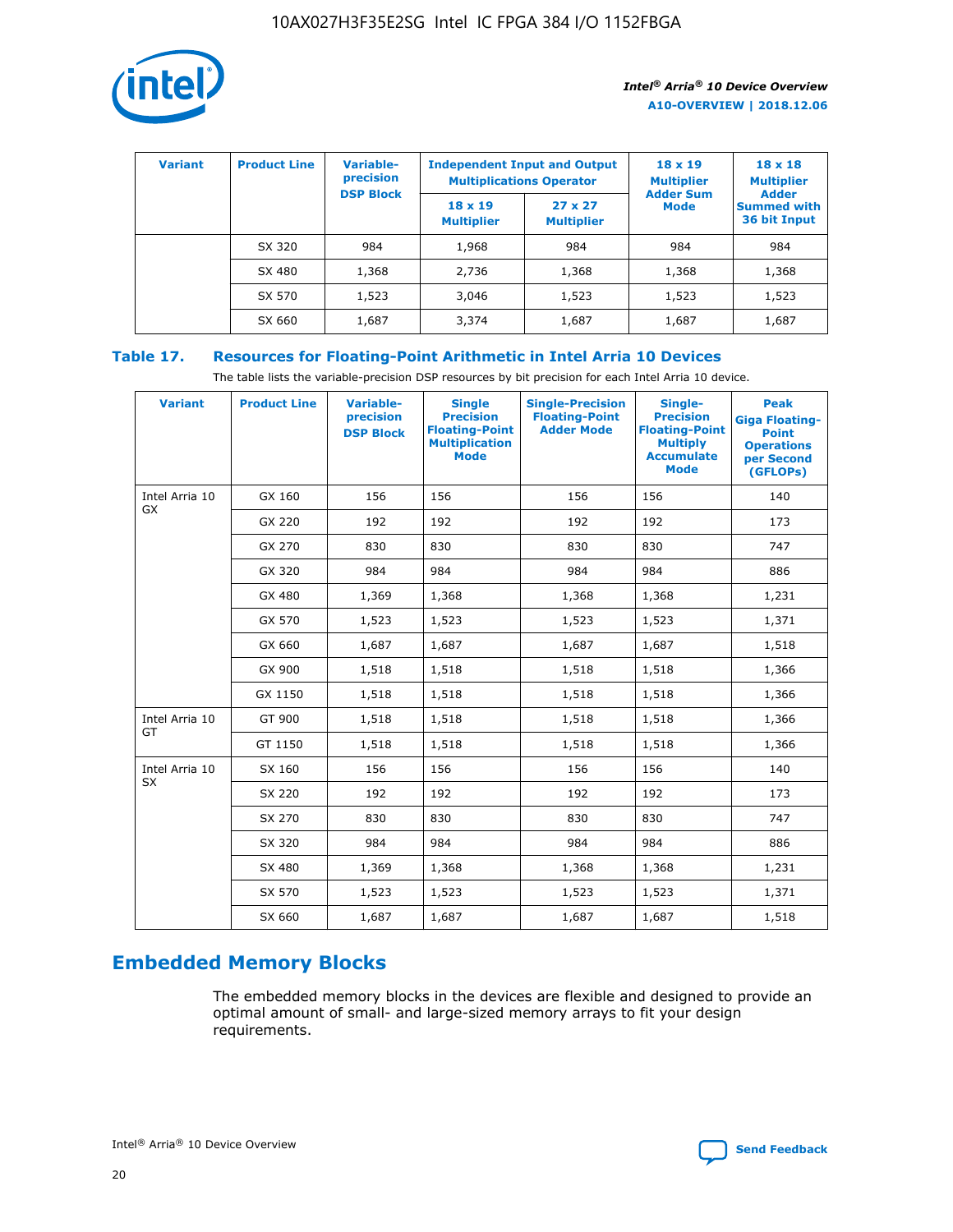

## **Types of Embedded Memory**

The Intel Arria 10 devices contain two types of memory blocks:

- 20 Kb M20K blocks—blocks of dedicated memory resources. The M20K blocks are ideal for larger memory arrays while still providing a large number of independent ports.
- 640 bit memory logic array blocks (MLABs)—enhanced memory blocks that are configured from dual-purpose logic array blocks (LABs). The MLABs are ideal for wide and shallow memory arrays. The MLABs are optimized for implementation of shift registers for digital signal processing (DSP) applications, wide and shallow FIFO buffers, and filter delay lines. Each MLAB is made up of ten adaptive logic modules (ALMs). In the Intel Arria 10 devices, you can configure these ALMs as ten 32 x 2 blocks, giving you one 32 x 20 simple dual-port SRAM block per MLAB.

## **Embedded Memory Capacity in Intel Arria 10 Devices**

|                   | <b>Product</b> |              | <b>M20K</b>         | <b>MLAB</b>  |                     | <b>Total RAM Bit</b> |
|-------------------|----------------|--------------|---------------------|--------------|---------------------|----------------------|
| <b>Variant</b>    | Line           | <b>Block</b> | <b>RAM Bit (Kb)</b> | <b>Block</b> | <b>RAM Bit (Kb)</b> | (Kb)                 |
| Intel Arria 10 GX | GX 160         | 440          | 8,800               | 1,680        | 1,050               | 9,850                |
|                   | GX 220         | 587          | 11,740              | 2,703        | 1,690               | 13,430               |
|                   | GX 270         | 750          | 15,000              | 3,922        | 2,452               | 17,452               |
|                   | GX 320         | 891          | 17,820              | 4,363        | 2,727               | 20,547               |
|                   | GX 480         | 1,431        | 28,620              | 6,662        | 4,164               | 32,784               |
|                   | GX 570         | 1,800        | 36,000              | 8,153        | 5,096               | 41,096               |
|                   | GX 660         | 2,131        | 42,620              | 9,260        | 5,788               | 48,408               |
|                   | GX 900         | 2,423        | 48,460              | 15,017       | 9,386               | 57,846               |
|                   | GX 1150        | 2,713        | 54,260              | 20,774       | 12,984              | 67,244               |
| Intel Arria 10 GT | GT 900         | 2,423        | 48,460              | 15,017       | 9,386               | 57,846               |
|                   | GT 1150        | 2,713        | 54,260              | 20,774       | 12,984              | 67,244               |
| Intel Arria 10 SX | SX 160         | 440          | 8,800               | 1,680        | 1,050               | 9,850                |
|                   | SX 220         | 587          | 11,740              | 2,703        | 1,690               | 13,430               |
|                   | SX 270         | 750          | 15,000              | 3,922        | 2,452               | 17,452               |
|                   | SX 320         | 891          | 17,820              | 4,363        | 2,727               | 20,547               |
|                   | SX 480         | 1,431        | 28,620              | 6,662        | 4,164               | 32,784               |
|                   | SX 570         | 1,800        | 36,000              | 8,153        | 5,096               | 41,096               |
|                   | SX 660         | 2,131        | 42,620              | 9,260        | 5,788               | 48,408               |

#### **Table 18. Embedded Memory Capacity and Distribution in Intel Arria 10 Devices**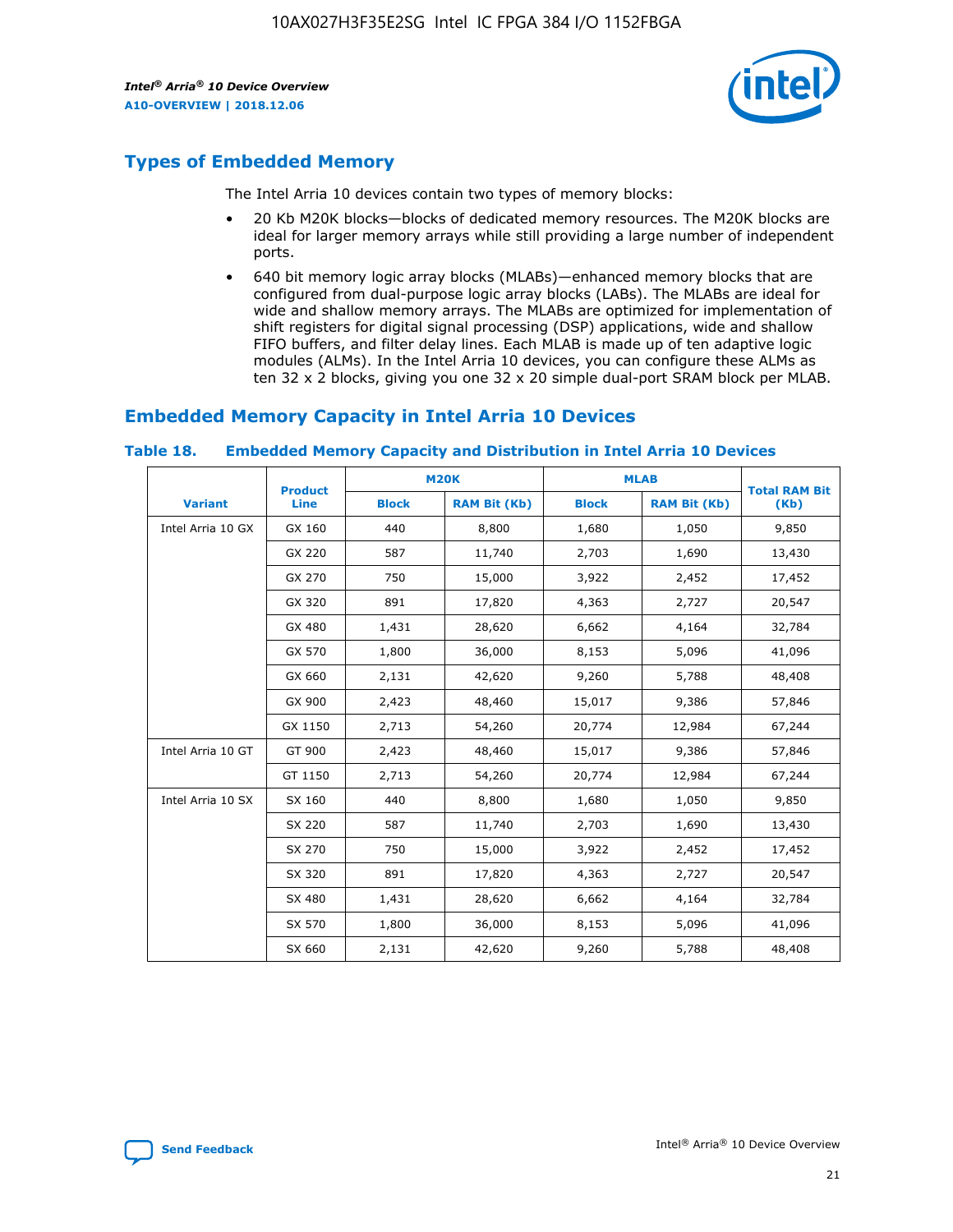

## **Embedded Memory Configurations for Single-port Mode**

#### **Table 19. Single-port Embedded Memory Configurations for Intel Arria 10 Devices**

This table lists the maximum configurations supported for single-port RAM and ROM modes.

| <b>Memory Block</b> | Depth (bits) | <b>Programmable Width</b> |
|---------------------|--------------|---------------------------|
| MLAB                | 32           | x16, x18, or x20          |
|                     | 64(10)       | x8, x9, x10               |
| M20K                | 512          | x40, x32                  |
|                     | 1K           | x20, x16                  |
|                     | 2K           | x10, x8                   |
|                     | 4K           | x5, x4                    |
|                     | 8K           | x2                        |
|                     | 16K          | x1                        |

## **Clock Networks and PLL Clock Sources**

The clock network architecture is based on Intel's global, regional, and peripheral clock structure. This clock structure is supported by dedicated clock input pins, fractional clock synthesis PLLs, and integer I/O PLLs.

## **Clock Networks**

The Intel Arria 10 core clock networks are capable of up to 800 MHz fabric operation across the full industrial temperature range. For the external memory interface, the clock network supports the hard memory controller with speeds up to 2,400 Mbps in a quarter-rate transfer.

To reduce power consumption, the Intel Quartus Prime software identifies all unused sections of the clock network and powers them down.

## **Fractional Synthesis and I/O PLLs**

Intel Arria 10 devices contain up to 32 fractional synthesis PLLs and up to 16 I/O PLLs that are available for both specific and general purpose uses in the core:

- Fractional synthesis PLLs—located in the column adjacent to the transceiver blocks
- I/O PLLs—located in each bank of the 48 I/Os

## **Fractional Synthesis PLLs**

You can use the fractional synthesis PLLs to:

- Reduce the number of oscillators that are required on your board
- Reduce the number of clock pins that are used in the device by synthesizing multiple clock frequencies from a single reference clock source

<sup>(10)</sup> Supported through software emulation and consumes additional MLAB blocks.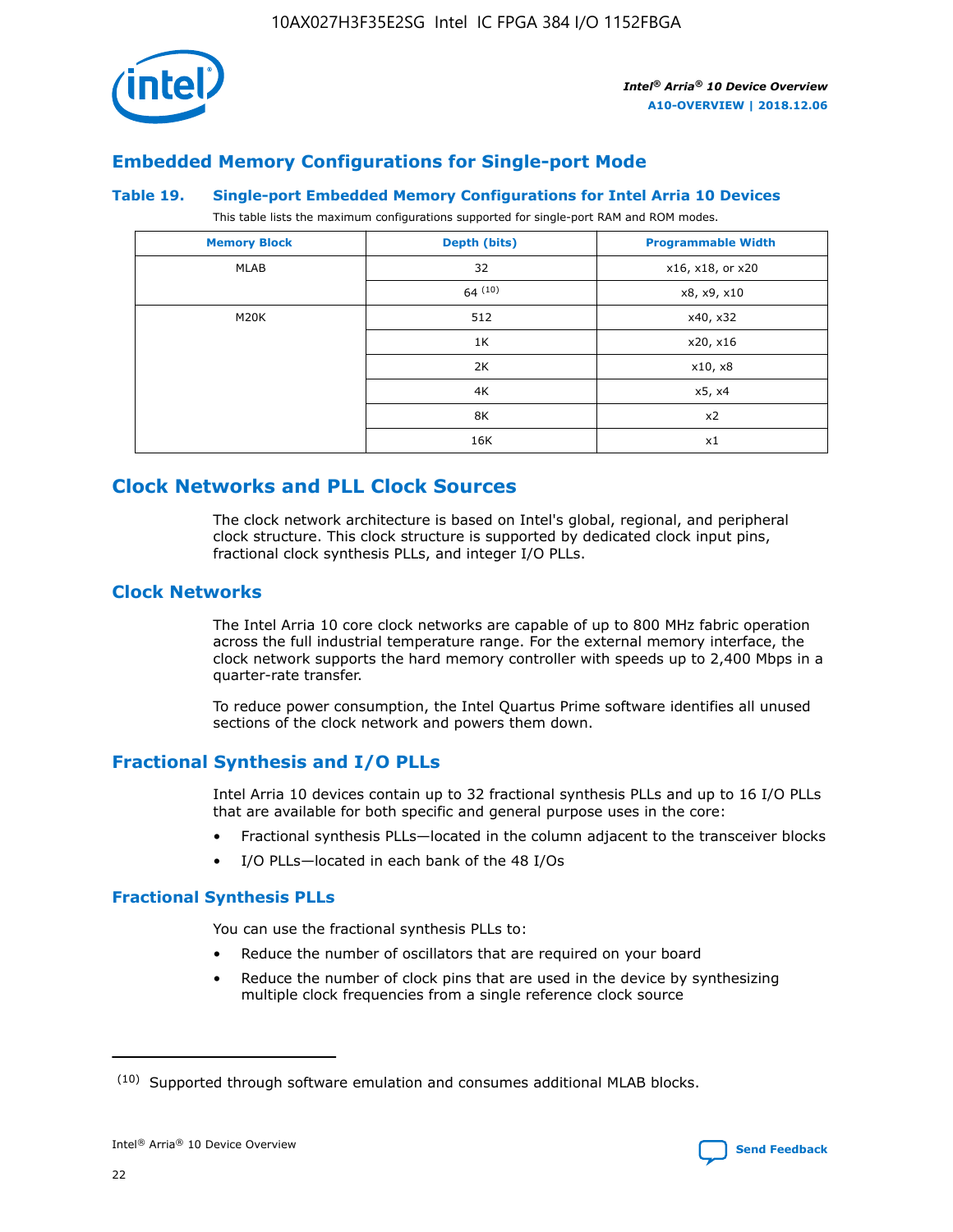

The fractional synthesis PLLs support the following features:

- Reference clock frequency synthesis for transceiver CMU and Advanced Transmit (ATX) PLLs
- Clock network delay compensation
- Zero-delay buffering
- Direct transmit clocking for transceivers
- Independently configurable into two modes:
	- Conventional integer mode equivalent to the general purpose PLL
	- Enhanced fractional mode with third order delta-sigma modulation
- PLL cascading

#### **I/O PLLs**

The integer mode I/O PLLs are located in each bank of 48 I/Os. You can use the I/O PLLs to simplify the design of external memory and high-speed LVDS interfaces.

In each I/O bank, the I/O PLLs are adjacent to the hard memory controllers and LVDS SERDES. Because these PLLs are tightly coupled with the I/Os that need to use them, it makes it easier to close timing.

You can use the I/O PLLs for general purpose applications in the core such as clock network delay compensation and zero-delay buffering.

Intel Arria 10 devices support PLL-to-PLL cascading.

## **FPGA General Purpose I/O**

Intel Arria 10 devices offer highly configurable GPIOs. Each I/O bank contains 48 general purpose I/Os and a high-efficiency hard memory controller.

The following list describes the features of the GPIOs:

- Consist of 3 V I/Os for high-voltage application and LVDS I/Os for differential signaling
	- Up to two 3 V I/O banks, available in some devices, that support up to 3 V I/O standards
	- LVDS I/O banks that support up to 1.8 V I/O standards
- Support a wide range of single-ended and differential I/O interfaces
- LVDS speeds up to 1.6 Gbps
- Each LVDS pair of pins has differential input and output buffers, allowing you to configure the LVDS direction for each pair.
- Programmable bus hold and weak pull-up
- Programmable differential output voltage  $(V_{OD})$  and programmable pre-emphasis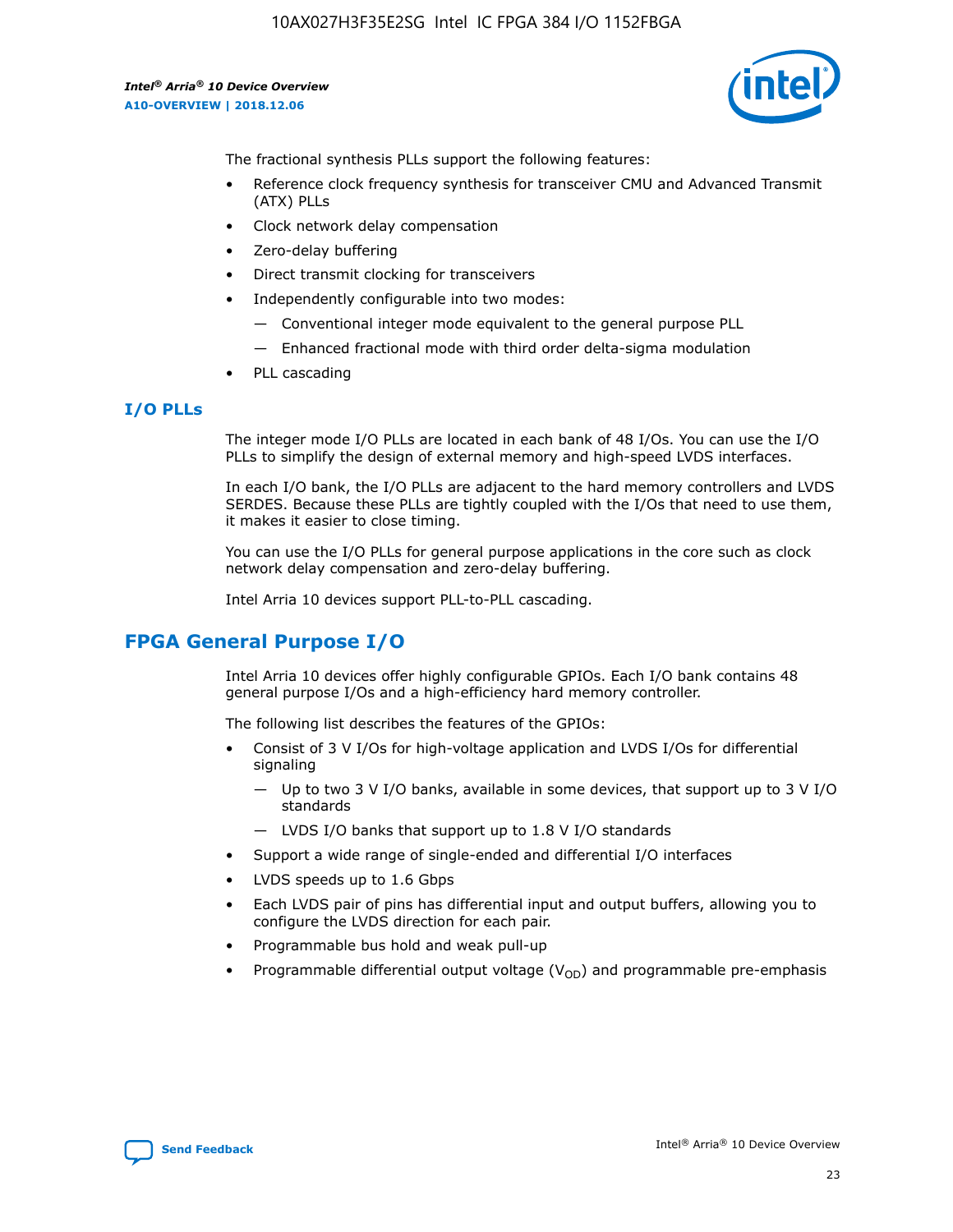

- Series (R<sub>S</sub>) and parallel (R<sub>T</sub>) on-chip termination (OCT) for all I/O banks with OCT calibration to limit the termination impedance variation
- On-chip dynamic termination that has the ability to swap between series and parallel termination, depending on whether there is read or write on a common bus for signal integrity
- Easy timing closure support using the hard read FIFO in the input register path, and delay-locked loop (DLL) delay chain with fine and coarse architecture

## **External Memory Interface**

Intel Arria 10 devices offer massive external memory bandwidth, with up to seven 32 bit DDR4 memory interfaces running at up to 2,400 Mbps. This bandwidth provides additional ease of design, lower power, and resource efficiencies of hardened highperformance memory controllers.

The memory interface within Intel Arria 10 FPGAs and SoCs delivers the highest performance and ease of use. You can configure up to a maximum width of 144 bits when using the hard or soft memory controllers. If required, you can bypass the hard memory controller and use a soft controller implemented in the user logic.

Each I/O contains a hardened DDR read/write path (PHY) capable of performing key memory interface functionality such as read/write leveling, FIFO buffering to lower latency and improve margin, timing calibration, and on-chip termination.

The timing calibration is aided by the inclusion of hard microcontrollers based on Intel's Nios® II technology, specifically tailored to control the calibration of multiple memory interfaces. This calibration allows the Intel Arria 10 device to compensate for any changes in process, voltage, or temperature either within the Intel Arria 10 device itself, or within the external memory device. The advanced calibration algorithms ensure maximum bandwidth and robust timing margin across all operating conditions.

In addition to parallel memory interfaces, Intel Arria 10 devices support serial memory technologies such as the Hybrid Memory Cube (HMC). The HMC is supported by the Intel Arria 10 high-speed serial transceivers which connect up to four HMC links, with each link running at data rates up to 15 Gbps.

#### **Related Information**

#### [External Memory Interface Spec Estimator](http://www.altera.com/technology/memory/estimator/mem-emif-index.html)

Provides a parametric tool that allows you to find and compare the performance of the supported external memory interfaces in IntelFPGAs.

## **Memory Standards Supported by Intel Arria 10 Devices**

The I/Os are designed to provide high performance support for existing and emerging external memory standards.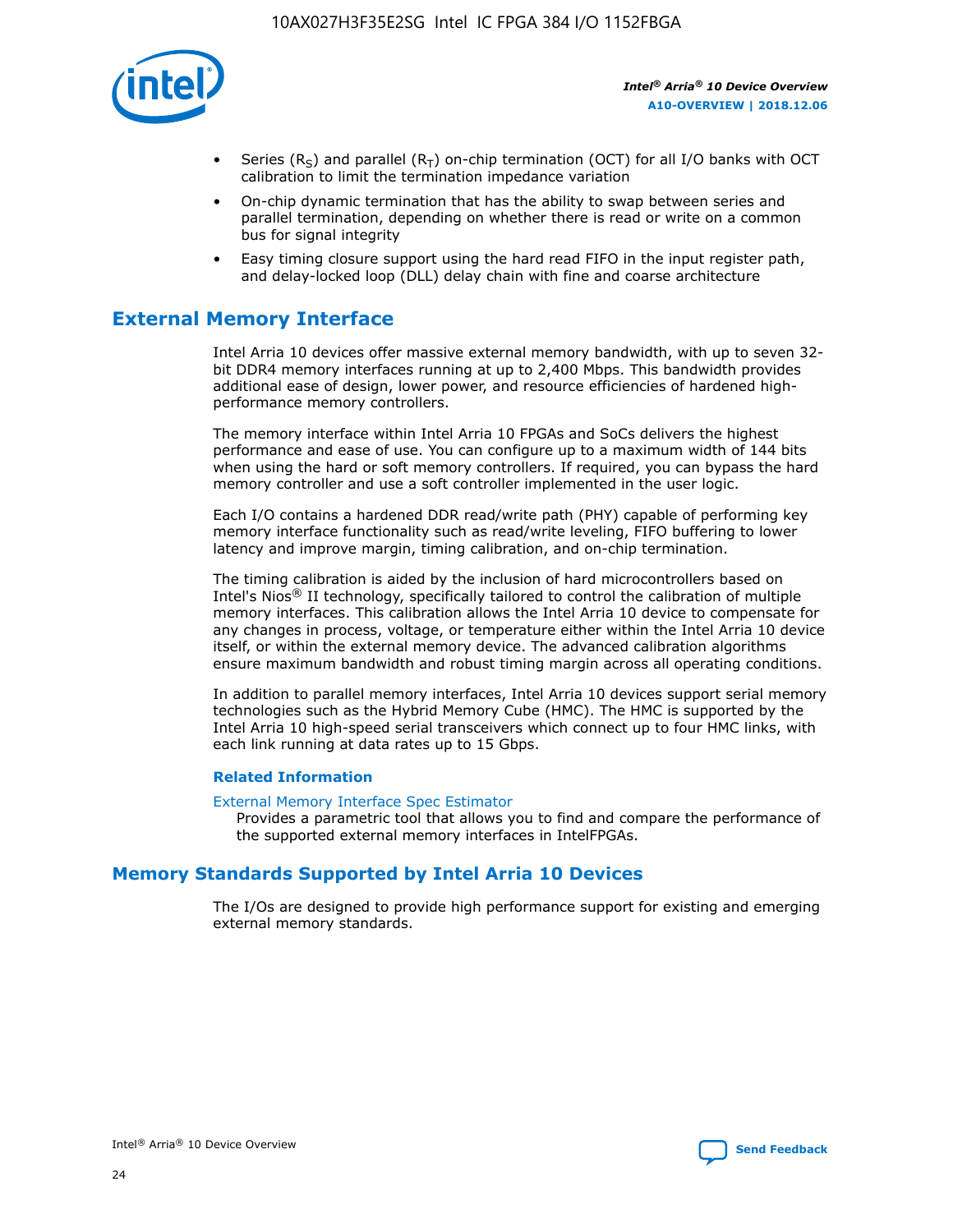

#### **Table 20. Memory Standards Supported by the Hard Memory Controller**

This table lists the overall capability of the hard memory controller. For specific details, refer to the External Memory Interface Spec Estimator and Intel Arria 10 Device Datasheet.

| <b>Memory Standard</b> | <b>Rate Support</b> | <b>Ping Pong PHY Support</b> | <b>Maximum Frequency</b><br>(MHz) |
|------------------------|---------------------|------------------------------|-----------------------------------|
| <b>DDR4 SDRAM</b>      | Quarter rate        | Yes                          | 1,067                             |
|                        |                     |                              | 1,200                             |
| DDR3 SDRAM             | Half rate           | Yes                          | 533                               |
|                        |                     |                              | 667                               |
|                        | Quarter rate        | Yes                          | 1,067                             |
|                        |                     |                              | 1,067                             |
| <b>DDR3L SDRAM</b>     | Half rate           | Yes                          | 533                               |
|                        |                     |                              | 667                               |
|                        | Quarter rate        | Yes                          | 933                               |
|                        |                     |                              | 933                               |
| LPDDR3 SDRAM           | Half rate           |                              | 533                               |
|                        | Quarter rate        |                              | 800                               |

#### **Table 21. Memory Standards Supported by the Soft Memory Controller**

| <b>Memory Standard</b>      | <b>Rate Support</b> | <b>Maximum Frequency</b><br>(MHz) |
|-----------------------------|---------------------|-----------------------------------|
| <b>RLDRAM 3 (11)</b>        | Quarter rate        | 1,200                             |
| ODR IV SRAM <sup>(11)</sup> | Quarter rate        | 1,067                             |
| <b>ODR II SRAM</b>          | Full rate           | 333                               |
|                             | Half rate           | 633                               |
| <b>ODR II+ SRAM</b>         | Full rate           | 333                               |
|                             | Half rate           | 633                               |
| <b>ODR II+ Xtreme SRAM</b>  | Full rate           | 333                               |
|                             | Half rate           | 633                               |

#### **Table 22. Memory Standards Supported by the HPS Hard Memory Controller**

The hard processor system (HPS) is available in Intel Arria 10 SoC devices only.

| <b>Memory Standard</b> | <b>Rate Support</b> | <b>Maximum Frequency</b><br>(MHz) |
|------------------------|---------------------|-----------------------------------|
| <b>DDR4 SDRAM</b>      | Half rate           | 1,200                             |
| <b>DDR3 SDRAM</b>      | Half rate           | 1,067                             |
| <b>DDR3L SDRAM</b>     | Half rate           | 933                               |

<sup>(11)</sup> Intel Arria 10 devices support this external memory interface using hard PHY with soft memory controller.

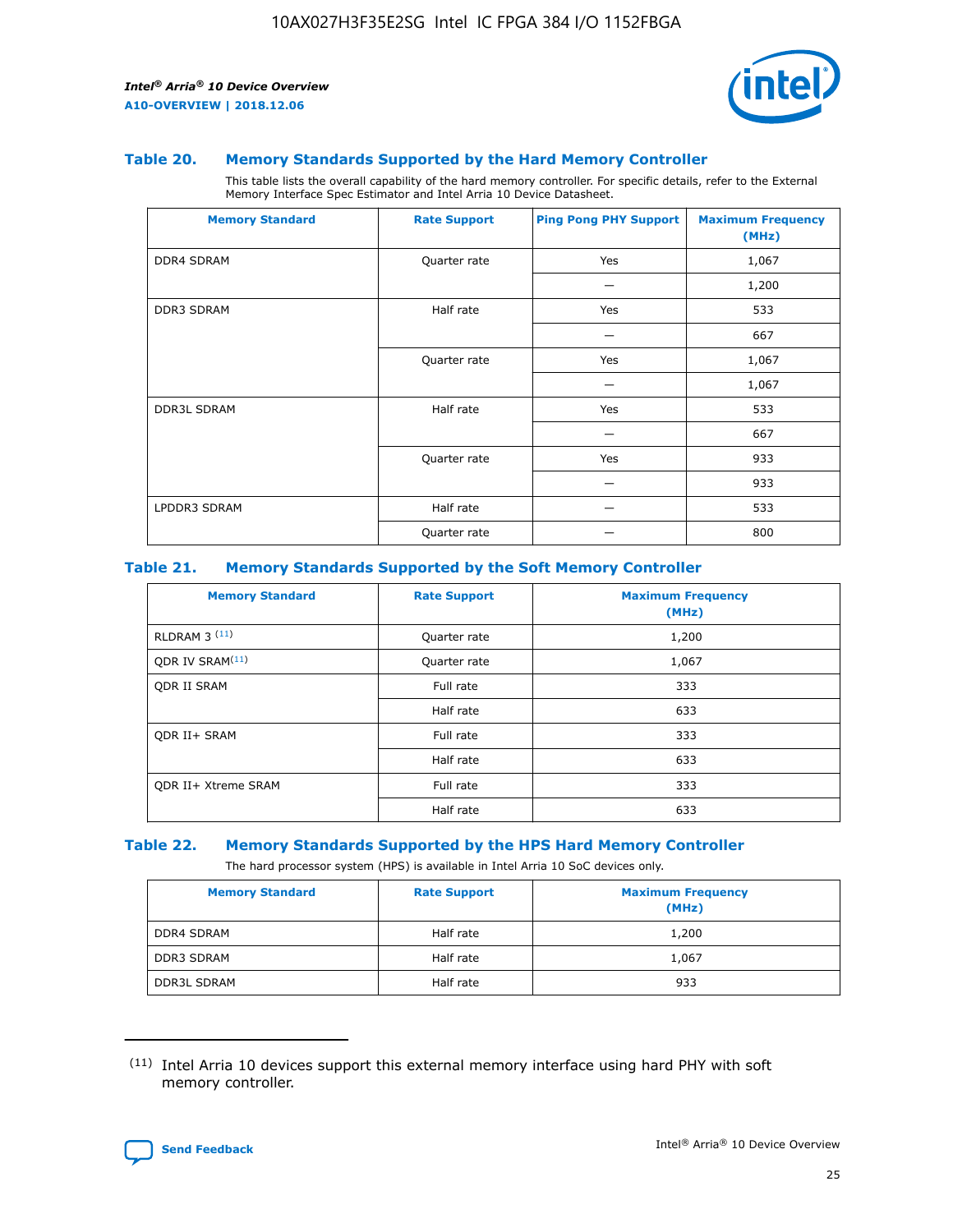

#### **Related Information**

#### [Intel Arria 10 Device Datasheet](https://www.intel.com/content/www/us/en/programmable/documentation/mcn1413182292568.html#mcn1413182153340)

Lists the memory interface performance according to memory interface standards, rank or chip select configurations, and Intel Arria 10 device speed grades.

# **PCIe Gen1, Gen2, and Gen3 Hard IP**

Intel Arria 10 devices contain PCIe hard IP that is designed for performance and ease-of-use:

- Includes all layers of the PCIe stack—transaction, data link and physical layers.
- Supports PCIe Gen3, Gen2, and Gen1 Endpoint and Root Port in x1, x2, x4, or x8 lane configuration.
- Operates independently from the core logic—optional configuration via protocol (CvP) allows the PCIe link to power up and complete link training in less than 100 ms while the Intel Arria 10 device completes loading the programming file for the rest of the FPGA.
- Provides added functionality that makes it easier to support emerging features such as Single Root I/O Virtualization (SR-IOV) and optional protocol extensions.
- Provides improved end-to-end datapath protection using ECC.
- Supports FPGA configuration via protocol (CvP) using PCIe at Gen3, Gen2, or Gen1 speed.

#### **Related Information**

PCS Features on page 30

## **Enhanced PCS Hard IP for Interlaken and 10 Gbps Ethernet**

## **Interlaken Support**

The Intel Arria 10 enhanced PCS hard IP provides integrated Interlaken PCS supporting rates up to 25.8 Gbps per lane.

The Interlaken PCS is based on the proven functionality of the PCS developed for Intel's previous generation FPGAs, which demonstrated interoperability with Interlaken ASSP vendors and third-party IP suppliers. The Interlaken PCS is present in every transceiver channel in Intel Arria 10 devices.

#### **Related Information**

PCS Features on page 30

## **10 Gbps Ethernet Support**

The Intel Arria 10 enhanced PCS hard IP supports 10GBASE-R PCS compliant with IEEE 802.3 10 Gbps Ethernet (10GbE). The integrated hard IP support for 10GbE and the 10 Gbps transceivers save external PHY cost, board space, and system power.

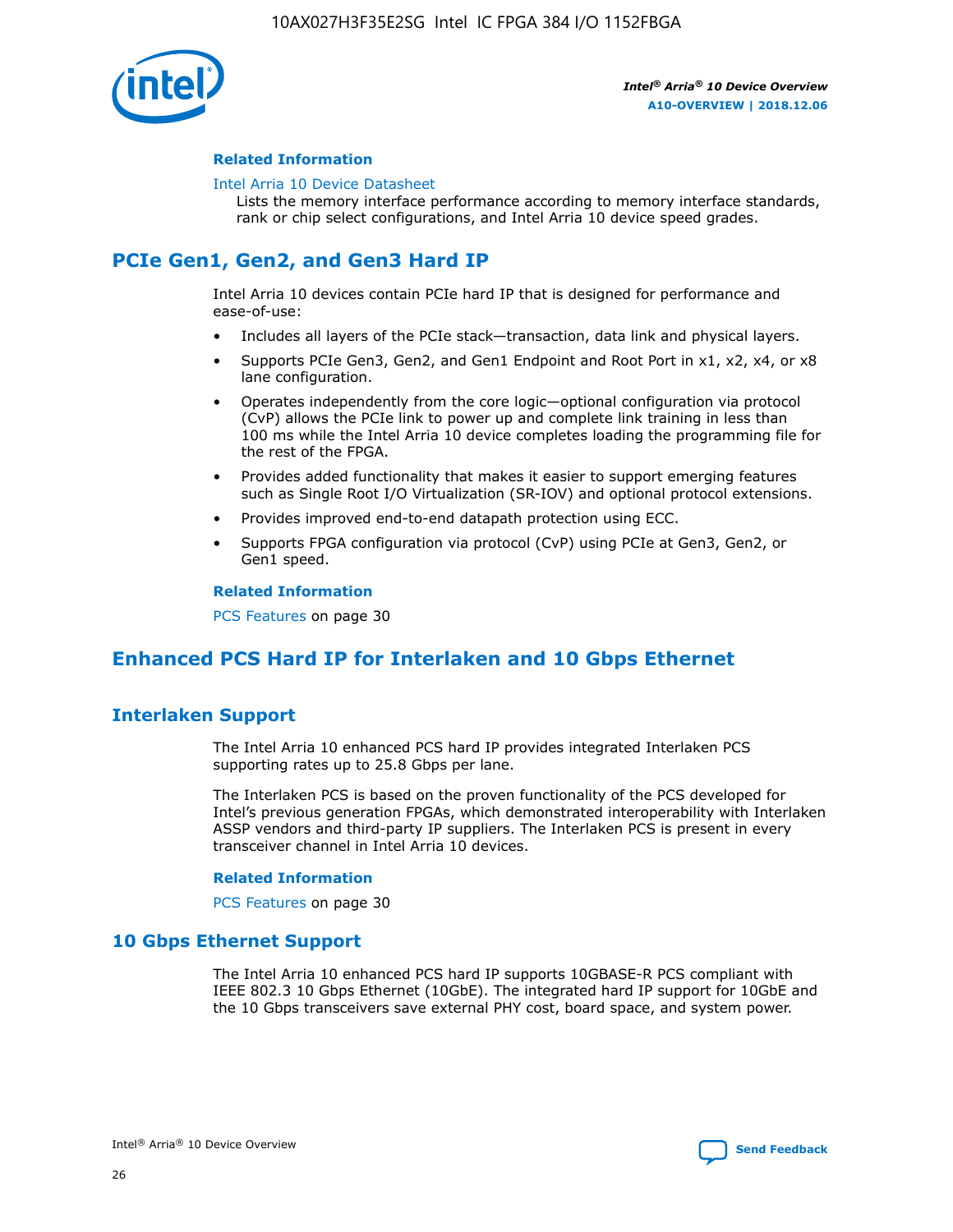

The scalable hard IP supports multiple independent 10GbE ports while using a single PLL for all the 10GBASE-R PCS instantiations, which saves on core logic resources and clock networks:

- Simplifies multiport 10GbE systems compared to XAUI interfaces that require an external XAUI-to-10G PHY.
- Incorporates Electronic Dispersion Compensation (EDC), which enables direct connection to standard 10 Gbps XFP and SFP+ pluggable optical modules.
- Supports backplane Ethernet applications and includes a hard 10GBASE-KR Forward Error Correction (FEC) circuit that you can use for 10 Gbps and 40 Gbps applications.

The 10 Gbps Ethernet PCS hard IP and 10GBASE-KR FEC are present in every transceiver channel.

#### **Related Information**

PCS Features on page 30

## **Low Power Serial Transceivers**

Intel Arria 10 FPGAs and SoCs include lowest power transceivers that deliver high bandwidth, throughput and low latency.

Intel Arria 10 devices deliver the industry's lowest power consumption per transceiver channel:

- 12.5 Gbps transceivers at as low as 242 mW
- 10 Gbps transceivers at as low as 168 mW
- 6 Gbps transceivers at as low as 117 mW

Intel Arria 10 transceivers support various data rates according to application:

- Chip-to-chip and chip-to-module applications—from 1 Gbps up to 25.8 Gbps
- Long reach and backplane applications—from 1 Gbps up to 12.5 with advanced adaptive equalization
- Critical power sensitive applications—from 1 Gbps up to 11.3 Gbps using lower power modes

The combination of 20 nm process technology and architectural advances provide the following benefits:

- Significant reduction in die area and power consumption
- Increase of up to two times in transceiver I/O density compared to previous generation devices while maintaining optimal signal integrity
- Up to 72 total transceiver channels—you can configure up to 6 of these channels to run as fast as 25.8 Gbps
- All channels feature continuous data rate support up to the maximum rated speed

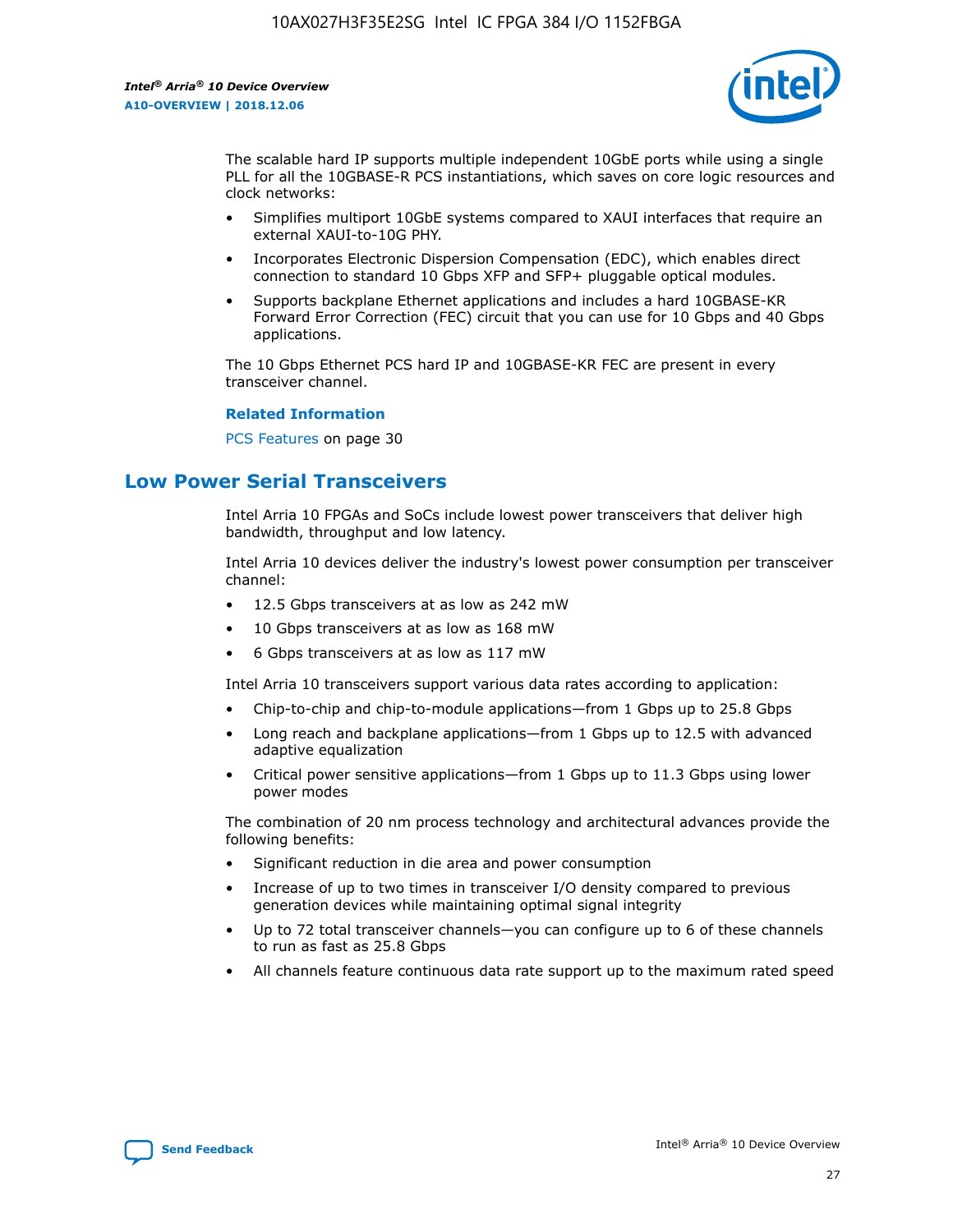

## Transceiver PMA TX/RX PCS ATX PLL Transceiver PMA TX/RX PCS fPLL Network Flexible Clock Distribution Network PCS Transceiver PMA TX/RX FPGA **Clock Distribution** Fabric PCS Transceiver PMA TX/RX ATX Flexible PLL PCS Transceiver PMA TX/RX ▲ fPLL Transceiver PMA TX/RX PCS 4

## **Figure 6. Intel Arria 10 Transceiver Block Architecture**

## **Transceiver Channels**

All transceiver channels feature a dedicated Physical Medium Attachment (PMA) and a hardened Physical Coding Sublayer (PCS).

- The PMA provides primary interfacing capabilities to physical channels.
- The PCS typically handles encoding/decoding, word alignment, and other preprocessing functions before transferring data to the FPGA core fabric.

A transceiver channel consists of a PMA and a PCS block. Most transceiver banks have 6 channels. There are some transceiver banks that contain only 3 channels.

A wide variety of bonded and non-bonded data rate configurations is possible using a highly configurable clock distribution network. Up to 80 independent transceiver data rates can be configured.

The following figures are graphical representations of top views of the silicon die, which correspond to reverse views for flip chip packages. Different Intel Arria 10 devices may have different floorplans than the ones shown in the figures.

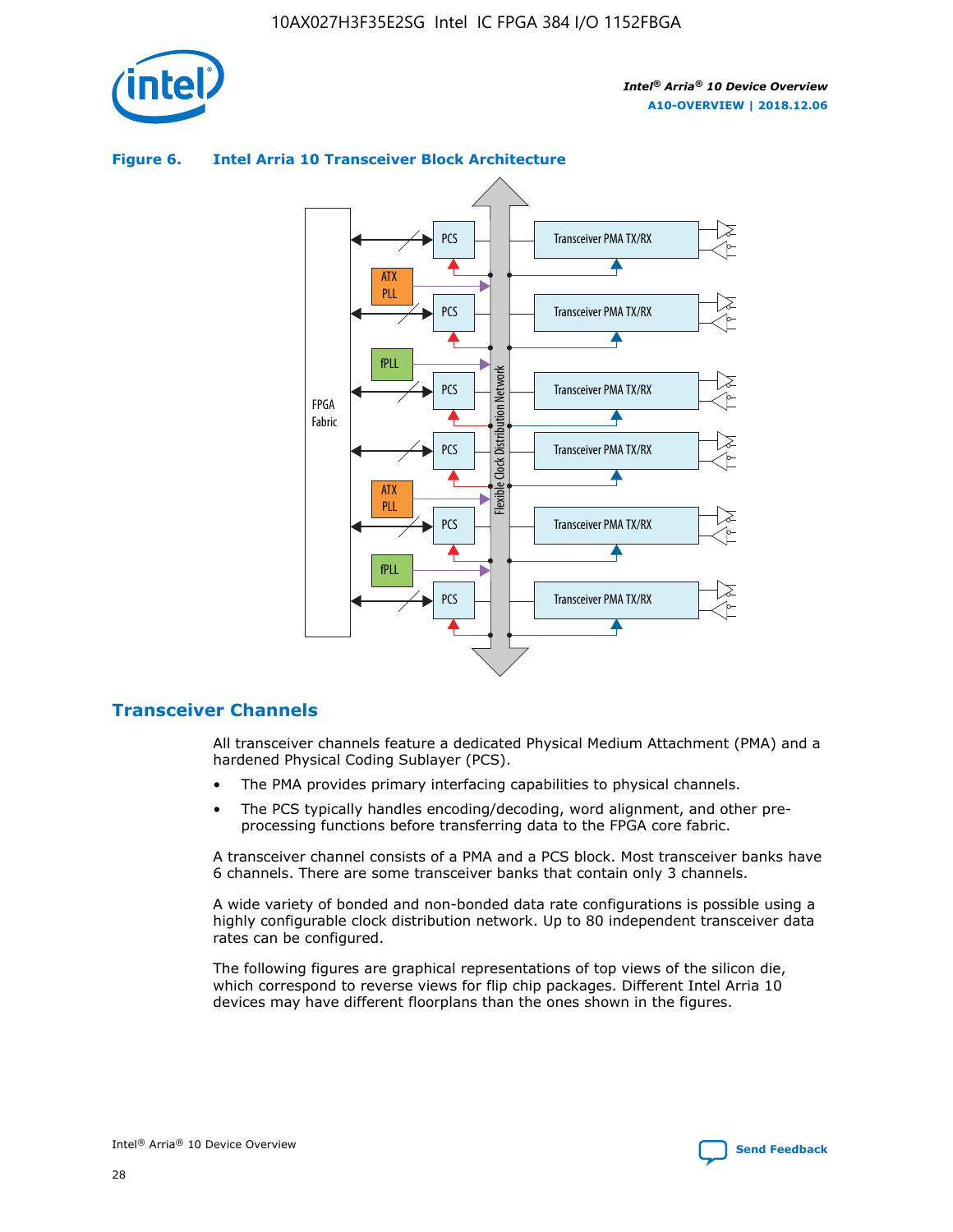

## **Figure 7. Device Chip Overview for Intel Arria 10 GX and GT Devices**





## **PMA Features**

Intel Arria 10 transceivers provide exceptional signal integrity at data rates up to 25.8 Gbps. Clocking options include ultra-low jitter ATX PLLs (LC tank based), clock multiplier unit (CMU) PLLs, and fractional PLLs.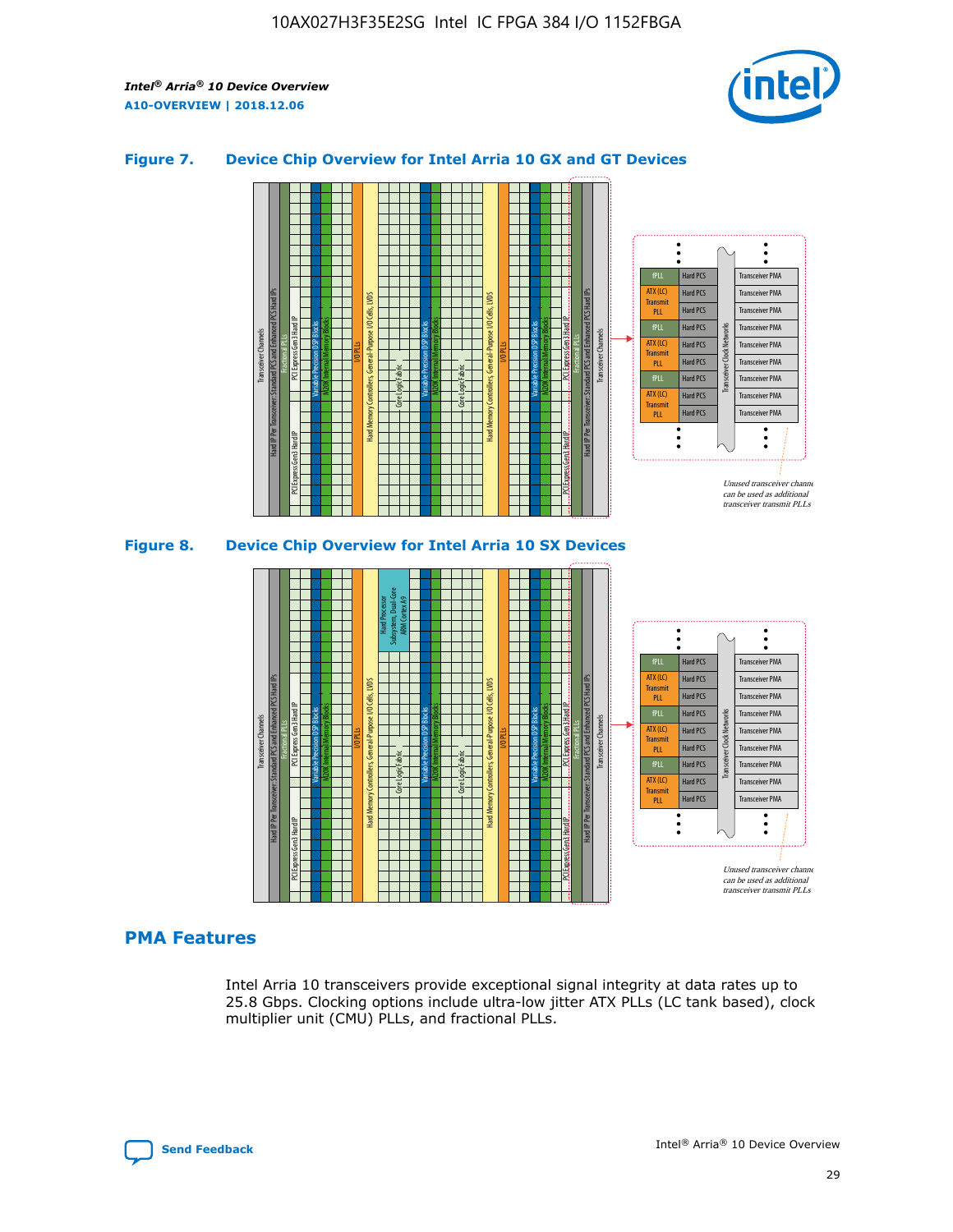

Each transceiver channel contains a channel PLL that can be used as the CMU PLL or clock data recovery (CDR) PLL. In CDR mode, the channel PLL recovers the receiver clock and data in the transceiver channel. Up to 80 independent data rates can be configured on a single Intel Arria 10 device.

## **Table 23. PMA Features of the Transceivers in Intel Arria 10 Devices**

| <b>Feature</b>                                             | <b>Capability</b>                                                                                                                                                                                                             |
|------------------------------------------------------------|-------------------------------------------------------------------------------------------------------------------------------------------------------------------------------------------------------------------------------|
| Chip-to-Chip Data Rates                                    | 1 Gbps to 17.4 Gbps (Intel Arria 10 GX devices)<br>1 Gbps to 25.8 Gbps (Intel Arria 10 GT devices)                                                                                                                            |
| <b>Backplane Support</b>                                   | Drive backplanes at data rates up to 12.5 Gbps                                                                                                                                                                                |
| <b>Optical Module Support</b>                              | SFP+/SFP, XFP, CXP, QSFP/QSFP28, CFP/CFP2/CFP4                                                                                                                                                                                |
| Cable Driving Support                                      | SFP+ Direct Attach, PCI Express over cable, eSATA                                                                                                                                                                             |
| Transmit Pre-Emphasis                                      | 4-tap transmit pre-emphasis and de-emphasis to compensate for system channel loss                                                                                                                                             |
| Continuous Time Linear<br>Equalizer (CTLE)                 | Dual mode, high-gain, and high-data rate, linear receive equalization to compensate for<br>system channel loss                                                                                                                |
| Decision Feedback Equalizer<br>(DFE)                       | 7-fixed and 4-floating tap DFE to equalize backplane channel loss in the presence of<br>crosstalk and noisy environments                                                                                                      |
| Variable Gain Amplifier                                    | Optimizes the signal amplitude prior to the CDR sampling and operates in fixed and<br>adaptive modes                                                                                                                          |
| Altera Digital Adaptive<br>Parametric Tuning (ADAPT)       | Fully digital adaptation engine to automatically adjust all link equalization parameters-<br>including CTLE, DFE, and variable gain amplifier blocks—that provide optimal link margin<br>without intervention from user logic |
| Precision Signal Integrity<br>Calibration Engine (PreSICE) | Hardened calibration controller to quickly calibrate all transceiver control parameters on<br>power-up, which provides the optimal signal integrity and jitter performance                                                    |
| Advanced Transmit (ATX)<br><b>PLL</b>                      | Low jitter ATX (LC tank based) PLLs with continuous tuning range to cover a wide range of<br>standard and proprietary protocols                                                                                               |
| <b>Fractional PLLs</b>                                     | On-chip fractional frequency synthesizers to replace on-board crystal oscillators and reduce<br>system cost                                                                                                                   |
| Digitally Assisted Analog<br><b>CDR</b>                    | Superior jitter tolerance with fast lock time                                                                                                                                                                                 |
| Dynamic Partial<br>Reconfiguration                         | Allows independent control of the Avalon memory-mapped interface of each transceiver<br>channel for the highest transceiver flexibility                                                                                       |
| Multiple PCS-PMA and PCS-<br>PLD interface widths          | 8-, 10-, 16-, 20-, 32-, 40-, or 64-bit interface widths for flexibility of deserialization width,<br>encoding, and reduced latency                                                                                            |

## **PCS Features**

This table summarizes the Intel Arria 10 transceiver PCS features. You can use the transceiver PCS to support a wide range of protocols ranging from 1 Gbps to 25.8 Gbps.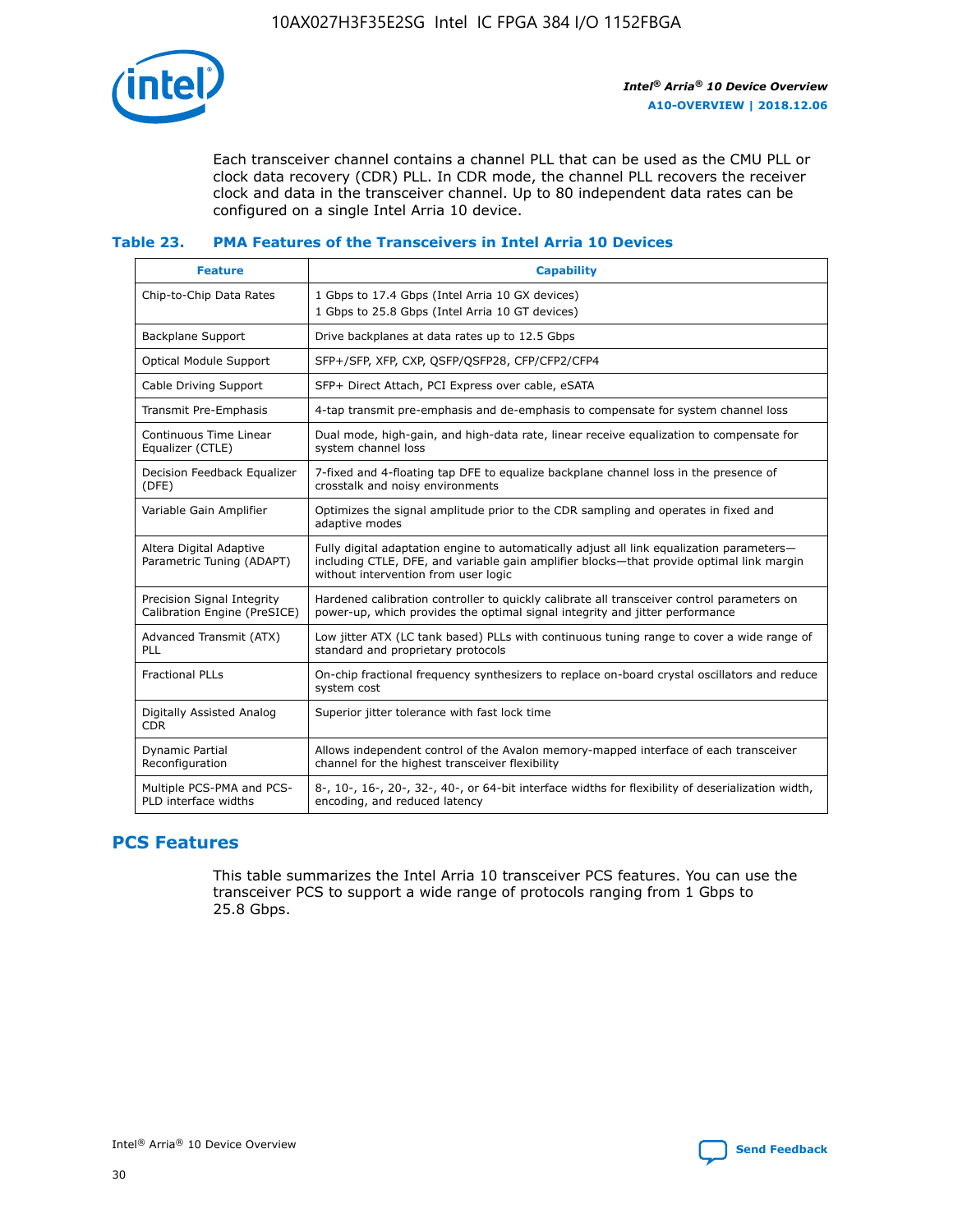

| <b>PCS</b>          | <b>Description</b>                                                                                                                                                                                                                                                                                                                                                                                             |
|---------------------|----------------------------------------------------------------------------------------------------------------------------------------------------------------------------------------------------------------------------------------------------------------------------------------------------------------------------------------------------------------------------------------------------------------|
| Standard PCS        | Operates at a data rate up to 12 Gbps<br>Supports protocols such as PCI-Express, CPRI 4.2+, GigE, IEEE 1588 in Hard PCS<br>Implements other protocols using Basic/Custom (Standard PCS) transceiver<br>configuration rules.                                                                                                                                                                                    |
| <b>Enhanced PCS</b> | Performs functions common to most serial data industry standards, such as word<br>alignment, encoding/decoding, and framing, before data is sent or received off-chip<br>through the PMA<br>• Handles data transfer to and from the FPGA fabric<br>Handles data transfer internally to and from the PMA<br>Provides frequency compensation<br>Performs channel bonding for multi-channel low skew applications |
| PCIe Gen3 PCS       | Supports the seamless switching of Data and Clock between the Gen1, Gen2, and Gen3<br>data rates<br>Provides support for PIPE 3.0 features<br>Supports the PIPE interface with the Hard IP enabled, as well as with the Hard IP<br>bypassed                                                                                                                                                                    |

#### **Related Information**

- PCIe Gen1, Gen2, and Gen3 Hard IP on page 26
- Interlaken Support on page 26
- 10 Gbps Ethernet Support on page 26

## **PCS Protocol Support**

This table lists some of the protocols supported by the Intel Arria 10 transceiver PCS. For more information about the blocks in the transmitter and receiver data paths, refer to the related information.

| <b>Protocol</b>                                 | <b>Data Rate</b><br>(Gbps) | <b>Transceiver IP</b>       | <b>PCS Support</b>                      |
|-------------------------------------------------|----------------------------|-----------------------------|-----------------------------------------|
| PCIe Gen3 x1, x2, x4, x8                        | 8.0                        | Native PHY (PIPE)           | Standard PCS and PCIe<br>Gen3 PCS       |
| PCIe Gen2 x1, x2, x4, x8                        | 5.0                        | Native PHY (PIPE)           | <b>Standard PCS</b>                     |
| PCIe Gen1 x1, x2, x4, x8                        | 2.5                        | Native PHY (PIPE)           | Standard PCS                            |
| 1000BASE-X Gigabit Ethernet                     | 1.25                       | Native PHY                  | <b>Standard PCS</b>                     |
| 1000BASE-X Gigabit Ethernet with<br>IEEE 1588v2 | 1.25                       | Native PHY                  | Standard PCS                            |
| 10GBASE-R                                       | 10.3125                    | Native PHY                  | <b>Enhanced PCS</b>                     |
| 10GBASE-R with IEEE 1588v2                      | 10.3125                    | Native PHY                  | <b>Enhanced PCS</b>                     |
| 10GBASE-R with KR FEC                           | 10.3125                    | Native PHY                  | <b>Enhanced PCS</b>                     |
| 10GBASE-KR and 1000BASE-X                       | 10.3125                    | 1G/10GbE and 10GBASE-KR PHY | Standard PCS and<br><b>Enhanced PCS</b> |
| Interlaken (CEI-6G/11G)                         | 3.125 to 17.4              | Native PHY                  | <b>Enhanced PCS</b>                     |
| SFI-S/SFI-5.2                                   | 11.2                       | Native PHY                  | <b>Enhanced PCS</b>                     |
| $10G$ SDI                                       | 10.692                     | Native PHY                  | <b>Enhanced PCS</b>                     |
|                                                 |                            |                             | continued                               |

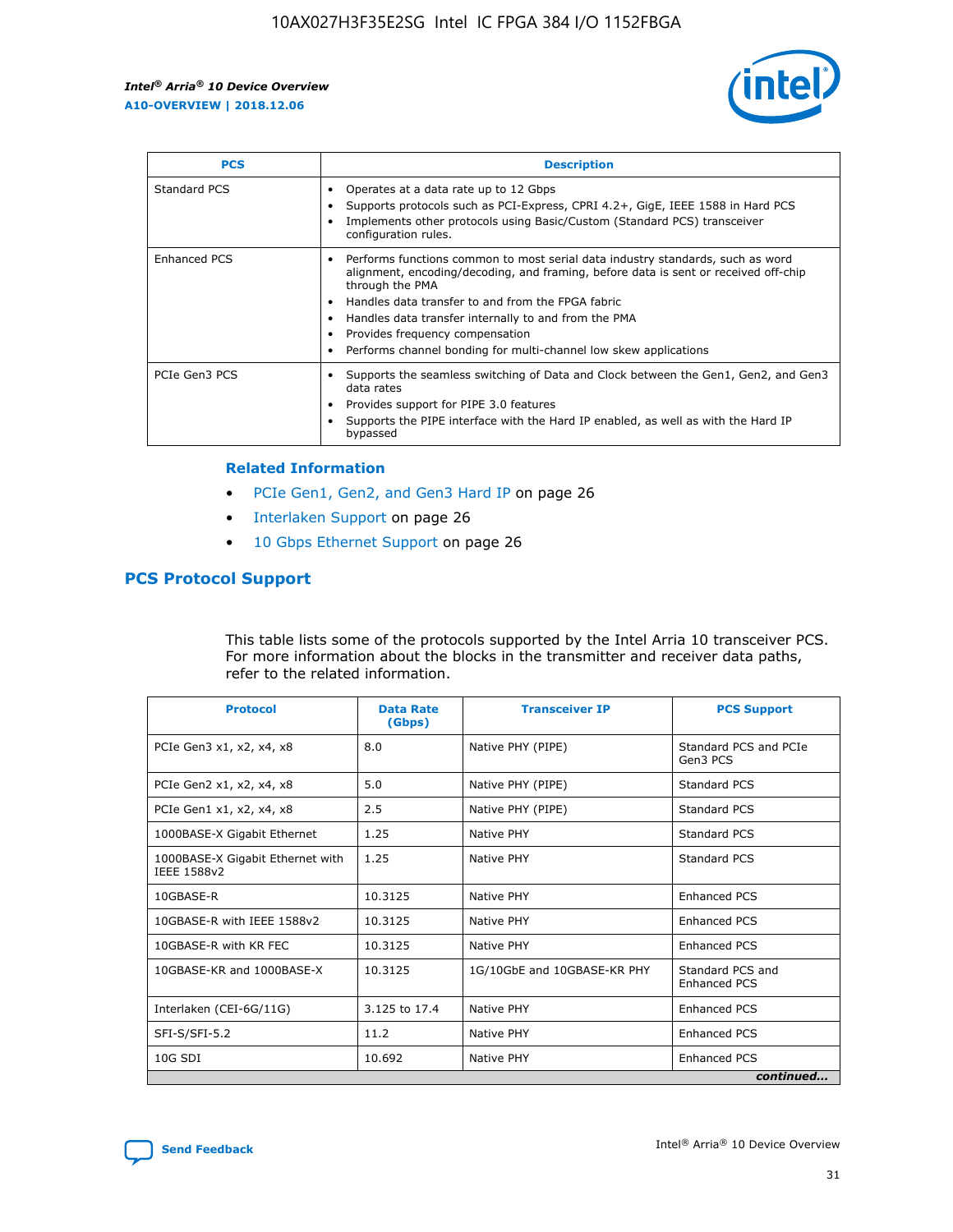

| <b>Protocol</b>      | <b>Data Rate</b><br>(Gbps) | <b>Transceiver IP</b> | <b>PCS Support</b> |
|----------------------|----------------------------|-----------------------|--------------------|
| CPRI 6.0 (64B/66B)   | 0.6144 to<br>10.1376       | Native PHY            | Enhanced PCS       |
| CPRI 4.2 (8B/10B)    | 0.6144 to<br>9.8304        | Native PHY            | Standard PCS       |
| OBSAI RP3 v4.2       | 0.6144 to 6.144            | Native PHY            | Standard PCS       |
| SD-SDI/HD-SDI/3G-SDI | $0.143(12)$ to<br>2.97     | Native PHY            | Standard PCS       |

## **Related Information**

#### [Intel Arria 10 Transceiver PHY User Guide](https://www.intel.com/content/www/us/en/programmable/documentation/nik1398707230472.html#nik1398707091164)

Provides more information about the supported transceiver protocols and PHY IP, the PMA architecture, and the standard, enhanced, and PCIe Gen3 PCS architecture.

## **SoC with Hard Processor System**

Each SoC device combines an FPGA fabric and a hard processor system (HPS) in a single device. This combination delivers the flexibility of programmable logic with the power and cost savings of hard IP in these ways:

- Reduces board space, system power, and bill of materials cost by eliminating a discrete embedded processor
- Allows you to differentiate the end product in both hardware and software, and to support virtually any interface standard
- Extends the product life and revenue through in-field hardware and software updates

 $(12)$  The 0.143 Gbps data rate is supported using oversampling of user logic that you must implement in the FPGA fabric.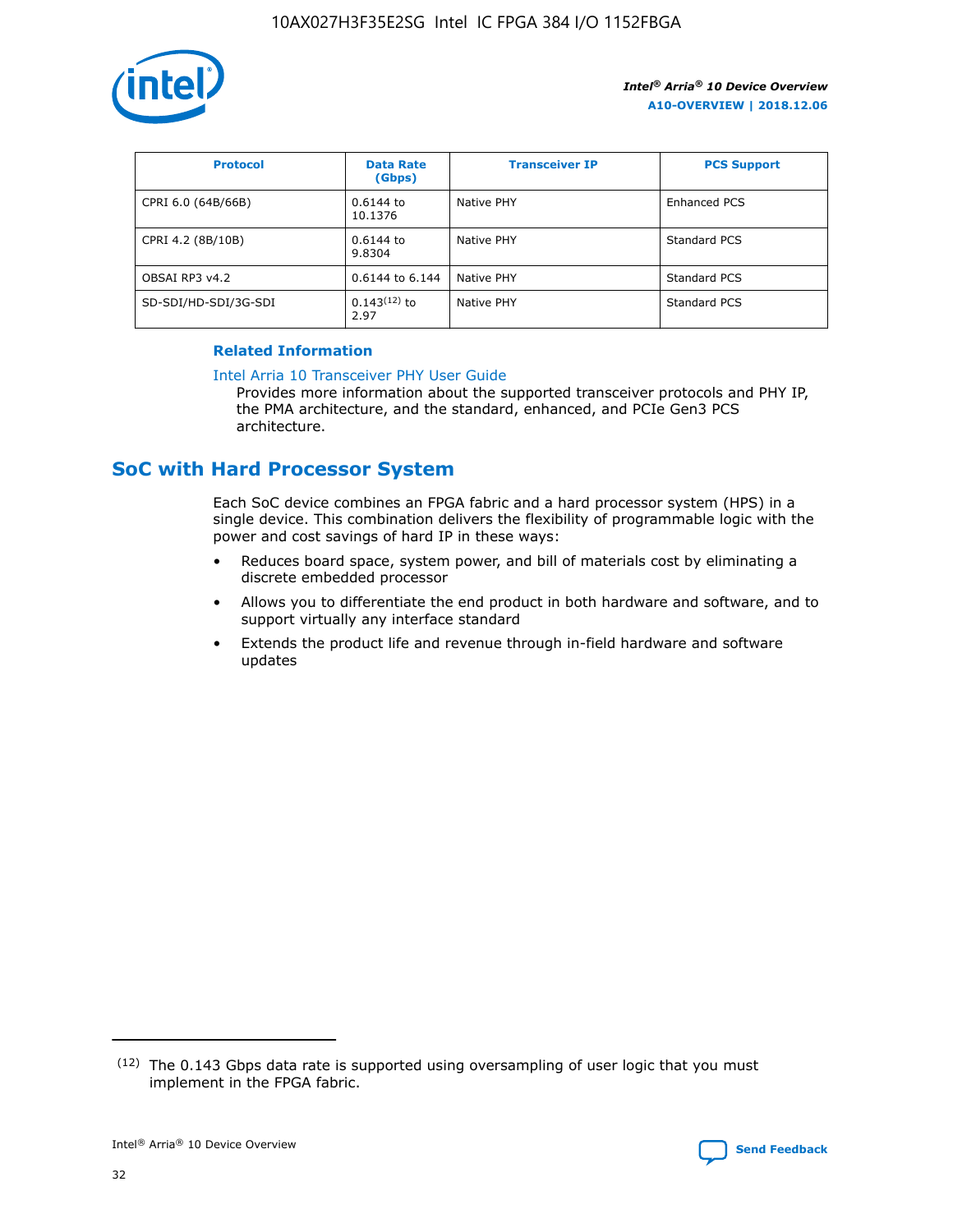

#### **Figure 9. HPS Block Diagram**

This figure shows a block diagram of the HPS with the dual ARM Cortex-A9 MPCore processor.



## **Key Advantages of 20-nm HPS**

The 20-nm HPS strikes a balance between enabling maximum software compatibility with 28-nm SoCs while still improving upon the 28-nm HPS architecture. These improvements address the requirements of the next generation target markets such as wireless and wireline communications, compute and storage equipment, broadcast and military in terms of performance, memory bandwidth, connectivity via backplane and security.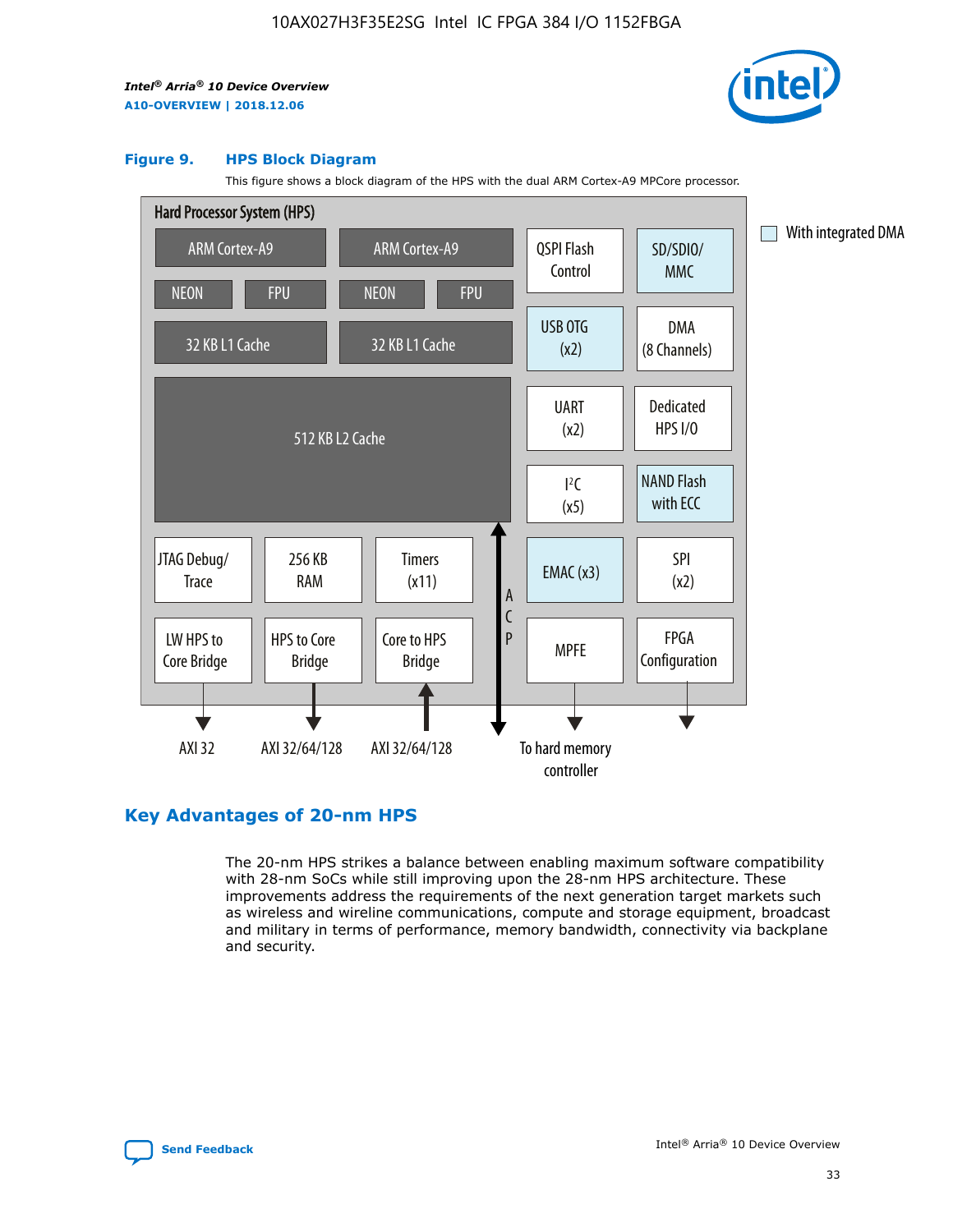

## **Table 24. Improvements in 20 nm HPS**

This table lists the key improvements of the 20 nm HPS compared to the 28 nm HPS.

| Advantages/<br><b>Improvements</b>                          | <b>Description</b>                                                                                                                                                                                                                                                                                                                                                                                                                                                                                                                                                                                                                                                                                                                                                                                                                                                                                                      |
|-------------------------------------------------------------|-------------------------------------------------------------------------------------------------------------------------------------------------------------------------------------------------------------------------------------------------------------------------------------------------------------------------------------------------------------------------------------------------------------------------------------------------------------------------------------------------------------------------------------------------------------------------------------------------------------------------------------------------------------------------------------------------------------------------------------------------------------------------------------------------------------------------------------------------------------------------------------------------------------------------|
| Increased performance and<br>overdrive capability           | While the nominal processor frequency is 1.2 GHz, the 20 nm HPS offers an "overdrive"<br>feature which enables a higher processor operating frequency. This requires a higher supply<br>voltage value that is unique to the HPS and may require a separate regulator.                                                                                                                                                                                                                                                                                                                                                                                                                                                                                                                                                                                                                                                   |
| Increased processor memory<br>bandwidth and DDR4<br>support | Up to 64-bit DDR4 memory at 2,400 Mbps support is available for the processor. The hard<br>memory controller for the HPS comprises a multi-port front end that manages connections<br>to a single port memory controller. The multi-port front end allows logic core and the HPS<br>to share ports and thereby the available bandwidth of the memory controller.                                                                                                                                                                                                                                                                                                                                                                                                                                                                                                                                                        |
| Flexible I/O sharing                                        | An advanced I/O pin muxing scheme allows improved sharing of I/O between the HPS and<br>the core logic. The following types of I/O are available for SoC:<br>17 dedicated I/Os-physically located inside the HPS block and are not accessible to<br>logic within the core. The 17 dedicated I/Os are used for HPS clock, resets, and<br>interfacing with boot devices, QSPI, and SD/MMC.<br>48 direct shared I/O-located closest to the HPS block and are ideal for high speed HPS<br>peripherals such as EMAC, USB, and others. There is one bank of 48 I/Os that supports<br>direct sharing where the 48 I/Os can be shared 12 I/Os at a time.<br>Standard (shared) I/O-all standard I/Os can be shared by the HPS peripherals and any<br>logic within the core. For designs where more than 48 I/Os are reguired to fully use all<br>the peripherals in the HPS, these I/Os can be connected through the core logic. |
| <b>EMAC</b> core                                            | Three EMAC cores are available in the HPS. The EMAC cores enable an application to<br>support two redundant Ethernet connections; for example, backplane, or two EMAC cores<br>for managing IEEE 1588 time stamp information while allowing a third EMAC core for debug<br>and configuration. All three EMACs can potentially share the same time stamps, simplifying<br>the 1588 time stamping implementation. A new serial time stamp interface allows core<br>logic to access and read the time stamp values. The integrated EMAC controllers can be<br>connected to external Ethernet PHY through the provided MDIO or I <sup>2</sup> C interface.                                                                                                                                                                                                                                                                  |
| On-chip memory                                              | The on-chip memory is updated to 256 KB support and can support larger data sets and<br>real time algorithms.                                                                                                                                                                                                                                                                                                                                                                                                                                                                                                                                                                                                                                                                                                                                                                                                           |
| <b>ECC</b> enhancements                                     | Improvements in L2 Cache ECC management allow identification of errors down to the<br>address level. ECC enhancements also enable improved error injection and status reporting<br>via the introduction of new memory mapped access to syndrome and data signals.                                                                                                                                                                                                                                                                                                                                                                                                                                                                                                                                                                                                                                                       |
| HPS to FPGA Interconnect<br>Backbone                        | Although the HPS and the Logic Core can operate independently, they are tightly coupled<br>via a high-bandwidth system interconnect built from high-performance ARM AMBA AXI bus<br>bridges. IP bus masters in the FPGA fabric have access to HPS bus slaves via the FPGA-to-<br>HPS interconnect. Similarly, HPS bus masters have access to bus slaves in the core fabric<br>via the HPS-to-FPGA bridge. Both bridges are AMBA AXI-3 compliant and support<br>simultaneous read and write transactions. Up to three masters within the core fabric can<br>share the HPS SDRAM controller with the processor. Additionally, the processor can be used<br>to configure the core fabric under program control via a dedicated 32-bit configuration port.                                                                                                                                                                  |
| FPGA configuration and HPS<br>booting                       | The FPGA fabric and HPS in the SoCs are powered independently. You can reduce the clock<br>frequencies or gate the clocks to reduce dynamic power.<br>You can configure the FPGA fabric and boot the HPS independently, in any order, providing<br>you with more design flexibility.                                                                                                                                                                                                                                                                                                                                                                                                                                                                                                                                                                                                                                    |
| Security                                                    | New security features have been introduced for anti-tamper management, secure boot,<br>encryption (AES), and authentication (SHA).                                                                                                                                                                                                                                                                                                                                                                                                                                                                                                                                                                                                                                                                                                                                                                                      |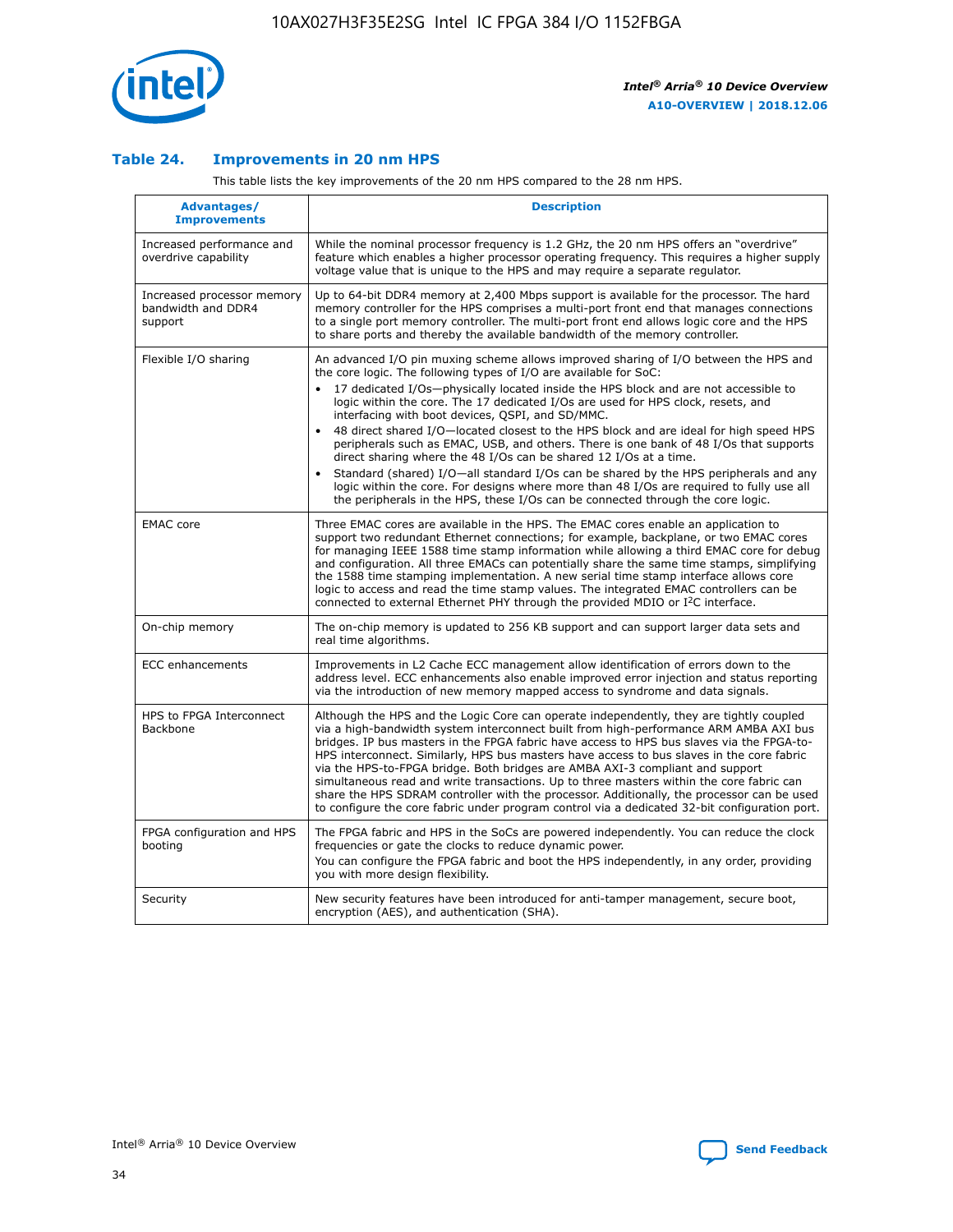

## **Features of the HPS**

The HPS has the following features:

- 1.2-GHz, dual-core ARM Cortex-A9 MPCore processor with up to 1.5-GHz via overdrive
	- ARMv7-A architecture that runs 32-bit ARM instructions, 16-bit and 32-bit Thumb instructions, and 8-bit Java byte codes in Jazelle style
	- Superscalar, variable length, out-of-order pipeline with dynamic branch prediction
	- Instruction Efficiency 2.5 MIPS/MHz, which provides total performance of 7500 MIPS at 1.5 GHz
- Each processor core includes:
	- 32 KB of L1 instruction cache, 32 KB of L1 data cache
	- Single- and double-precision floating-point unit and NEON media engine
	- CoreSight debug and trace technology
	- Snoop Control Unit (SCU) and Acceleration Coherency Port (ACP)
- 512 KB of shared L2 cache
- 256 KB of scratch RAM
- Hard memory controller with support for DDR3, DDR4 and optional error correction code (ECC) support
- Multiport Front End (MPFE) Scheduler interface to the hard memory controller
- 8-channel direct memory access (DMA) controller
- QSPI flash controller with SIO, DIO, QIO SPI Flash support
- NAND flash controller (ONFI 1.0 or later) with DMA and ECC support, updated to support 8 and 16-bit Flash devices and new command DMA to offload CPU for fast power down recovery
- Updated SD/SDIO/MMC controller to eMMC 4.5 with DMA with CE-ATA digital command support
- 3 10/100/1000 Ethernet media access control (MAC) with DMA
- 2 USB On-the-Go (OTG) controllers with DMA
- $\bullet$  5 I<sup>2</sup>C controllers (3 can be used by EMAC for MIO to external PHY)
- 2 UART 16550 Compatible controllers
- 4 serial peripheral interfaces (SPI) (2 Master, 2 Slaves)
- 62 programmable general-purpose I/Os, which includes 48 direct share I/Os that allows the HPS peripherals to connect directly to the FPGA I/Os
- 7 general-purpose timers
- 4 watchdog timers
- Anti-tamper, Secure Boot, Encryption (AES) and Authentication (SHA)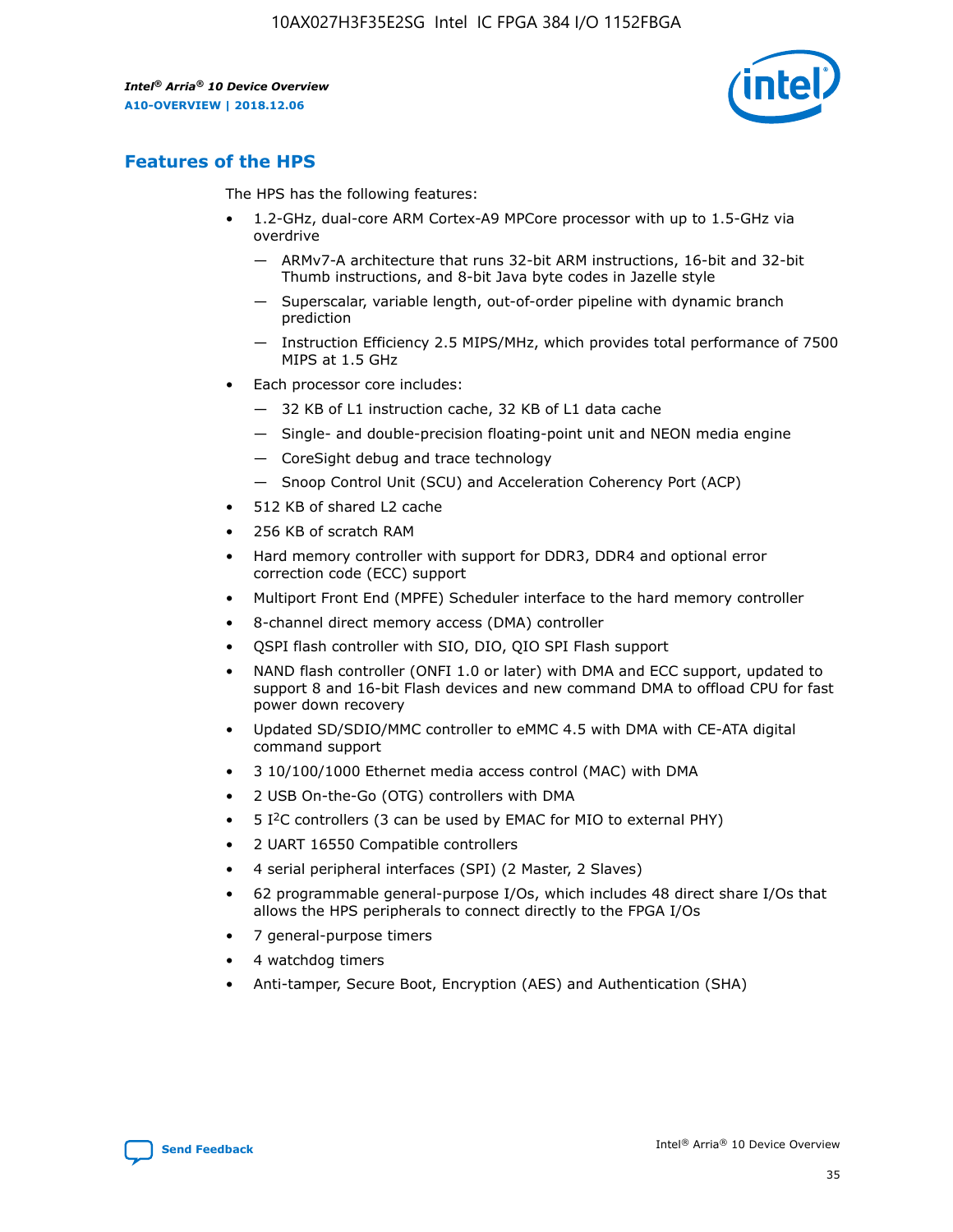

## **System Peripherals and Debug Access Port**

Each Ethernet MAC, USB OTG, NAND flash controller, and SD/MMC controller module has an integrated DMA controller. For modules without an integrated DMA controller, an additional DMA controller module provides up to eight channels of high-bandwidth data transfers. Peripherals that communicate off-chip are multiplexed with other peripherals at the HPS pin level. This allows you to choose which peripherals interface with other devices on your PCB.

The debug access port provides interfaces to industry standard JTAG debug probes and supports ARM CoreSight debug and core traces to facilitate software development.

#### **HPS–FPGA AXI Bridges**

The HPS–FPGA bridges, which support the Advanced Microcontroller Bus Architecture (AMBA) Advanced eXtensible Interface (AXI™) specifications, consist of the following bridges:

- FPGA-to-HPS AMBA AXI bridge—a high-performance bus supporting 32, 64, and 128 bit data widths that allows the FPGA fabric to issue transactions to slaves in the HPS.
- HPS-to-FPGA Avalon/AMBA AXI bridge—a high-performance bus supporting 32, 64, and 128 bit data widths that allows the HPS to issue transactions to slaves in the FPGA fabric.
- Lightweight HPS-to-FPGA AXI bridge—a lower latency 32 bit width bus that allows the HPS to issue transactions to soft peripherals in the FPGA fabric. This bridge is primarily used for control and status register (CSR) accesses to peripherals in the FPGA fabric.

The HPS–FPGA AXI bridges allow masters in the FPGA fabric to communicate with slaves in the HPS logic, and vice versa. For example, the HPS-to-FPGA AXI bridge allows you to share memories instantiated in the FPGA fabric with one or both microprocessors in the HPS, while the FPGA-to-HPS AXI bridge allows logic in the FPGA fabric to access the memory and peripherals in the HPS.

Each HPS–FPGA bridge also provides asynchronous clock crossing for data transferred between the FPGA fabric and the HPS.

#### **HPS SDRAM Controller Subsystem**

The HPS SDRAM controller subsystem contains a multiport SDRAM controller and DDR PHY that are shared between the FPGA fabric (through the FPGA-to-HPS SDRAM interface), the level 2 (L2) cache, and the level 3 (L3) system interconnect. The FPGA-to-HPS SDRAM interface supports AMBA AXI and Avalon® Memory-Mapped (Avalon-MM) interface standards, and provides up to six individual ports for access by masters implemented in the FPGA fabric.

The HPS SDRAM controller supports up to 3 masters (command ports), 3x 64-bit read data ports and 3x 64-bit write data ports.

To maximize memory performance, the SDRAM controller subsystem supports command and data reordering, deficit round-robin arbitration with aging, and high-priority bypass features.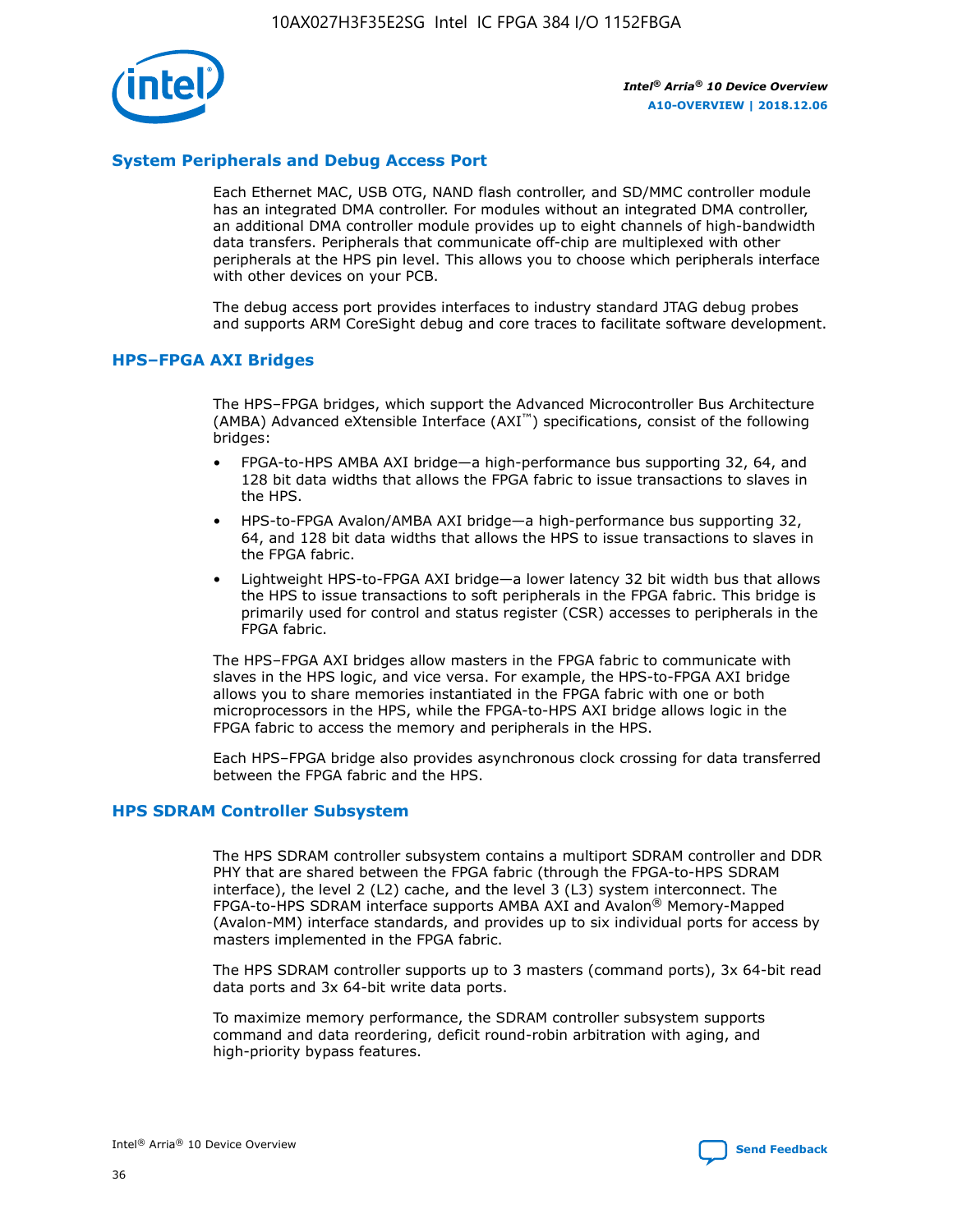

## **FPGA Configuration and HPS Booting**

The FPGA fabric and HPS in the SoC FPGA must be powered at the same time. You can reduce the clock frequencies or gate the clocks to reduce dynamic power.

Once powered, the FPGA fabric and HPS can be configured independently thus providing you with more design flexibility:

- You can boot the HPS independently. After the HPS is running, the HPS can fully or partially reconfigure the FPGA fabric at any time under software control. The HPS can also configure other FPGAs on the board through the FPGA configuration controller.
- Configure the FPGA fabric first, and then boot the HPS from memory accessible to the FPGA fabric.

## **Hardware and Software Development**

For hardware development, you can configure the HPS and connect your soft logic in the FPGA fabric to the HPS interfaces using the Platform Designer system integration tool in the Intel Quartus Prime software.

For software development, the ARM-based SoC FPGA devices inherit the rich software development ecosystem available for the ARM Cortex-A9 MPCore processor. The software development process for Intel SoC FPGAs follows the same steps as those for other SoC devices from other manufacturers. Support for Linux\*, VxWorks\*, and other operating systems are available for the SoC FPGAs. For more information on the operating systems support availability, contact the Intel FPGA sales team.

You can begin device-specific firmware and software development on the Intel SoC FPGA Virtual Target. The Virtual Target is a fast PC-based functional simulation of a target development system—a model of a complete development board. The Virtual Target enables the development of device-specific production software that can run unmodified on actual hardware.

## **Dynamic and Partial Reconfiguration**

The Intel Arria 10 devices support dynamic and partial reconfiguration. You can use dynamic and partial reconfiguration simultaneously to enable seamless reconfiguration of both the device core and transceivers.

## **Dynamic Reconfiguration**

You can reconfigure the PMA and PCS blocks while the device continues to operate. This feature allows you to change the data rates, protocol, and analog settings of a channel in a transceiver bank without affecting on-going data transfer in other transceiver banks. This feature is ideal for applications that require dynamic multiprotocol or multirate support.

## **Partial Reconfiguration**

Using partial reconfiguration, you can reconfigure some parts of the device while keeping the device in operation.

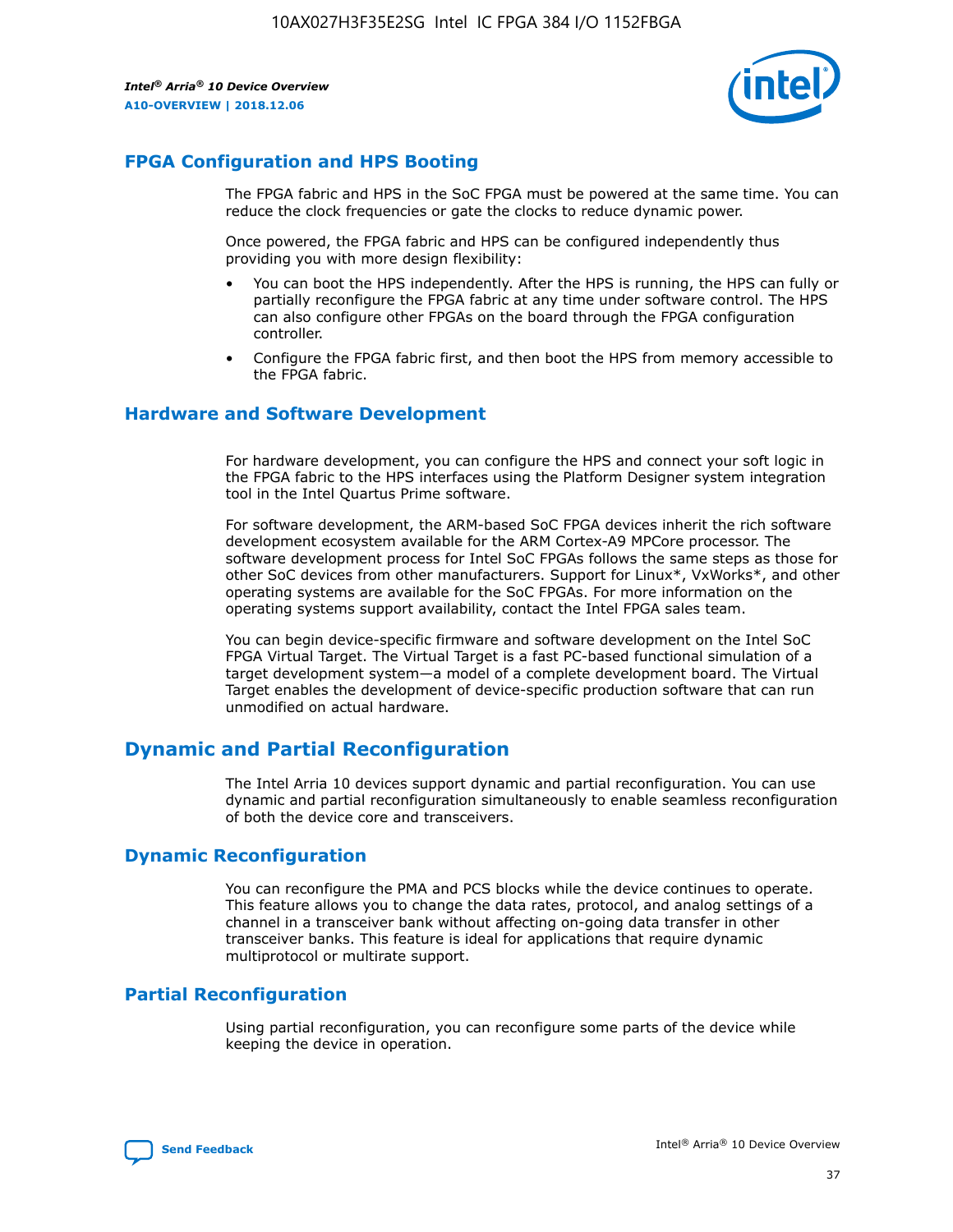

Instead of placing all device functions in the FPGA fabric, you can store some functions that do not run simultaneously in external memory and load them only when required. This capability increases the effective logic density of the device, and lowers cost and power consumption.

In the Intel solution, you do not have to worry about intricate device architecture to perform a partial reconfiguration. The partial reconfiguration capability is built into the Intel Quartus Prime design software, making such time-intensive task simple.

Intel Arria 10 devices support partial reconfiguration in the following configuration options:

- Using an internal host:
	- All supported configuration modes where the FPGA has access to external memory devices such as serial and parallel flash memory.
	- Configuration via Protocol [CvP (PCIe)]
- Using an external host—passive serial (PS), fast passive parallel (FPP) x8, FPP x16, and FPP x32 I/O interface.

# **Enhanced Configuration and Configuration via Protocol**

## **Table 25. Configuration Schemes and Features of Intel Arria 10 Devices**

Intel Arria 10 devices support 1.8 V programming voltage and several configuration schemes.

| <b>Scheme</b>                                                          | <b>Data</b><br><b>Width</b> | <b>Max Clock</b><br>Rate<br>(MHz) | <b>Max Data</b><br>Rate<br>(Mbps)<br>(13) | <b>Decompression</b> | <b>Design</b><br>Security <sup>(1</sup><br>4) | <b>Partial</b><br>Reconfiguration<br>(15) | <b>Remote</b><br><b>System</b><br><b>Update</b> |
|------------------------------------------------------------------------|-----------------------------|-----------------------------------|-------------------------------------------|----------------------|-----------------------------------------------|-------------------------------------------|-------------------------------------------------|
| <b>JTAG</b>                                                            | 1 bit                       | 33                                | 33                                        |                      |                                               | Yes <sup>(16)</sup>                       |                                                 |
| Active Serial (AS)<br>through the<br>EPCO-L<br>configuration<br>device | 1 bit,<br>4 bits            | 100                               | 400                                       | Yes                  | Yes                                           | $Y_{PS}(16)$                              | Yes                                             |
| Passive serial (PS)<br>through CPLD or<br>external<br>microcontroller  | 1 bit                       | 100                               | 100                                       | Yes                  | Yes                                           | Yes(16)                                   | Parallel<br>Flash<br>Loader<br>(PFL) IP<br>core |
|                                                                        |                             |                                   |                                           |                      |                                               |                                           | continued                                       |

<sup>(13)</sup> Enabling either compression or design security features affects the maximum data rate. Refer to the Intel Arria 10 Device Datasheet for more information.

<sup>(14)</sup> Encryption and compression cannot be used simultaneously.

 $<sup>(15)</sup>$  Partial reconfiguration is an advanced feature of the device family. If you are interested in</sup> using partial reconfiguration, contact Intel for support.

 $(16)$  Partial configuration can be performed only when it is configured as internal host.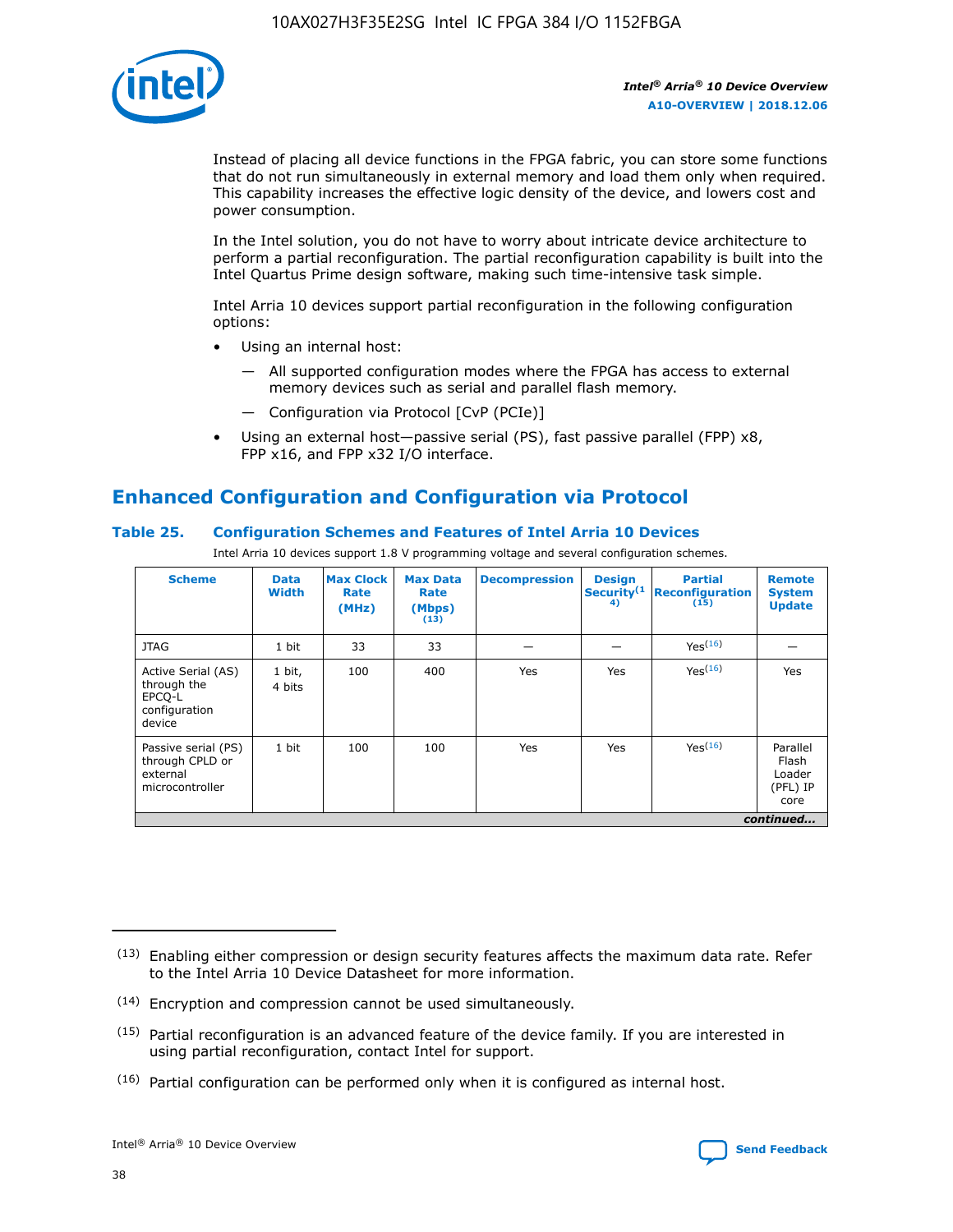

| <b>Scheme</b>                                    | <b>Data</b><br><b>Width</b> | <b>Max Clock</b><br>Rate<br>(MHz) | <b>Max Data</b><br>Rate<br>(Mbps)<br>(13) | <b>Decompression</b> | <b>Design</b><br>Security <sup>(1</sup><br>4) | <b>Partial</b><br><b>Reconfiguration</b><br>(15) | <b>Remote</b><br><b>System</b><br><b>Update</b> |
|--------------------------------------------------|-----------------------------|-----------------------------------|-------------------------------------------|----------------------|-----------------------------------------------|--------------------------------------------------|-------------------------------------------------|
| Fast passive                                     | 8 bits                      | 100                               | 3200                                      | Yes                  | Yes                                           | Yes(17)                                          | PFL IP                                          |
| parallel (FPP)<br>through CPLD or                | 16 bits                     |                                   |                                           | Yes                  | Yes                                           |                                                  | core                                            |
| external<br>microcontroller                      | 32 bits                     |                                   |                                           | Yes                  | Yes                                           |                                                  |                                                 |
| Configuration via                                | 16 bits                     | 100                               | 3200                                      | Yes                  | Yes                                           | Yes <sup>(17)</sup>                              |                                                 |
| <b>HPS</b>                                       | 32 bits                     |                                   |                                           | Yes                  | Yes                                           |                                                  |                                                 |
| Configuration via<br>Protocol [CvP<br>$(PCIe^*)$ | x1, x2,<br>x4, x8<br>lanes  |                                   | 8000                                      | Yes                  | Yes                                           | Yes(16)                                          |                                                 |

You can configure Intel Arria 10 devices through PCIe using Configuration via Protocol (CvP). The Intel Arria 10 CvP implementation conforms to the PCIe 100 ms power-up-to-active time requirement.

#### **Related Information**

[Configuration via Protocol \(CvP\) Implementation in Intel FPGAs User Guide](https://www.intel.com/content/www/us/en/programmable/documentation/dsu1441819344145.html#dsu1442269728522) Provides more information about the CvP configuration scheme.

## **SEU Error Detection and Correction**

Intel Arria 10 devices offer robust and easy-to-use single-event upset (SEU) error detection and correction circuitry.

The detection and correction circuitry includes protection for Configuration RAM (CRAM) programming bits and user memories. The CRAM is protected by a continuously running CRC error detection circuit with integrated ECC that automatically corrects one or two errors and detects higher order multi-bit errors. When more than two errors occur, correction is available through reloading of the core programming file, providing a complete design refresh while the FPGA continues to operate.

The physical layout of the Intel Arria 10 CRAM array is optimized to make the majority of multi-bit upsets appear as independent single-bit or double-bit errors which are automatically corrected by the integrated CRAM ECC circuitry. In addition to the CRAM protection, the M20K memory blocks also include integrated ECC circuitry and are layout-optimized for error detection and correction. The MLAB does not have ECC.

(14) Encryption and compression cannot be used simultaneously.

<sup>(17)</sup> Supported at a maximum clock rate of 100 MHz.



 $(13)$  Enabling either compression or design security features affects the maximum data rate. Refer to the Intel Arria 10 Device Datasheet for more information.

 $(15)$  Partial reconfiguration is an advanced feature of the device family. If you are interested in using partial reconfiguration, contact Intel for support.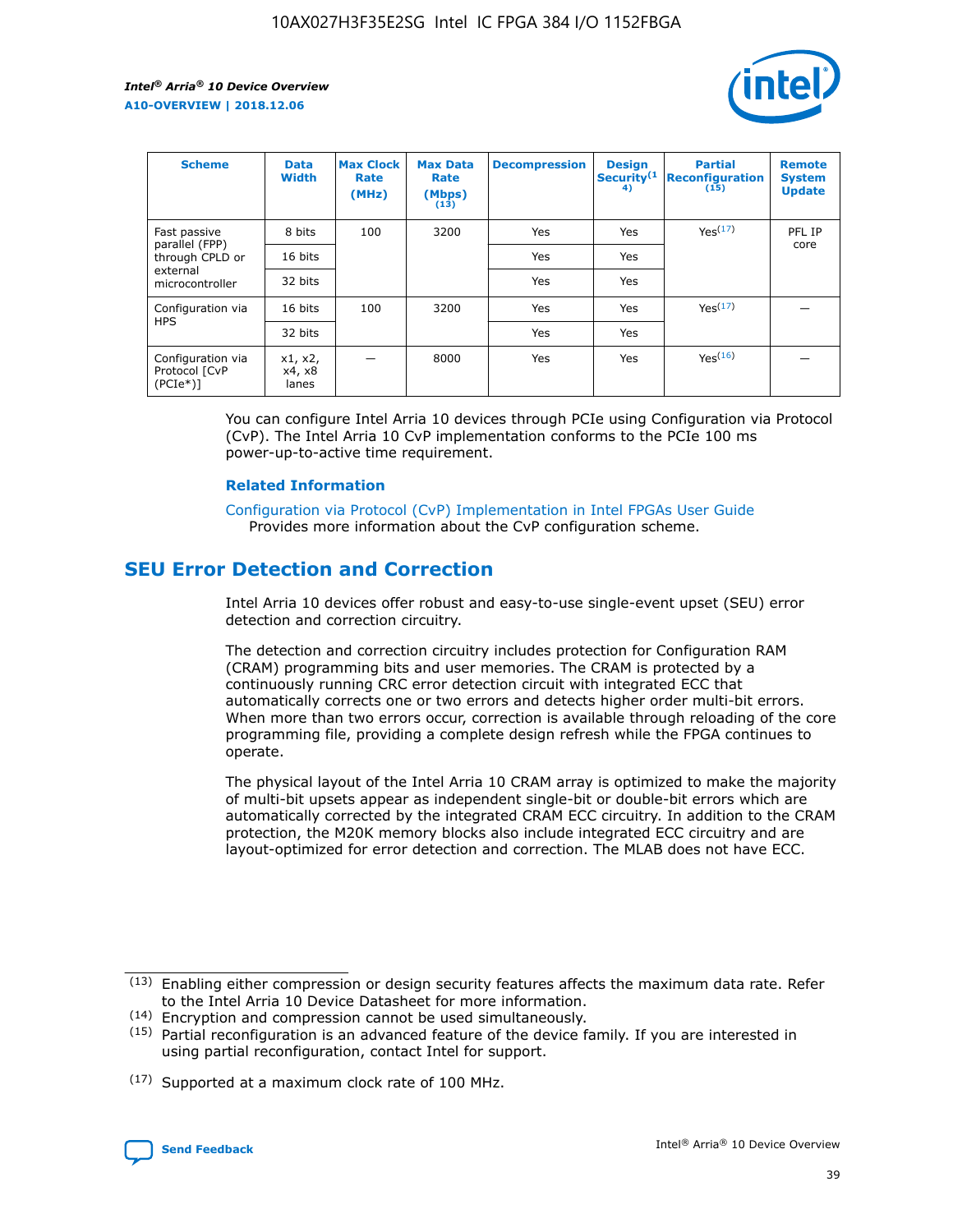

## **Power Management**

Intel Arria 10 devices leverage the advanced 20 nm process technology, a low 0.9 V core power supply, an enhanced core architecture, and several optional power reduction techniques to reduce total power consumption by as much as 40% compared to Arria V devices and as much as 60% compared to Stratix V devices.

The optional power reduction techniques in Intel Arria 10 devices include:

- **SmartVID**—a code is programmed into each device during manufacturing that allows a smart regulator to operate the device at lower core  $V_{CC}$  while maintaining performance
- **Programmable Power Technology**—non-critical timing paths are identified by the Intel Quartus Prime software and the logic in these paths is biased for low power instead of high performance
- **Low Static Power Options**—devices are available with either standard static power or low static power while maintaining performance

Furthermore, Intel Arria 10 devices feature Intel's industry-leading low power transceivers and include a number of hard IP blocks that not only reduce logic resources but also deliver substantial power savings compared to soft implementations. In general, hard IP blocks consume up to 90% less power than the equivalent soft logic implementations.

## **Incremental Compilation**

The Intel Quartus Prime software incremental compilation feature reduces compilation time and helps preserve performance to ease timing closure. The incremental compilation feature enables the partial reconfiguration flow for Intel Arria 10 devices.

Incremental compilation supports top-down, bottom-up, and team-based design flows. This feature facilitates modular, hierarchical, and team-based design flows where different designers compile their respective design sections in parallel. Furthermore, different designers or IP providers can develop and optimize different blocks of the design independently. These blocks can then be imported into the top level project.

# **Document Revision History for Intel Arria 10 Device Overview**

| <b>Document</b><br><b>Version</b> | <b>Changes</b>                                                                                                                                                                                                                                                              |
|-----------------------------------|-----------------------------------------------------------------------------------------------------------------------------------------------------------------------------------------------------------------------------------------------------------------------------|
| 2018.12.06                        | Added links to Intel Arria 10 device errata documents.<br>Removed automotive temperature option from the Intel Arria 10 GX devices.<br>Removed -3 fabric speed grade from the Intel Arria 10 GT devices.<br>Updated power options for the Intel Arria 10 GX and GT devices. |
| 2018.04.09                        | Updated the lowest $V_{CC}$ from 0.83 V to 0.82 V in the topic listing a summary of the device features.                                                                                                                                                                    |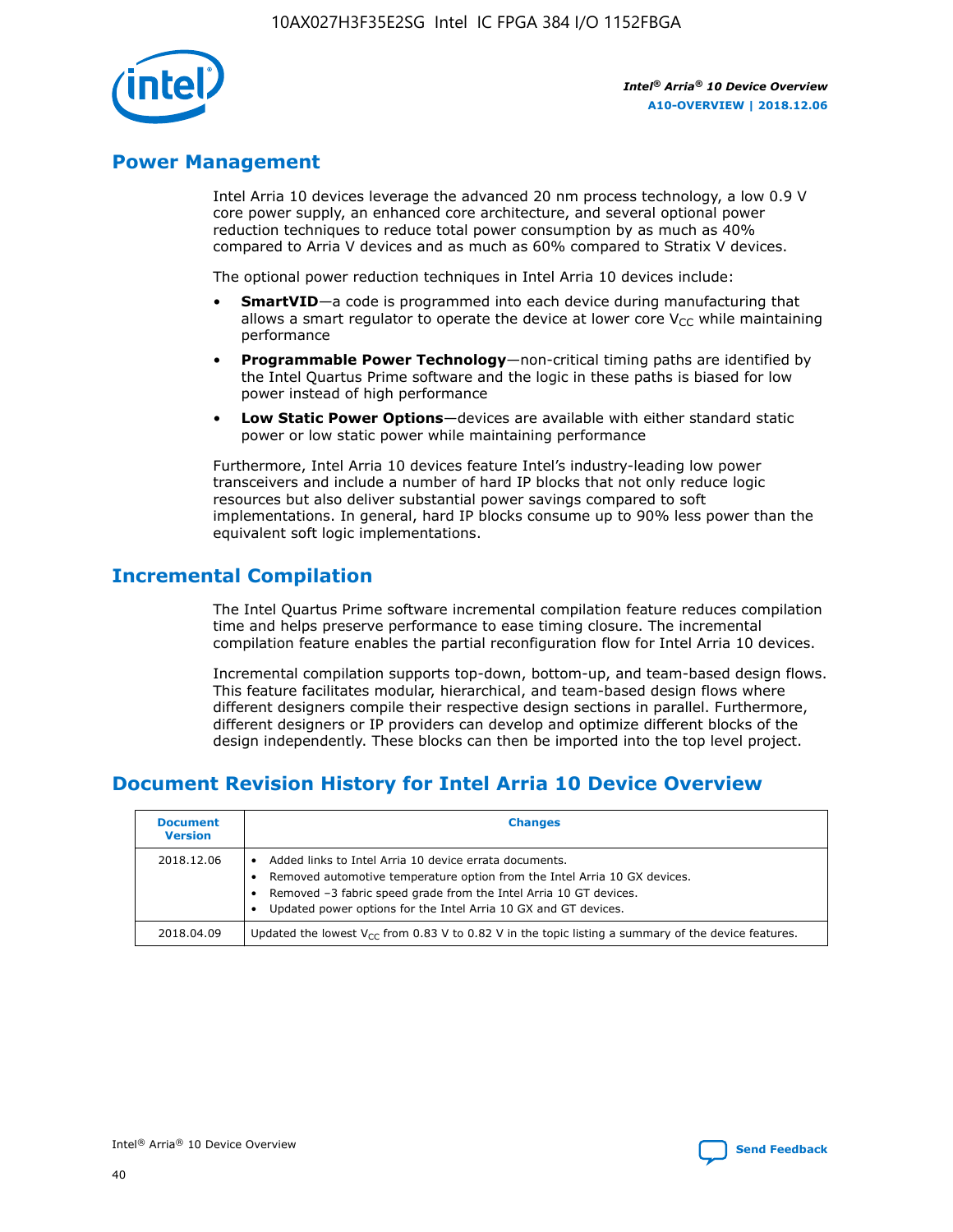

| <b>Date</b>    | <b>Version</b> | <b>Changes</b>                                                                                                                                                                                                                                                                                                                                                                                                                                                                                                                                                                                                                                                                                                                                                                                                                                                                                                                                               |
|----------------|----------------|--------------------------------------------------------------------------------------------------------------------------------------------------------------------------------------------------------------------------------------------------------------------------------------------------------------------------------------------------------------------------------------------------------------------------------------------------------------------------------------------------------------------------------------------------------------------------------------------------------------------------------------------------------------------------------------------------------------------------------------------------------------------------------------------------------------------------------------------------------------------------------------------------------------------------------------------------------------|
| January 2018   | 2018.01.17     | Updated the maximum data rate for HPS (Intel Arria 10 SX devices<br>external memory interface DDR3 controller from 2,166 Mbps to 2,133<br>Mbps.<br>Updated maximum frequency supported for half rate QDRII and QDRII<br>+ SRAM to 633 MHz in Memory Standards Supported by the Soft<br>Memory Controller table.<br>Updated transceiver backplane capability to 12.5 Gbps.<br>Removed transceiver speed grade 5 in Sample Ordering Core and<br>Available Options for Intel Arria 10 GX Devices figure.<br>Removed package code 40, low static power, SmartVID, industrial, and<br>military operating temperature support from Sample Ordering Core and<br>Available Options for Intel Arria 10 GT Devices figure.<br>Updated short reach transceiver rate for Intel Arria 10 GT devices to<br>25.8 Gbps.<br>Removed On-Die Instrumentation - EyeQ and Jitter Margin Tool<br>support from PMA Features of the Transceivers in Intel Arria 10 Devices<br>table. |
| September 2017 | 2017.09.20     | Updated the maximum speed of the DDR4 external memory interface from<br>1,333 MHz/2,666 Mbps to 1,200 MHz/2,400 Mbps.                                                                                                                                                                                                                                                                                                                                                                                                                                                                                                                                                                                                                                                                                                                                                                                                                                        |
| July 2017      | 2017.07.13     | Corrected the automotive temperature range in the figure showing the<br>available options for the Intel Arria 10 GX devices from "-40°C to 100°C"<br>to "-40°C to 125°C".                                                                                                                                                                                                                                                                                                                                                                                                                                                                                                                                                                                                                                                                                                                                                                                    |
| July 2017      | 2017.07.06     | Added automotive temperature option to Intel Arria 10 GX device family.                                                                                                                                                                                                                                                                                                                                                                                                                                                                                                                                                                                                                                                                                                                                                                                                                                                                                      |
| May 2017       | 2017.05.08     | Corrected protocol names with "1588" to "IEEE 1588v2".<br>Updated the vertical migration table to remove vertical migration<br>$\bullet$<br>between Intel Arria 10 GX and Intel Arria 10 SX device variants.<br>Removed all "Preliminary" marks.                                                                                                                                                                                                                                                                                                                                                                                                                                                                                                                                                                                                                                                                                                             |
| March 2017     | 2017.03.15     | Removed the topic about migration from Intel Arria 10 to Intel Stratix<br>10 devices.<br>Rebranded as Intel.<br>$\bullet$                                                                                                                                                                                                                                                                                                                                                                                                                                                                                                                                                                                                                                                                                                                                                                                                                                    |
| October 2016   | 2016.10.31     | Removed package F36 from Intel Arria 10 GX devices.<br>Updated Intel Arria 10 GT sample ordering code and maximum GX<br>$\bullet$<br>transceiver count. Intel Arria 10 GT devices are available only in the<br>SF45 package option with a maximum of 72 transceivers.                                                                                                                                                                                                                                                                                                                                                                                                                                                                                                                                                                                                                                                                                        |
| May 2016       | 2016.05.02     | Updated the FPGA Configuration and HPS Booting topic.<br>$\bullet$<br>Remove V <sub>CC</sub> PowerManager from the Summary of Features, Power<br>Management and Arria 10 Device Variants and packages topics. This<br>feature is no longer supported in Arria 10 devices.<br>Removed LPDDR3 from the Memory Standards Supported by the HPS<br>Hard Memory Controller table in the Memory Standards Supported by<br>Intel Arria 10 Devices topic. This standard is only supported by the<br>FPGA.<br>Removed transceiver speed grade 5 from the Device Variants and<br>Packages topic for Arria 10 GX and SX devices.                                                                                                                                                                                                                                                                                                                                         |
| February 2016  | 2016.02.11     | Changed the maximum Arria 10 GT datarate to 25.8 Gbps and the<br>minimum datarate to 1 Gbps globally.<br>Revised the state for Core clock networks in the Summary of Features<br>topic.<br>Changed the transceiver parameters in the "Summary of Features for<br>Arria 10 Devices" table.<br>Changed the transceiver parameters in the "Maximum Resource Counts"<br>for Arria 10 GT Devices" table.<br>Changed the package availability for GT devices in the "Package Plan<br>for Arria 10 GT Devices" table.<br>Changed the package configurations for GT devices in the "Migration"<br>Capability Across Arria 10 Product Lines" figure.<br>continued                                                                                                                                                                                                                                                                                                     |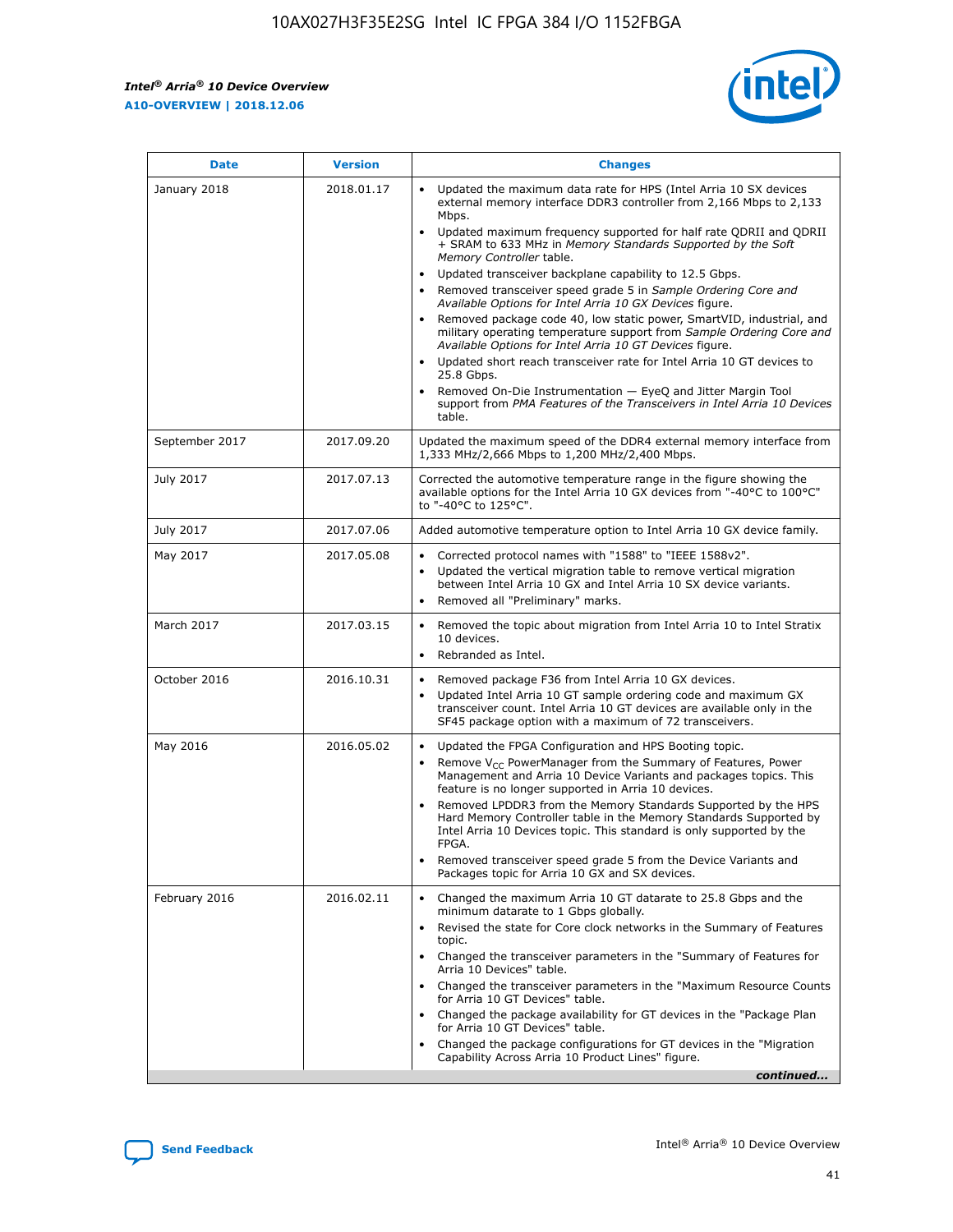

| <b>Date</b>   | <b>Version</b> | <b>Changes</b>                                                                                                                                                               |
|---------------|----------------|------------------------------------------------------------------------------------------------------------------------------------------------------------------------------|
|               |                | • Changed transceiver parameters in the "Low Power Serial Transceivers"<br>section.                                                                                          |
|               |                | • Changed the transceiver descriptions in the "Device Variants for the<br>Arria 10 Device Family" table.                                                                     |
|               |                | Changed the "Sample Ordering Code and Available Options for Arria 10<br>$\bullet$<br>GT Devices" figure.                                                                     |
|               |                | Changed the datarates for GT devices in the "PMA Features" section.                                                                                                          |
|               |                | Changed the datarates for GT devices in the "PCS Features" section.<br>$\bullet$                                                                                             |
| December 2015 | 2015.12.14     | Updated the number of M20K memory blocks for Arria 10 GX 660 from<br>2133 to 2131 and corrected the total RAM bit from 48,448 Kb to<br>48,408 Kb.                            |
|               |                | Corrected the number of DSP blocks for Arria 10 GX 660 from 1688 to<br>1687 in the table listing floating-point arithmetic resources.                                        |
| November 2015 | 2015.11.02     | Updated the maximum resources for Arria 10 GX 220, GX 320, GX 480,<br>$\bullet$<br>GX 660, SX 220, SX 320, SX 480, and SX 660.                                               |
|               |                | • Updated resource count for Arria 10 GX 320, GX 480, GX 660, SX 320,<br>SX 480, a SX 660 devices in Number of Multipliers in Intel Arria 10<br><b>Devices</b> table.        |
|               |                | Updated the available options for Arria 10 GX, GT, and SX.                                                                                                                   |
|               |                | Changed instances of Quartus II to Quartus Prime.<br>$\bullet$                                                                                                               |
| June 2015     | 2015.06.15     | Corrected label for Intel Arria 10 GT product lines in the vertical migration<br>figure.                                                                                     |
| May 2015      | 2015.05.15     | Corrected the DDR3 half rate and quarter rate maximum frequencies in the<br>table that lists the memory standards supported by the Intel Arria 10 hard<br>memory controller. |
| May 2015      | 2015.05.04     | • Added support for 13.5G JESD204b in the Summary of Features table.<br>• Added a link to Arria 10 GT Channel Usage in the Arria 10 GT Package<br>Plan topic.                |
|               |                | • Added a note to the table, Maximum Resource Counts for Arria 10 GT<br>devices.                                                                                             |
|               |                | • Updated the power requirements of the transceivers in the Low Power<br>Serial Transceivers topic.                                                                          |
| January 2015  | 2015.01.23     | • Added floating point arithmetic features in the Summary of Features<br>table.                                                                                              |
|               |                | • Updated the total embedded memory from 38.38 megabits (Mb) to<br>65.6 Mb.                                                                                                  |
|               |                | • Updated the table that lists the memory standards supported by Intel<br>Arria 10 devices.                                                                                  |
|               |                | Removed support for DDR3U, LPDDR3 SDRAM, RLDRAM 2, and DDR2.                                                                                                                 |
|               |                | Moved RLDRAM 3 support from hard memory controller to soft memory<br>controller. RLDRAM 3 support uses hard PHY with soft memory<br>controller.                              |
|               |                | Added soft memory controller support for QDR IV.<br>٠                                                                                                                        |
|               |                | Updated the maximum resource count table to include the number of<br>hard memory controllers available in each device variant.                                               |
|               |                | Updated the transceiver PCS data rate from 12.5 Gbps to 12 Gbps.<br>$\bullet$                                                                                                |
|               |                | Updated the max clock rate of PS, FPP x8, FPP x16, and Configuration<br>via HPS from 125 MHz to 100 MHz.                                                                     |
|               |                | Added a feature for fractional synthesis PLLs: PLL cascading.                                                                                                                |
|               |                | Updated the HPS programmable general-purpose I/Os from 54 to 62.<br>$\bullet$<br>continued                                                                                   |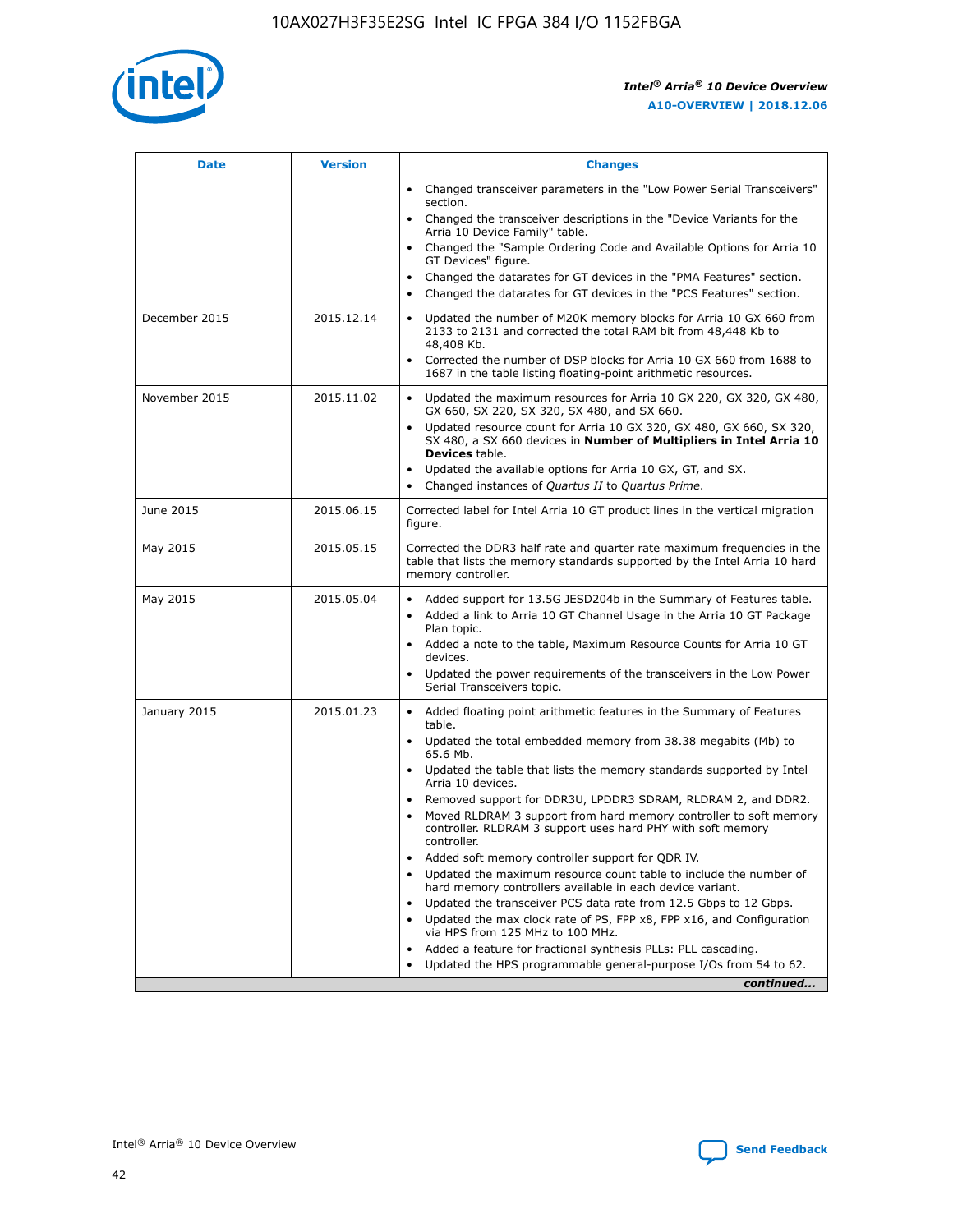r



| <b>Date</b>    | <b>Version</b> | <b>Changes</b>                                                                                                                                                                                                                                                                                                                                                                                                                                                                                                                         |
|----------------|----------------|----------------------------------------------------------------------------------------------------------------------------------------------------------------------------------------------------------------------------------------------------------------------------------------------------------------------------------------------------------------------------------------------------------------------------------------------------------------------------------------------------------------------------------------|
| September 2014 | 2014.09.30     | Corrected the 3 V I/O and LVDS I/O counts for F35 and F36 packages<br>of Arria 10 GX.<br>Corrected the 3 V I/O, LVDS I/O, and transceiver counts for the NF40<br>package of the Arria GX 570 and 660.<br>Removed 3 V I/O, LVDS I/O, and transceiver counts for the NF40<br>package of the Arria GX 900 and 1150. The NF40 package is not<br>available for Arria 10 GX 900 and 1150.                                                                                                                                                    |
| August 2014    | 2014.08.18     | Updated Memory (Kb) M20K maximum resources for Arria 10 GX 660<br>devices from 42,660 to 42,620.<br>Added GPIO columns consisting of LVDS I/O Bank and 3V I/O Bank in<br>$\bullet$<br>the Package Plan table.<br>Added how to use memory interface clock frequency higher than 533<br>$\bullet$<br>MHz in the I/O vertical migration.<br>Added information to clarify that RLDRAM3 support uses hard PHY with<br>$\bullet$<br>soft memory controller.<br>Added variable precision DSP blocks support for floating-point<br>arithmetic. |
| June 2014      | 2014.06.19     | Updated number of dedicated I/Os in the HPS block to 17.                                                                                                                                                                                                                                                                                                                                                                                                                                                                               |
| February 2014  | 2014.02.21     | Updated transceiver speed grade options for GT devices in Figure 2.                                                                                                                                                                                                                                                                                                                                                                                                                                                                    |
| February 2014  | 2014.02.06     | Updated data rate for Arria 10 GT devices from 28.1 Gbps to 28.3 Gbps.                                                                                                                                                                                                                                                                                                                                                                                                                                                                 |
| December 2013  | 2013.12.10     | Updated the HPS memory standards support from LPDDR2 to LPDDR3.<br>Updated HPS block diagram to include dedicated HPS I/O and FPGA<br>$\bullet$<br>Configuration blocks as well as repositioned SD/SDIO/MMC, DMA, SPI<br>and NAND Flash with ECC blocks.                                                                                                                                                                                                                                                                               |
| December 2013  | 2013.12.02     | Initial release.                                                                                                                                                                                                                                                                                                                                                                                                                                                                                                                       |